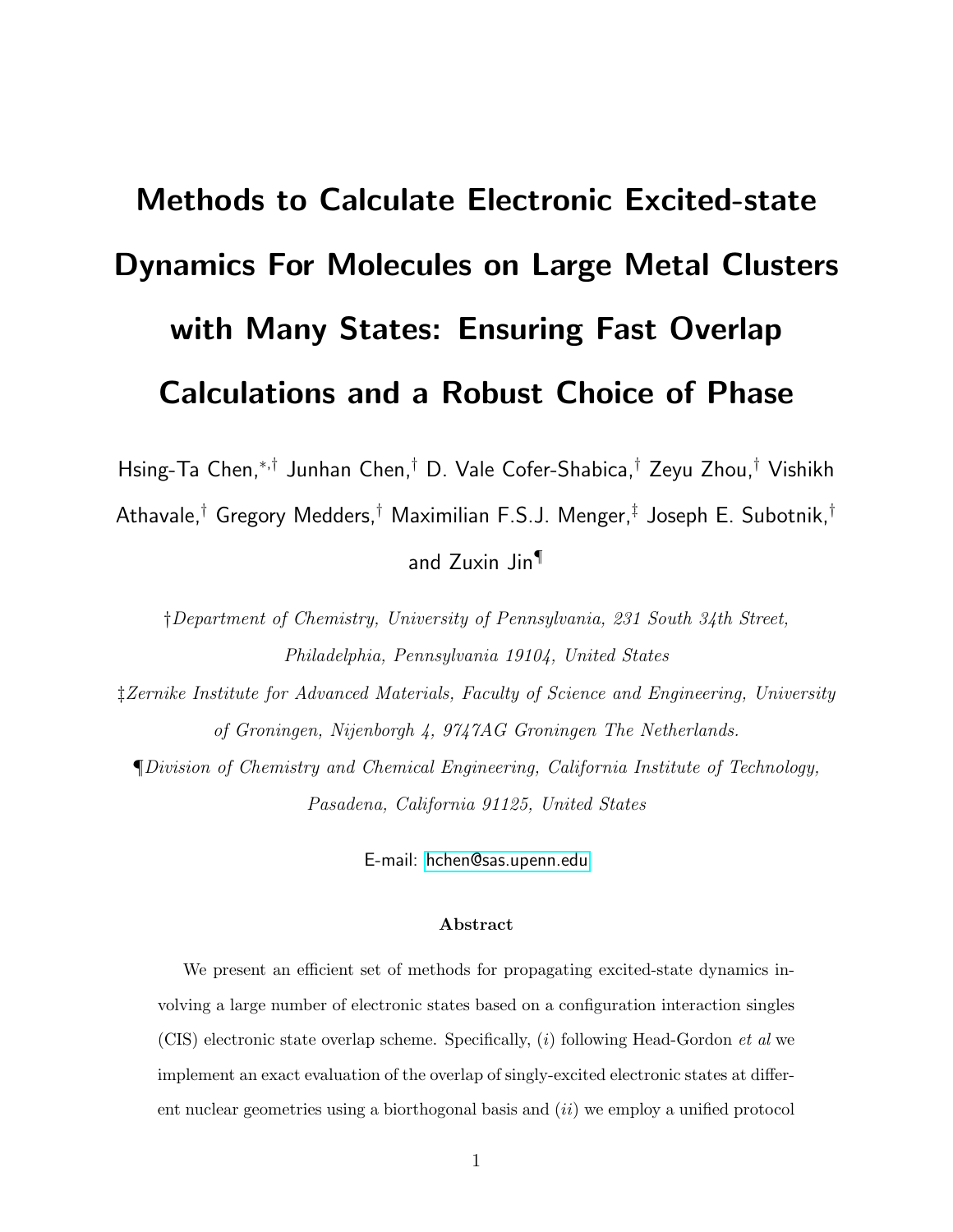for choosing the correct phase for each adiabat at each geometry. For many-electron systems, the combination of these techniques significantly reduces the computational cost of integrating the electronic Schrodinger equation and imposes minimal overhead on top of the underlying electronic structure calculation. As a demonstration, we calculate the electronic excited-state dynamics for a hydrogen molecule scattering off a silver metal cluster, focusing on high-lying excited states where many electrons can be excited collectively and crossings are plentiful. Interestingly, we find that the high-lying, plasmon-like collective excitation spectrum changes with nuclear dynamics, highlighting the need to simulate non-adiabatic nuclear dynamics and plasmonic excitations simultaneously. In the future, the combination of methods presented here should help theorists build a mechanistic understanding of plasmon-assisted charge transfer and excitation energy relaxation processes near a nanoparticle or metal surface.

# 1 Introduction

#### 1.1 Molecular Non-adiabatic Dynamics

Metallic nanoparticles support surface plasmon resonances after illumination and such collective excitations (involving many high-lying electronic states) can lead to many inter-esting dynamical phenomena, such as plasmon-mediated reduction and dissociation<sup>1-[3](#page-39-1)</sup> and plasmon-induced charge transfer.  $4-7$  $4-7$  Near a metal surface, the interaction of a molecular system with a continium of states in a metal can also lead to chemicurrents, unusual vibrational relaxation,[8,](#page-40-1)[9](#page-40-2) and other profoundly non-adiabatic effects. In order to model such essential (but complicated, many-body) phenomena, accurate and efficient tools for simulating coupled electron-nuclei dynamics are sorely needed, especially methods that can accommodate a large number of electronic excited states and many nuclear degrees of freedom. Simulating dozens or hundreds of electronic states with *ab initio* potentials remains a key challenge for physical chemists.[10](#page-40-3)[–13](#page-40-4)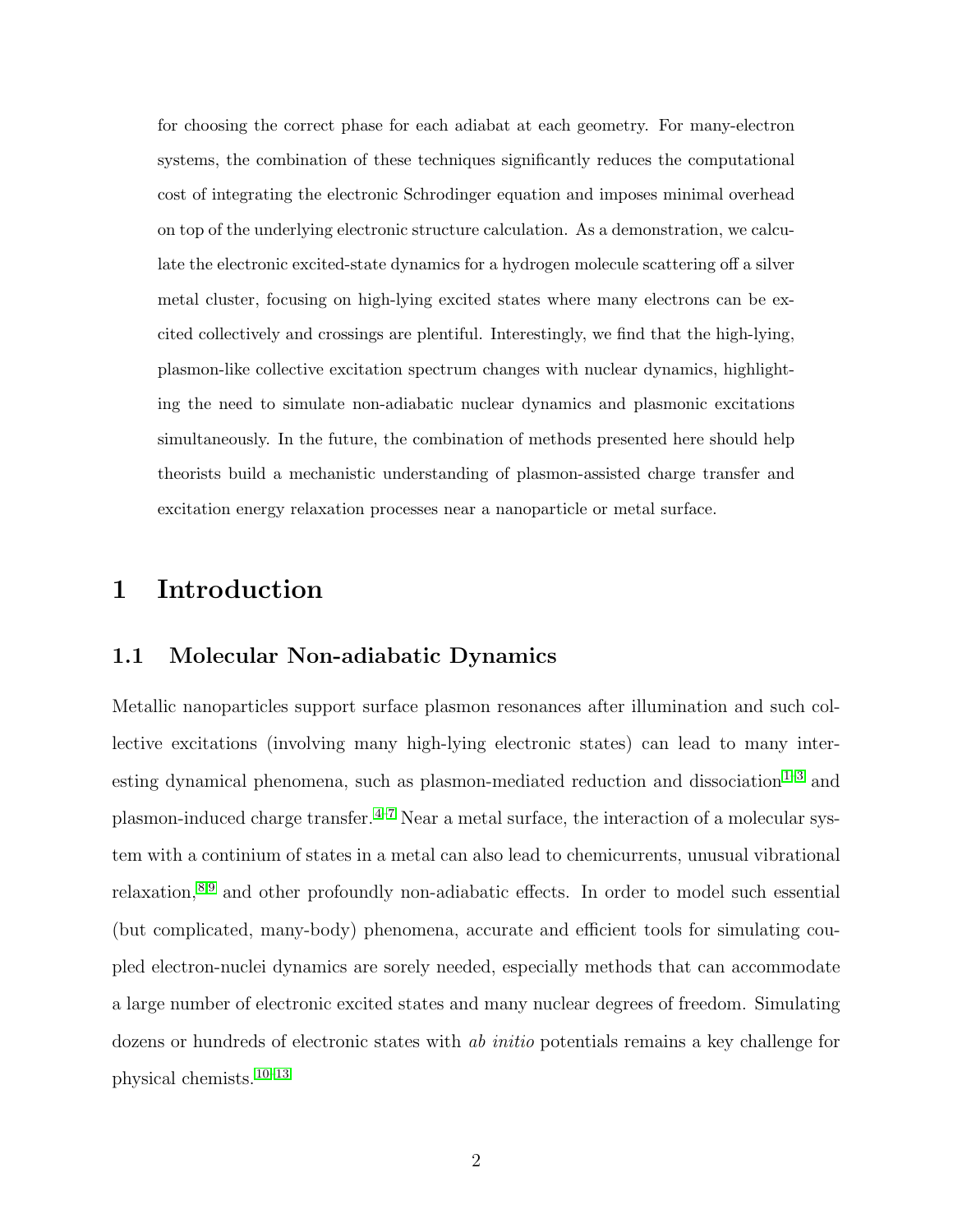Now, if we seek a molecular description of dynamics near a metal surface, practical considerations dictate that we must employ a semiclassical approach, one whereby we compute the electronic wavefunction using high-level quantum theory but the nuclear wavepacket is modeled by an ensemble of classical trajectories. Over the past two decades, beyond Ehrenfest dynamics,[14](#page-41-0)[,15](#page-41-1) a few semiclassical methods have been proposed to treat dynamics near a metal surface based on Tully's fewest-switches surface hopping (FSSH) algorithm, [16](#page-41-2) including independent electron surface hopping  $(IESH),$ <sup>[17](#page-41-3)</sup> surface hopping with electronic friction  $(FSSH-ER),<sup>18</sup>$  $(FSSH-ER),<sup>18</sup>$  $(FSSH-ER),<sup>18</sup>$  and a broadened classical master equation (BCME).<sup>[19](#page-41-5)</sup> Each of these methods requires propagating trajectories on one surface, with hops between potential energy surfaces to account for electronic relaxation. And in principle, two of these methods (IESH and FSSH-ER) can be combined with ab initio electronic structure calculations so as to simulate an arbitrary number of electronic states in the presence of many nuclear degrees of freedom. In practice, however, the computational cost of both IESH and FSSH-ER is very demanding and is determined by how efficiently one can  $(i)$  calculate the adiabatic potential energy surfaces and nuclear forces for each time step on the fly  $(Eq. (1))$  $(Eq. (1))$  $(Eq. (1))$  and then  $(ii)$  propagate an electronic wavefunction spanning many, many excited states (Eq. [\(3\)](#page-3-1)). While the bulk of the time is usually spent on the former (i.e. on the electronic structure calculations), the latter can also add a non-trivial increase to the cost of semiclassical simulations–especially because propagating the latter can dictate the maximum time step allowed in the former.

In this paper, our goal is to present a combination of new tools for efficiently propagating the electronic wavefunction [process  $(ii)$  above]. Before we can present the exact protocol, however, we must review the FSSH algorithm for describing coupled electron-nuclei dynamics so that we can highlight the essential problems that must be overcome.

Within FSSH or any FSSH-like algorithm, one always separates the electronic quantum subsystem from the nuclear classical coordinates  $(\vec{R}, \vec{P})$ . The total Hamiltonian for the full system is  $\widehat{H}(\vec{R}, \vec{P}) = \sum_{\alpha} (P^{\alpha})^2 / 2M^{\alpha} + \widehat{H}_{\text{ele}}(\vec{R})$  where  $\widehat{H}_{\text{ele}}(\vec{R})$  is the electronic Hamiltonian. If we choose a formally diabatic electronic basis,  $\{|\Xi_A\rangle, |\Xi_B\rangle, \ldots\}$ , the matrix elements of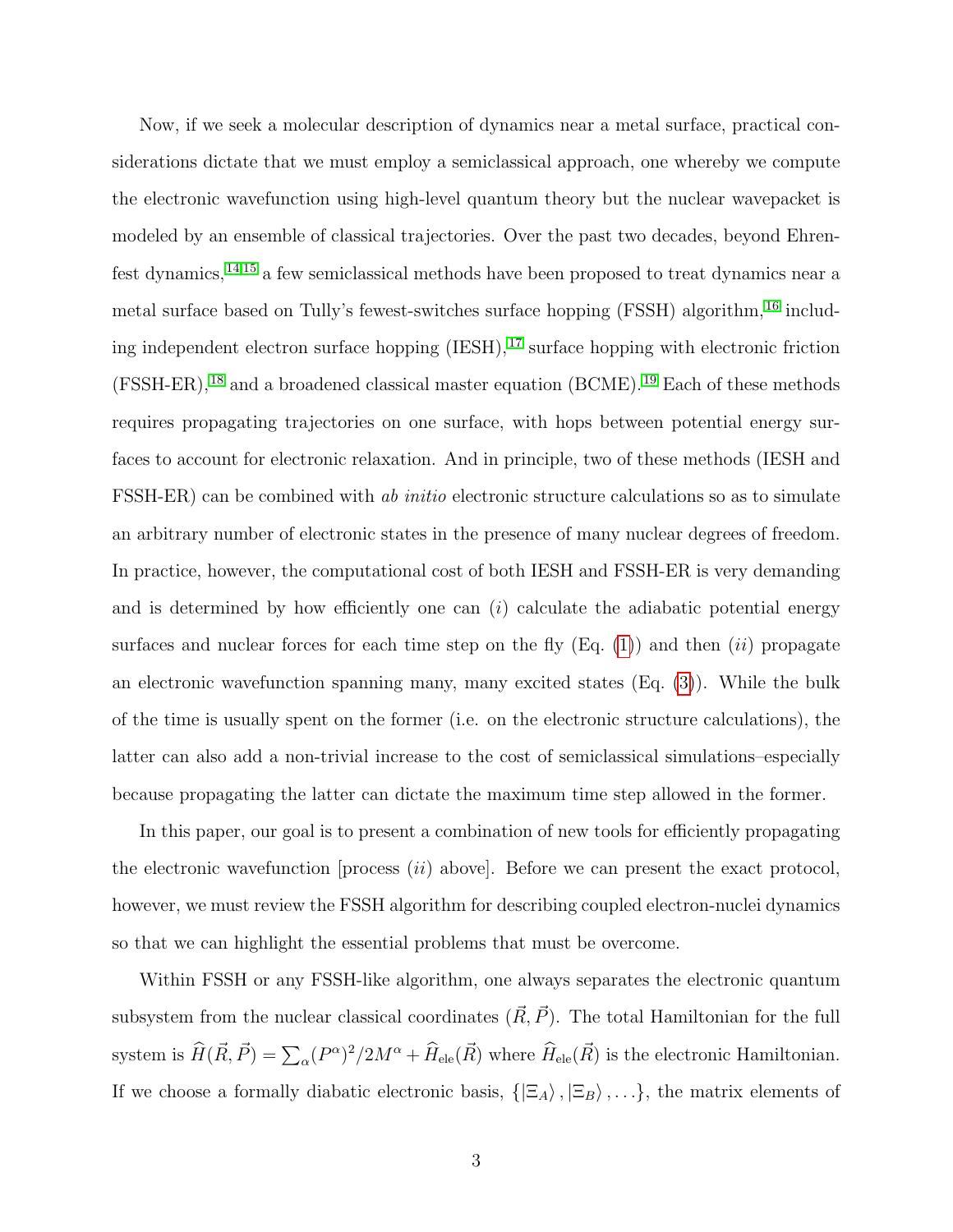the Hamiltonian in such a diabatic basis are:  $H_{AB}(\vec{R}) = \langle \Xi_A | \hat{H}_{\text{ele}}(\vec{R}) | \Xi_B \rangle$ . The electronic Hamiltonian can then be diagonalized to form the adiabatic eigenenergy surfaces  $V_J(\vec{R})$  and the corresponding eigenstates  $\Big|$  $\Psi^{J}(\vec{R})\rangle$  satisfying

<span id="page-3-0"></span>
$$
\widehat{H}_{\text{ele}}(\vec{R}) \left| \Psi^{J}(\vec{R}) \right\rangle = V_{J}(\vec{R}) \left| \Psi^{J}(\vec{R}) \right\rangle. \tag{1}
$$

To propagate nuclear dynamics, one assumes that the nuclear coordinates follow Newton's classical equations along a Born–Oppenheimer (BO) surface:

<span id="page-3-2"></span>
$$
\frac{\partial R^{\alpha}}{\partial t} = \frac{P^{\alpha}}{M^{\alpha}}; \quad \frac{\partial P^{\alpha}}{\partial t} = -\frac{\partial V_{\lambda}}{\partial R^{\alpha}}.
$$
\n(2)

Note that time evolution of the nuclear coordinate  $(\vec{R}(t), \vec{P}(t))$  depicts a classical trajectory moving on the active surface  $V_{\lambda}$  in the nuclear phase space. Along the trajectory, the electronic wavefunction can be expressed as  $|\psi(t)\rangle = \sum_{J} C_J(t)$  $\Psi^{J}(\vec{R}(t))$  and the quantum amplitude  $C_J(t)$  follows the electronic Schrodinger equation

<span id="page-3-1"></span>
$$
i\hbar \frac{\partial C_J}{\partial t} = V_J(\vec{R}(t))C_J - i\hbar \sum_K T_{JK}C_K, \tag{3}
$$

Here, the time-derivative  $(T)$  matrix

$$
T_{JK} = \left\langle \Psi^J \middle| \frac{\partial \Psi^K}{\partial t} \right\rangle,\tag{4}
$$

characterizes the effect of classical nuclear motion on the quantum electronic subsystem.

#### 1.2 The T matrix

The necessary ingredients for FSSH are (i) the adiabatic energy surfaces  $V_J$  and the nuclear forces  $-\partial V_J/\partial R^{\alpha}$  (as calculated at the instantaneous nuclear coordinate  $R^{\alpha}(t)$ ), and (ii) the time-derivative matrix T (as constructed from the adiabatic eigenstates of the current and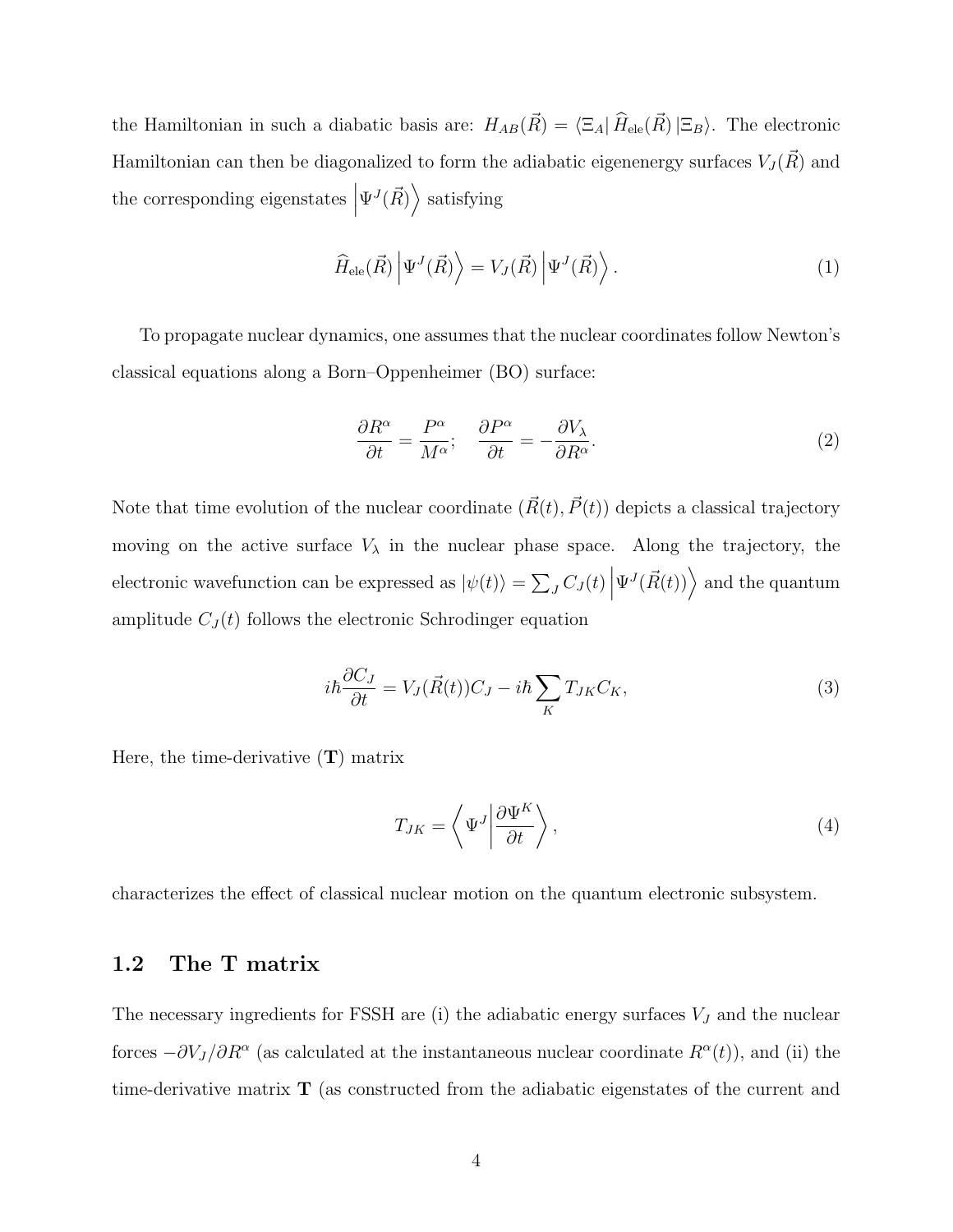previous time step). While the on-the-fly calculation of the nuclear forces using electronic structure packages is usually the most computationally intensive step and propagating the electronic wavefunction is relatively fast and cheap, constructing the  $T$  matrix can also impose expensive overhead on top of the on-the-fly electronic structure calculation, especially for a large number of electronic states. Note that, within any semiclassical scheme, one would like to propagate the classical nuclear coordinates using Eq. [\(2\)](#page-3-2) using a larger time-step and integrate the electronic Schrodinger equation (Eq. [\(3\)](#page-3-1)) with a smaller time step. Such a separation of time steps is essential for large-scale, multidimensional simulations, which makes it essential that the T-matrix be calculated as accurately as possible (and that one use the T-matrix as effectively as possible).

Naively speaking, the most straightforward approach to construct the T matrix is to compute the derivative coupling between adiabatic states using the usual Hellmann-Feynman expression

<span id="page-4-0"></span>
$$
d_{JK}^{\alpha} = \left\langle \Psi^{J} \middle| \frac{\partial \Psi^{K}}{\partial R^{\alpha}} \right\rangle = \frac{\left\langle \Psi^{J} \middle| \frac{\partial \hat{H}_{\text{ele}}}{\partial R^{\alpha}} \middle| \Psi^{K} \right\rangle}{V_{K} - V_{J}},\tag{5}
$$

and then evaluate the T matrix element as

$$
T_{jk} = \sum_{\alpha} d^{\alpha}_{JK} \frac{P^{\alpha}}{M^{\alpha}}.
$$
\n(6)

In practice, however, this approach (via the derivative coupling matrix, as given by Eq. [\(5\)](#page-4-0)) is not efficient. One reason is that the computational cost of evaluating a single derivative coupling  $d_{JK}^{\alpha}$  is equivalent to the cost of evaluating a single gradient of the excited state energy surface; thus the cost of constructing the entire derivative coupling matrix between all pairs of states would be exorbitant, equivalent to a quadratic number of expensive gradient calls at each time step. Another reason is that, when the trajectory encounters a so-called trivial crossing [20](#page-41-6)[,21](#page-41-7) (a sharp crossing between two electronic states where the diabatic coupling is effectively zero and a non-adiabatic electronic transition must occur), very small time steps are required to capture the electronic transition.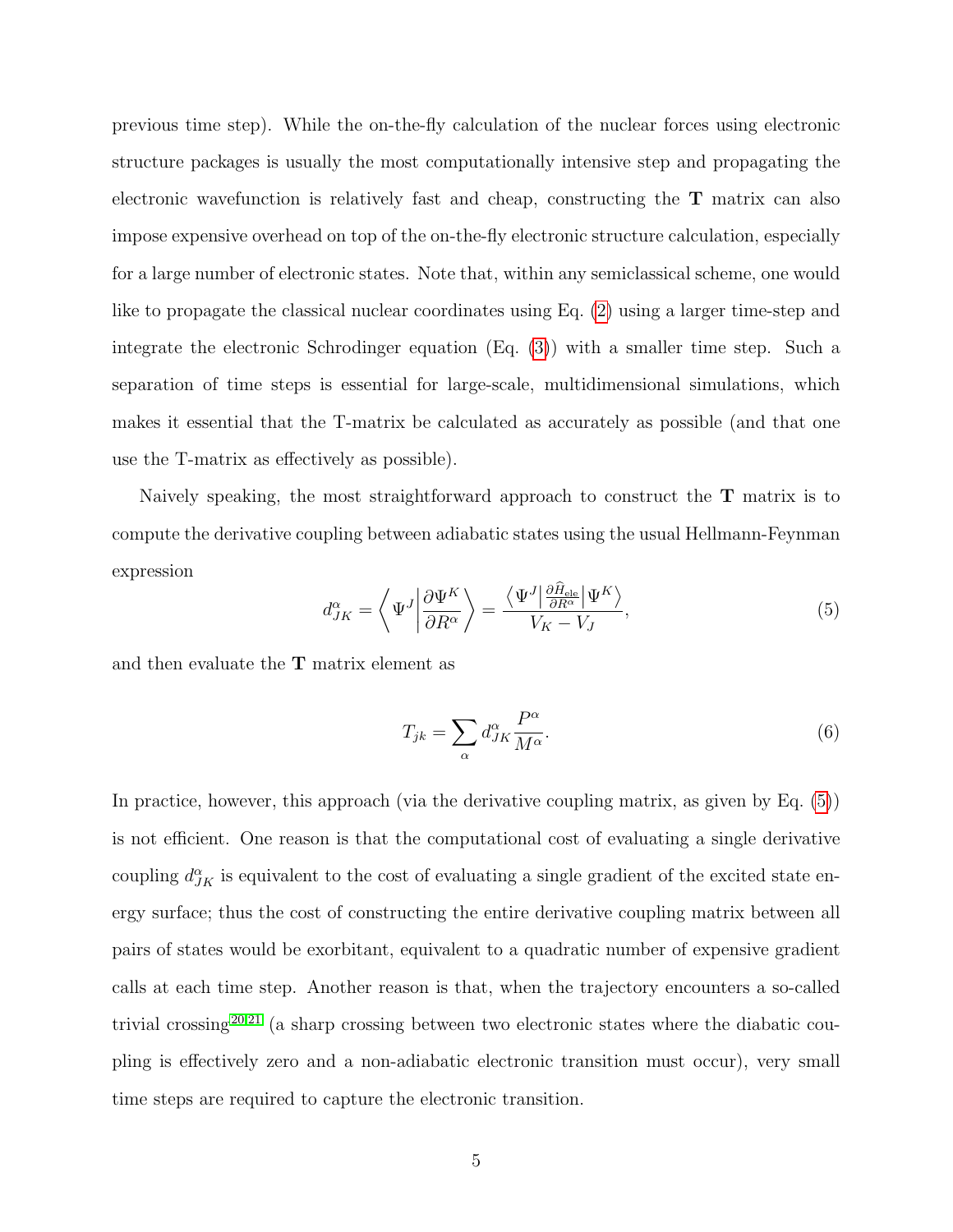The first alternative to Eq. [\(5\)](#page-4-0) was offered by Hammes-Schiffer and Tully, who suggested an overlap-based propagation scheme that does not rely on the derivative coupling and allows for a larger time step:  $17$ 

$$
T_{jk}(t + \frac{dt}{2}) = \frac{dt}{2} \int_{t}^{t + dt} d\tau \langle \Psi^{J}(t) | \mathbf{U}^{\dagger}(\tau) \frac{\partial}{\partial \tau} \mathbf{U}(\tau) | \Psi^{K}(t) \rangle.
$$
 (7)

More recently, Meek and Levine have demonstrated that interpolating the derivative coupling pairwise between adiabatic states (and then averaging the T matrix over that time step) provides a better approximation for the case of two electronic states  $22$  and allows for even larger time steps. This approach can be extended to the case of more than two electronic states if we recognized that the T matrix can be calculated directly from the logarithm of the overlap matrix [23](#page-42-0)

$$
\mathbf{T}(t + \frac{dt}{2}) = \frac{1}{dt} \log[\mathbf{U}(dt)].
$$
\n(8)

Here

$$
U_{JK}(dt) = \langle \Psi^J(t) | \Psi^K(t + dt) \rangle.
$$
 (9)

is the overlap matrix of the adiabatic states between two successive time points t and  $t + dt$ . In practice, the overlap matrix U is usually evaluated approximated for a small subspace of the CIS states.<sup>[24](#page-42-1)</sup>

Below, the first focus of the present paper will be the construction of an optimal algorithm for evaluating the U matrix of many electronic states with minimal cost. In particular, the first goal of the present paper is to implement an exact method for calculating the overlap matrix of singly-excited states and investigate high-lying excited-state dynamics of a molecule scattering off a metallic nanoparticle. We exploit the biorthogonal basis technique developed by Sundstrom and Head-Gordon<sup>[25](#page-42-2)</sup> and combine it with the protocol for choosing the phase of the adiabatic states. We find that this exact overlap calculation is actually faster by orders of magnitude than the current implementation in most state-of-the-art packages, including Q-Chem and SHARC.[26](#page-42-3)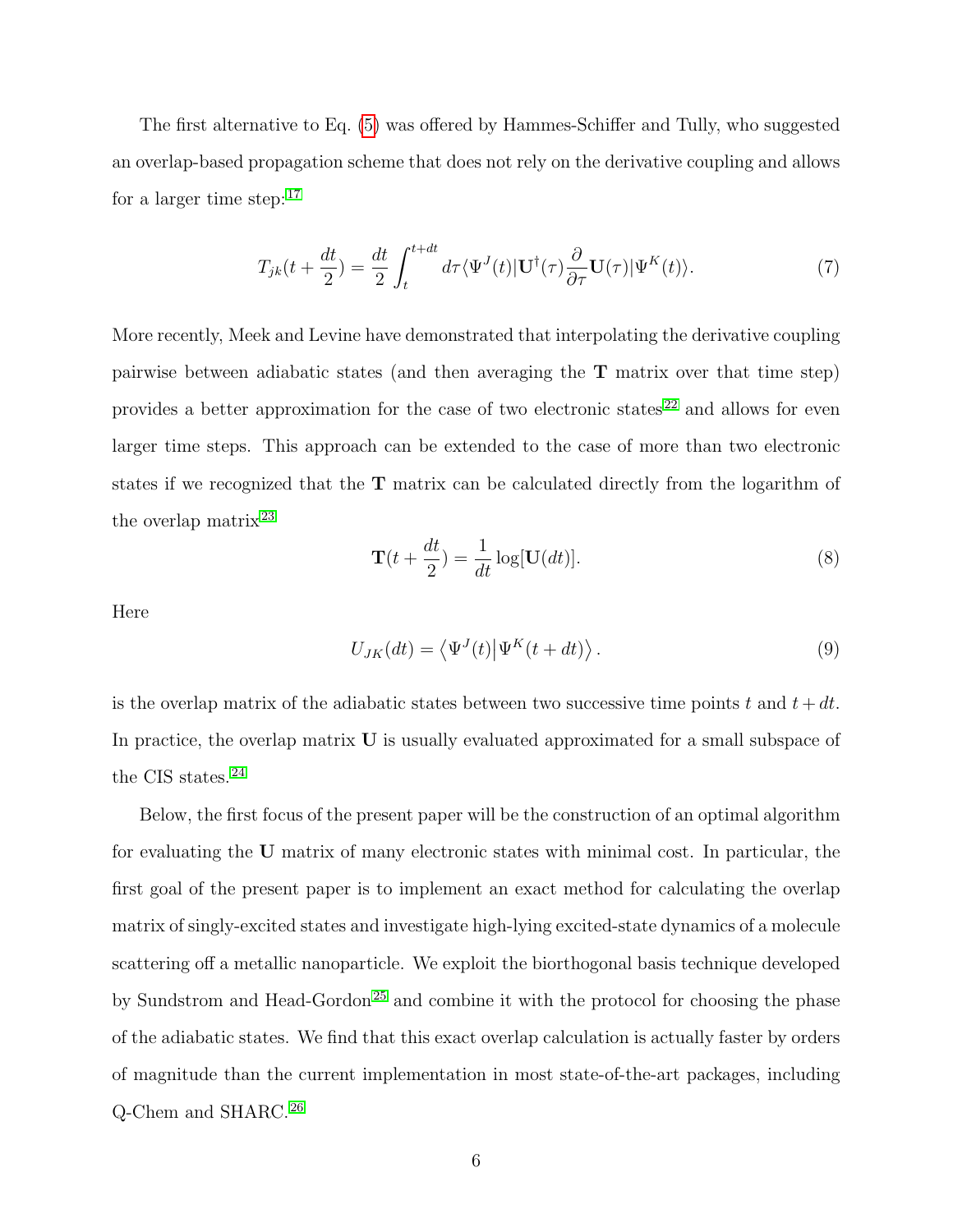At this juncture, it is important to emphasize that the sign of a given eigenstate (and the sign of any column in the overlap matrix  $\bf{U}$ ) is undetermined. Moreover, the logarithm of the matrix U can be very sensitive to these phases of the adiabatic states and changing the signs of a column of the U matrix can lead to wildly different  $\bf{T}$  matrix.<sup>[27](#page-42-4)[,28](#page-42-5)</sup> To that end, if we wish to run dynamics, it is crucial to choose the phases of the states in such a way that the  $T$ matrix elements are as smooth as possible, especially when there are many electronic states and many trivial crossings. Thus, the second goal of this paper is to implement Ref. [28](#page-42-5) to choose adiabatic eigenstates. As will be reviewed below, Ref. [28](#page-42-5) extends parallel transport to the case of nearly trivial crossings by choosing the optimal phases of the overlap matrix through a simple optimization process.

An outline of this paper is as follows: In section [2,](#page-6-0) we show how to group intermediates together so as to construct the overlap U matrix for CIS wavefunctions in an efficient way. In section [3,](#page-20-0) we implement the optimization process as suggested in Ref. [28](#page-42-5) for dynamically choosing the phases of the overlap matrix. In section [4,](#page-22-0) we present results for highly-lying excited-state dynamics of a molecule-nanoparticle system and highlight the performance enhancement of our scheme. We conclude and discuss future applications in section [5.](#page-31-0)

Regarding notation, we use  $\widehat{H}$  to denote a quantum operator and a bold symbol T to denote a matrix. For classical degrees of freedom, we denote each component of classical vectors with a superscript label as in  $R^{\alpha}$ . We let  $i, j, k, \dots$  denote the canonical occupied orbitals,  $a, b, c \ldots$  denote the canonical virtual orbitals. Wavefunctions are indexed with capital Roman letters  $I, J, K, \ldots$  and will usually refer to the CIS excitation states.

# <span id="page-6-0"></span>2 Constructing the U matrix for CIS wavefunctions

#### 2.1 The CIS overlap matrix

To describe electronic excited states, we work in the space of the CIS excitations where one electron in the occupied orbital can be promoted to virtual orbitals. Consider a molecular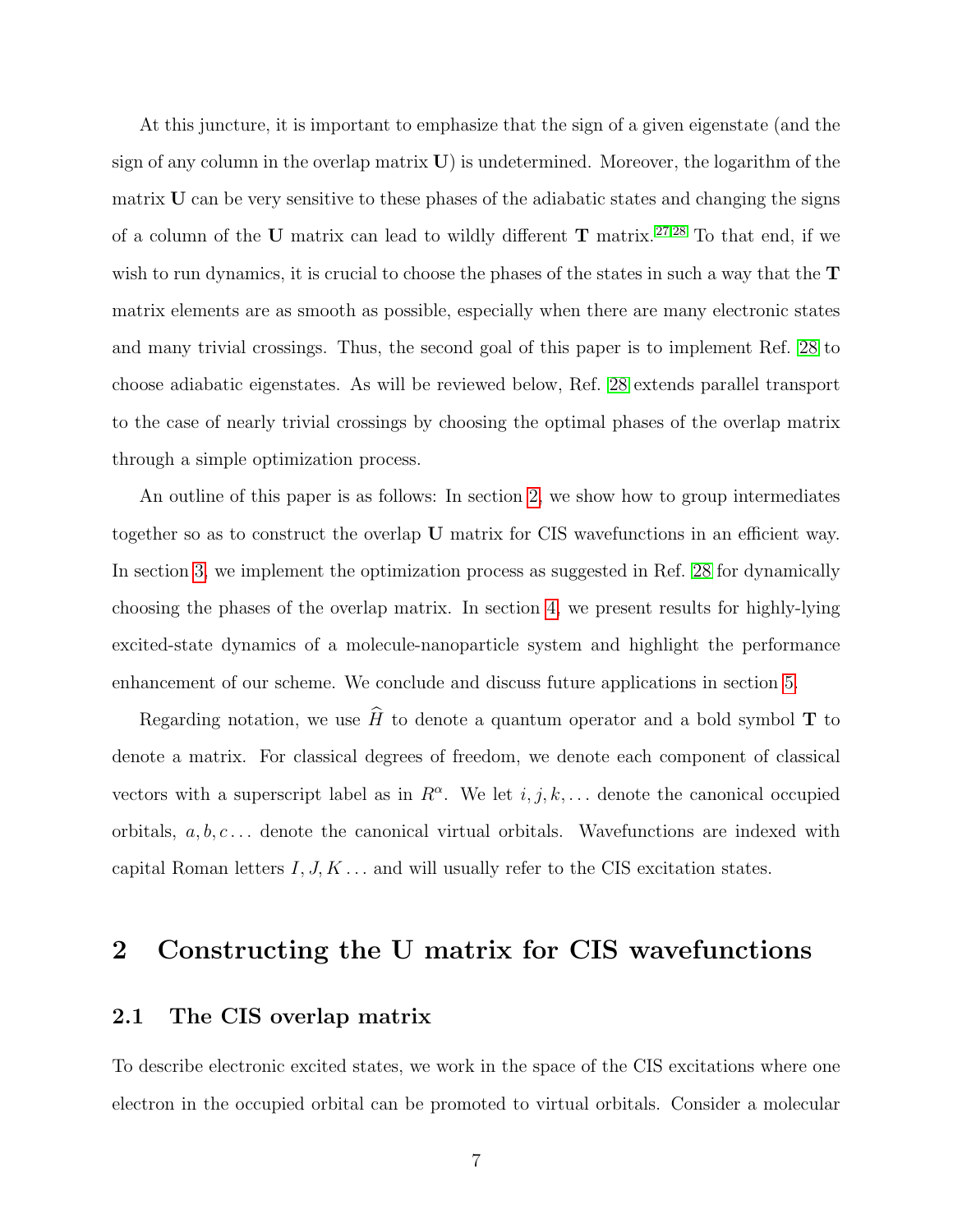system with  $N_o$  occupied orbitals  $(\phi_i)$  and  $N_v$  virtual orbitals  $(\phi_a)$ . The Hartree-Fock (HF) ground state is  $|\Phi\rangle = |1 \cdots N_o\rangle = \det |\phi_1 \cdots \phi_{N_o}|$ . For a closed-shell system, we assume that the CIS excitation states are of the following singlet form:

$$
\left|\Psi^{J}\right\rangle = \sum_{ia} t_{ia}^{J} (\left|\Phi_{i}^{a}\right\rangle + \left|\Phi_{\bar{i}}^{\bar{a}}\right\rangle) \tag{10}
$$

Here  $|\Phi_i^a\rangle$  is a Slater determinant formed by replacing  $\phi_i$  by  $\phi_a$ , and  $t_{ia}^J$  is the amplitude of the single excitation. In terms of the CIS excitation states, the electronic wavefunction is  $|\Psi(t)\rangle = \sum_{J} C_{J}(t) |\Psi^{J}\rangle$ . Note that the canonical orbitals  $(\phi_{i}$  and  $\phi_{a})$  and the CIS amplitudes  $t_{ia}^J$  depend on nuclear coordinates  $\vec{R}$ .

To construct the overlap matrix  $\mathbf{U}(dt)$  at t and  $t + dt$ ,  $U_{JK'} = \langle \Psi^J | \Psi^{K'} \rangle$ , note that the overlap matrix can be expressed as (in the case of a restricted calculation)

<span id="page-7-0"></span>
$$
\left\langle \Psi^{J} \Big| \Psi^{K'} \right\rangle = 2 \sum_{ia} \sum_{jb} t_{ia}^{J} t_{jb'}^{K'} \left( \left\langle \Phi_{i}^{a} \Big| \Phi_{j'}^{b'} \right\rangle + \left\langle \Phi_{i}^{a} \Big| \Phi_{j'}^{\bar{b}'} \right\rangle \right)
$$
(11)

Here we use an extra prime (′ ) to denote quantities calculated at the second geometry, for example j', b', K'. Note that  $t_{j'b'} = t_{\bar{j'}\bar{b}'}$  for a restricted calculation and Eq. [\(11\)](#page-7-0) requires evaluating the overlap of two singly-excited determinants,  $\langle \Phi_i^a | \Phi_{j'}^{b'} \rangle$  $_{j'}^{b'}\rangle$  and  $\left\langle \Phi _{i}^{a}\right\vert$  $\langle \Phi_{\bar{j}'}^{\bar{b}'} \rangle$ . As a practical matter, all results below can be easily extended to triplet calculations, unrestricted calculation, or spin-flip calculations. See Appendix [D](#page-36-0) and [E.](#page-37-0)

The overlap of two Slater determinants can be evaluated by computing the determinant of the orbital overlap matrix. Let  $\{|p\rangle, p=1,\ldots,N\}$  and  $\{|q'\rangle, q=1,\ldots,N\}$  be two arbitrary sets of orbitals (not necessarily orthonormal). Following Refs. [29](#page-42-6)[,30,](#page-43-0) the overlap of the two determinants is

<span id="page-7-1"></span>
$$
\langle \cdots p \cdots | \cdots q' \cdots \rangle = \det(\mathbf{S}) \tag{12}
$$

where the **S** matrix is the orbital overlap matrix  $S_{pq'} = \langle p|q' \rangle$ . Specifically, the HF ground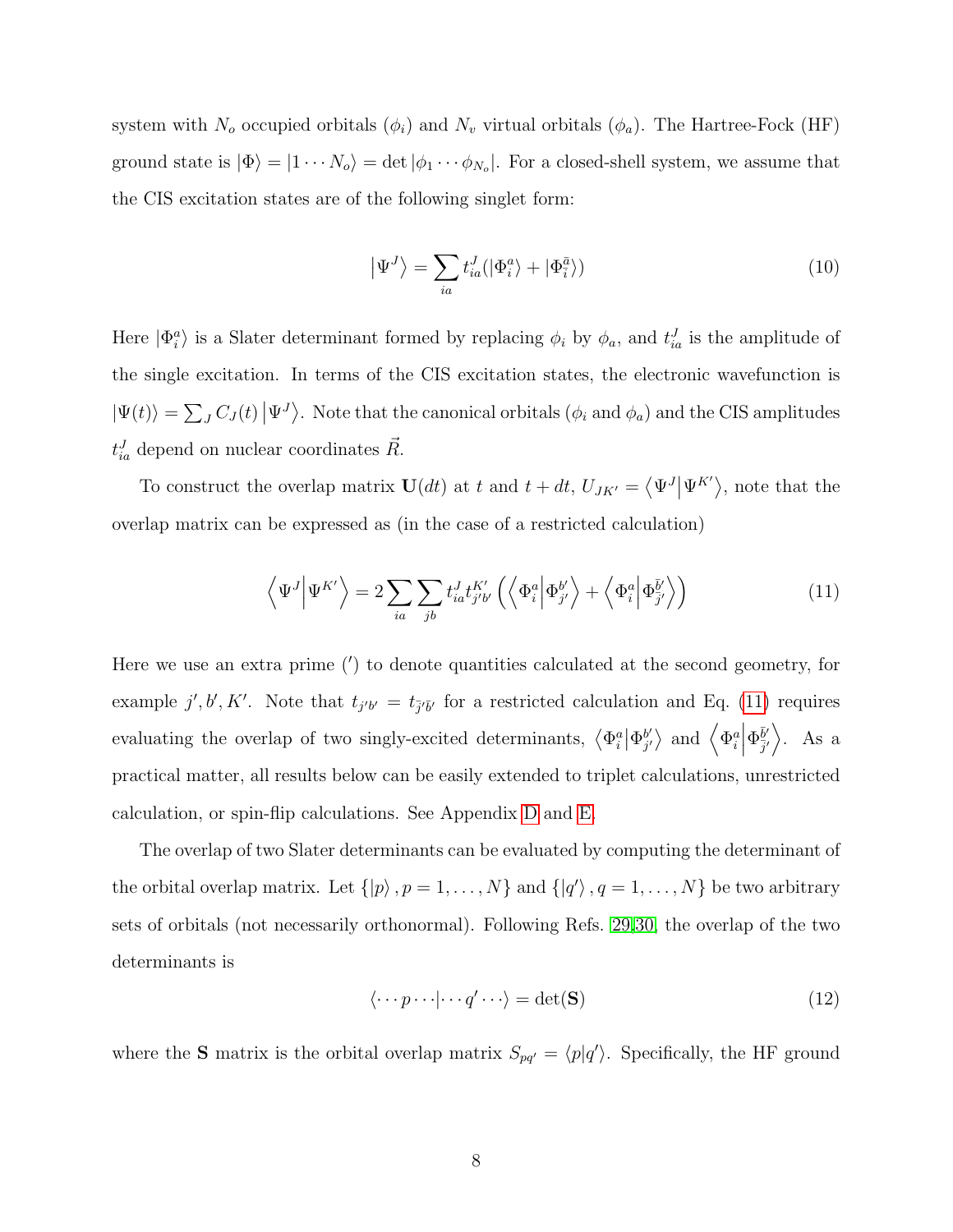state overlap is

$$
\langle \Phi | \Phi' \rangle = \det(\mathbf{S}_0). \tag{13}
$$

where  $(S_0)_{ij'} = \langle i|j'\rangle$  for  $i, j' = 1, \dots, N_o$ . The singly-excited determinants can be written as

<span id="page-8-0"></span>
$$
\left\langle \Phi_i^a \middle| \Phi_{j'}^{b'} \right\rangle = \det \left( \mathbf{S}_{ij'}^{ab'} \right). \tag{14}
$$

Here  $S_{ij'}^{ab'}$  is a square matrix of size  $N_o$  where the *i*-th orbital is replaced by the virtual orbital a for the geometry at time t and the  $j'$ -th orbital is replaced by the virtual orbital b' for the geometry at time  $t + dt$ .

In most electronic structure calculations, for a given geometry, the canonical orbitals can be chosen to be orthonormal, i.e.  $\langle i|j\rangle = \delta_{ij}$ ,  $\langle a|b\rangle = \delta_{ab}$ , and  $\langle i|a\rangle = 0$ . However, for different geometries, the canonical orbitals are in general not mutually orthonormal, i.e.  $\langle i|j'\rangle$  and  $\langle a|b'\rangle$  are not diagonal, so that  $\mathbf{S}_0$  and  $\mathbf{S}_{ij'}^{ab'}$  will be formally dense matrices. As such, when directly constructing the CIS state overlap matrix, one must evaluate  $\det(\mathbf{S}_{ij}^{ab'})$  (which has computational complexity  $O(N_o^3)$  for each element  $i, j = 1, ..., N_o$  and  $a, b = 1, ..., N_v$ . In the end, the total computational complexity is  $O(N_o^5 N_v^2)$ . The key question is: how do we most efficiently calculate all of the quantities  $\{\det(\mathbf{S}_{ij}^{ab'})\}$  between two geometries? This item has recently been addressed by Refs. [31,](#page-43-1)[32.](#page-43-2)

# 2.2 Method  $#1$ : Maximize the overlap between orbitals at two geometries

Given two different geometries (one "previous" and one "current"), the simplest approach is to rotate the current set of orbitals so that the orbital overlap with the previous geometry is maximized. To do so, we divide the **S** matrix into  $S<sup>o</sup>$  and  $S<sup>v</sup>$  within the occupied and virtual subspaces respectively and employ the single value decomposition (SVD) of the  $S^{\circ}$  and  $S^{\circ}$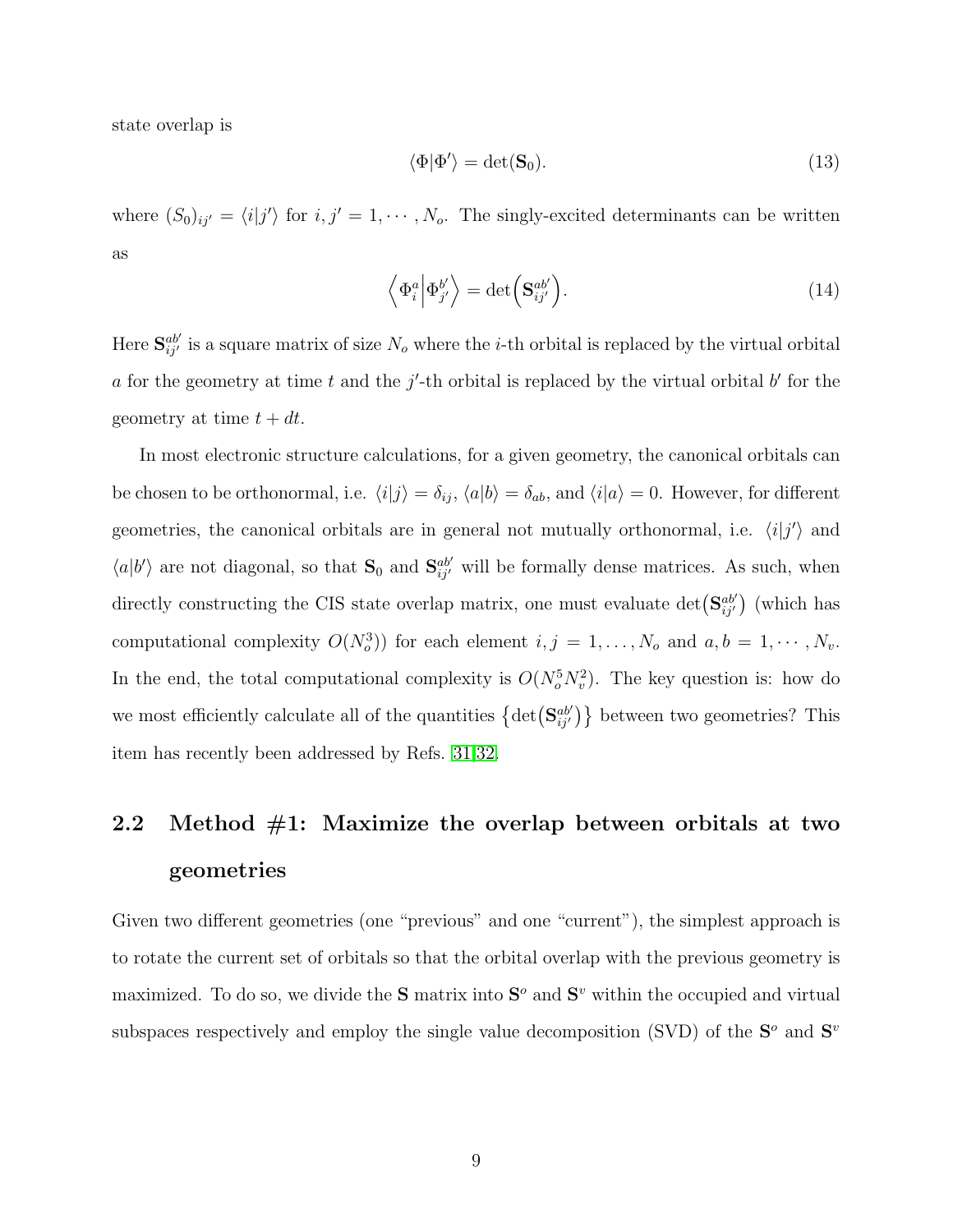matrices,

<span id="page-9-1"></span><span id="page-9-0"></span>
$$
\mathbf{S}^o = \mathbf{U}^o \Lambda^o \mathbf{V}^{o\dagger} \tag{15}
$$

$$
\mathbf{S}^v = \mathbf{U}^v \mathbf{\Lambda}^v \mathbf{V}^{v\dagger} \tag{16}
$$

Here the matrix element of the occupied/virtual orbital overlap is given by  $S_{ij'}^o = \langle i|j'\rangle$  and  $S_{ab'}^v = \langle a|b'\rangle$ ,  $\Lambda_{ij'}^o = \lambda_i^o \delta_{ij'}$  and  $\Lambda_{ab'}^v = \lambda_a^v \delta_{ab'}$  are diagonal matrices and  $\mathbf{U}^o$ ,  $\mathbf{V}^o$ ,  $\mathbf{U}^v$ ,  $\mathbf{V}^v$  are unitary matrices. At this point, one would like to rotate the orbitals at the second geometry so as to best line up with the orbitals at the first geometry. As described in Appendix [A,](#page-33-0) this is a well-known problem in applied linear algebra, and the result is (denoting the new orbitals with tildes):

$$
|\tilde{j}'\rangle \equiv \sum_{k'l'} |k'\rangle V^{o}_{k'l'} U^{o*}_{j'l'} \tag{17}
$$

$$
\left|\tilde{b}'\right\rangle \equiv \sum_{c'd'} \left|c'\right\rangle V_{c'd'}^v U_{b'd'}^{v*} \tag{18}
$$

Here we emphasize that an overall unitary transformation of the orbitals inside a Slater determinant does not change the state nor mix the occupied and virtual subspaces. The CIS amplitudes can be transformed using the same unitary matrices

<span id="page-9-2"></span>
$$
\tilde{t}_{j'b'}^{K'} = \sum_{k'c'} (\mathbf{V}^v \mathbf{U}^{v\dagger})_{b'c'}^T t_{k'c'}^{K'} (\mathbf{V}^o \mathbf{U}^{o\dagger})_{j'k'}.
$$
\n(19)

Therefore, the CIS state overlap can be written as

<span id="page-9-3"></span>
$$
\left\langle \Psi^{J} \middle| \Psi^{K'} \right\rangle = 2 \sum_{ia} \sum_{jb} t_{ia}^{J} t_{j'b'}^{K'} \left( \det \left( \tilde{\mathbf{S}}_{ij}^{ab} \right) + \det \left( \tilde{\mathbf{S}}_{i\bar{j}}^{a\bar{b}} \right) \right)
$$
(20)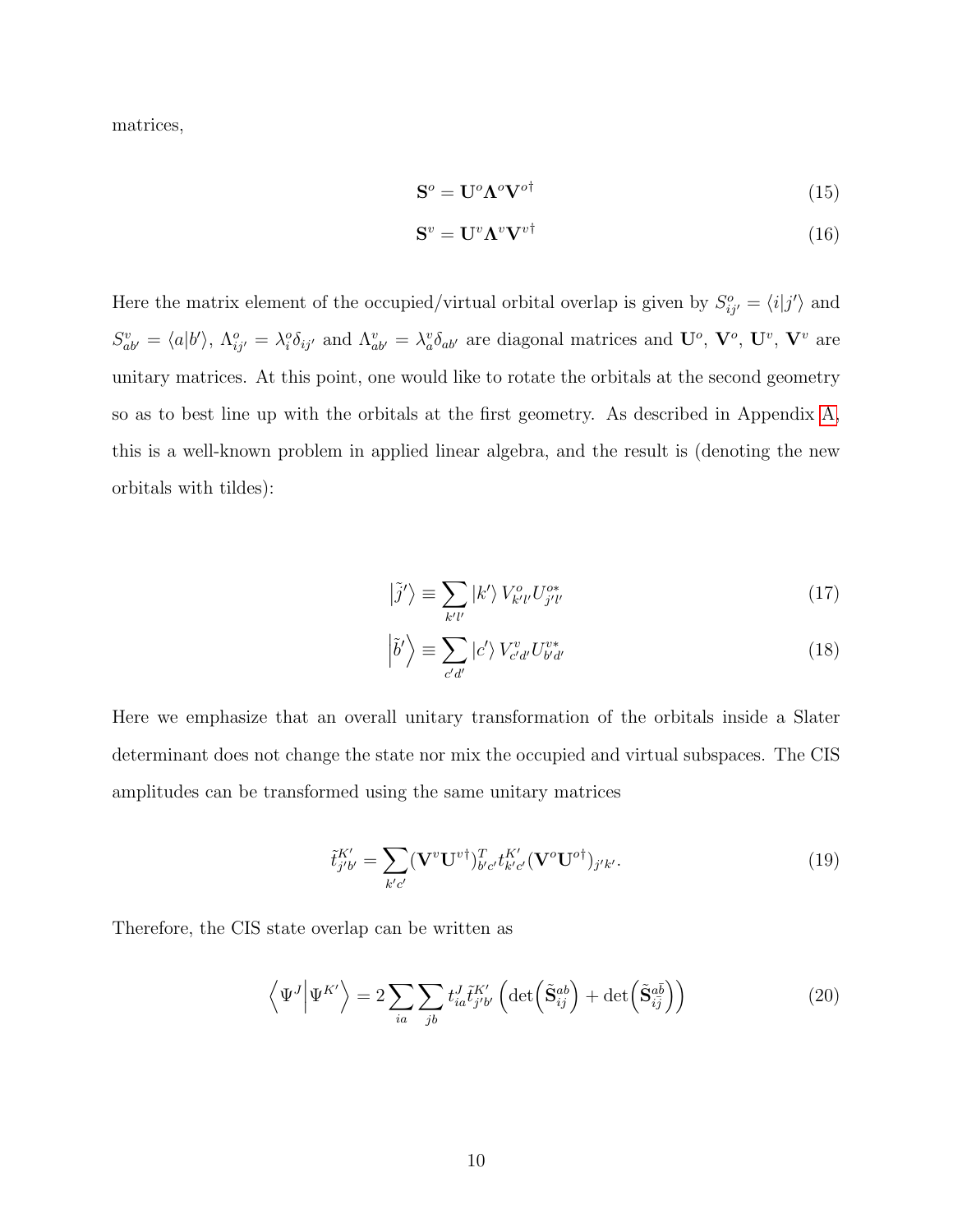where we have now defined the overlap matrices in the transformed basis to be  $\tilde{S}$ . Note that

<span id="page-10-1"></span>
$$
\tilde{\mathbf{S}}^o = \mathbf{S}^o \mathbf{V}^o \mathbf{U}^{o\dagger} \tag{21}
$$

$$
\tilde{\mathbf{S}}^v = \mathbf{S}^v \mathbf{V}^v \mathbf{U}^{v\dagger}.\tag{22}
$$

Furthermore, below, we will at times need the occupied-virtual blocks of the overlap matrix; these blocks are defined to be:

<span id="page-10-2"></span>
$$
\tilde{\mathbf{S}}^{ov} = \mathbf{S}^{ov} \mathbf{V}^v \mathbf{U}^{v\dagger} \tag{23}
$$

$$
\tilde{\mathbf{S}}^{vo} = \mathbf{S}^{vo} \mathbf{V}^o \mathbf{U}^{o\dagger}.\tag{24}
$$

At this point, we can calculate the determinant of the  $\tilde{\mathbf{S}}_{ij'}^{ab'}$  matrix. Recall that the  $\tilde{\mathbf{S}}_{ij'}^{ab'}$ matrix is the occupied block of the transformed matrix  $(\tilde{S}^o)$  with the *i*-th row substituted by  $\tilde{S}_{al'}$  ( $l' = 1, \dots, N_o$ ) and the *j*-th column substituted by  $\tilde{S}_{kb'}$  ( $k = 1, \dots, N_o$ ). Explicitly, we consider the following two cases:

(a) If  $i = j'$ , we can permute the matrix into the following form:

$$
\tilde{\mathbf{S}}_{ii'}^{ab} = \begin{pmatrix} \tilde{S}_{ab} & \cdots & \tilde{S}_{al}|_{l\neq i} & \cdots \\ \vdots & \ddots & \vdots \\ \tilde{S}_{kb}|_{k\neq i} & \tilde{S}_{kl}^{o}|_{k,l\neq i} \\ \vdots & \ddots & \vdots \end{pmatrix} .
$$
 (25)

Then we approximate the determinant by just taking the largest term (i.e. dropping the off-diagonal blocks  $\tilde{S}_{al}|_{l\neq i} \approx \tilde{S}_{kb}|_{k\neq i} \approx 0$ )

<span id="page-10-0"></span>
$$
\det\left(\tilde{\mathbf{S}}_{ii'}^{ab}\right) \approx \text{Tr}\left\{\tilde{\mathbf{S}}^o\right\}\frac{\tilde{S}_{ab}}{\tilde{S}_{ii}}.\tag{26}
$$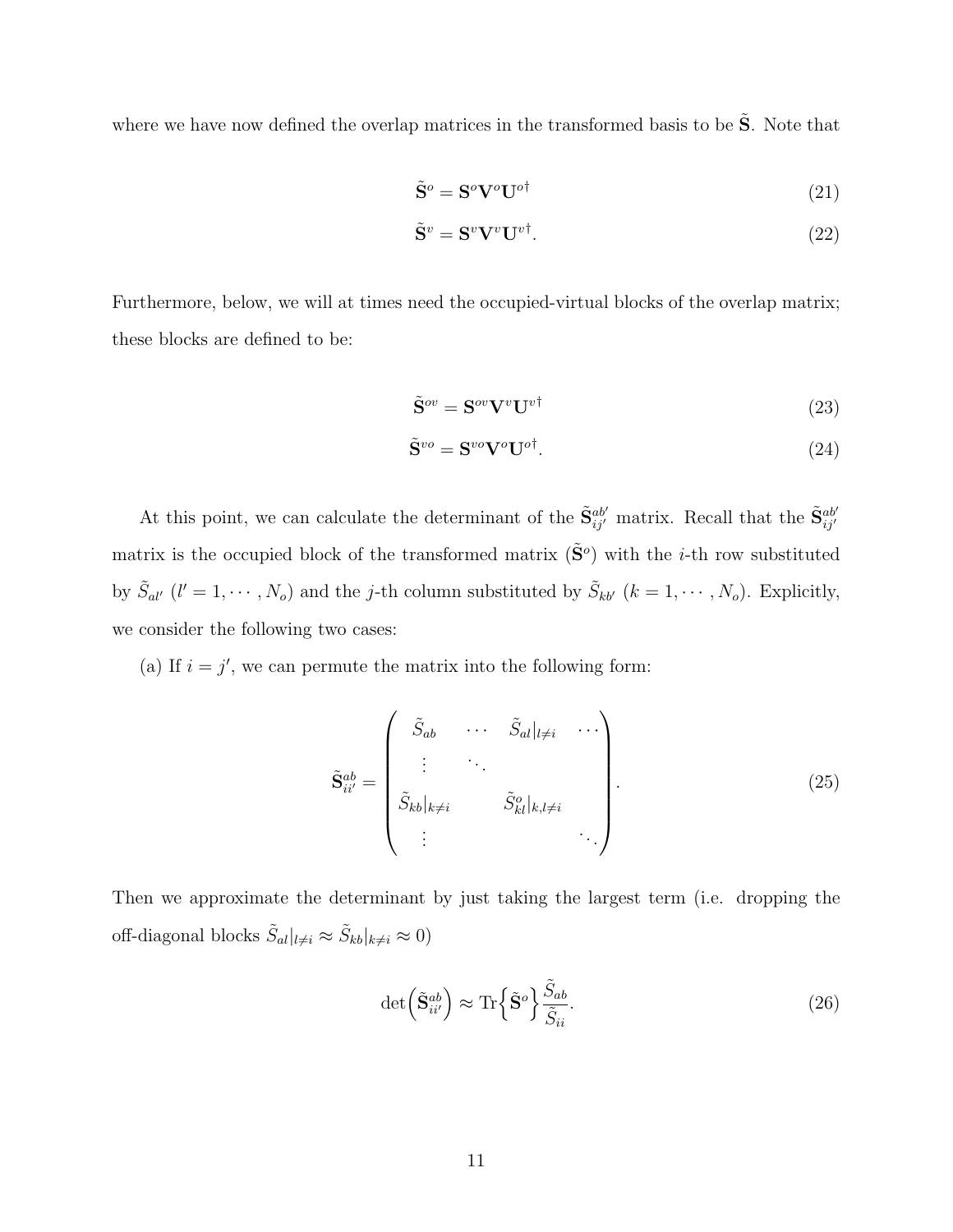(b)If  $i \neq j$ , we can permute the matrix into the following form:

$$
\tilde{\mathbf{S}}_{ij}^{ab} = \begin{pmatrix} \tilde{S}_{ai} & \tilde{S}_{ab} & \cdots & \tilde{S}_{al}|_{l \neq i,j} & \cdots \\ \tilde{S}_{ji} & \tilde{S}_{jb} & \cdots & \tilde{S}_{jl}|_{l \neq i,j} & \cdots \\ \vdots & \vdots & & \vdots & \vdots \\ \tilde{S}_{ki}|_{k \neq i,j} & \tilde{S}_{kb}|_{k \neq i,j} & \tilde{S}_{kl}|_{k,l \neq i,j} & \cdots \\ \vdots & \vdots & & \ddots \end{pmatrix} . \tag{27}
$$

and we approximate the determinant by dropping the off-diagonal blocks

<span id="page-11-0"></span>
$$
\det\left(\tilde{\mathbf{S}}_{ij'}^{ab}\right) \approx \text{Tr}\left\{\tilde{\mathbf{S}}^o\right\} \frac{\tilde{S}_{ai}\tilde{S}_{jb} - \tilde{S}_{ab}\tilde{S}_{ji}}{\tilde{S}_{ii}\tilde{S}_{jj}}.
$$
\n(28)

Note that Eq. [\(26\)](#page-10-0) and Eq. [\(28\)](#page-11-0) are very efficient approximations: one throws away many terms in the determinant and instead multiplies together only a few matrix elements. The computational complexity of this step is  $O(1)$ , which is far cheaper than evaluating the determinant of the dense matrix  $\tilde{\mathbf{S}}_{ij'}^{ab}$  of size  $N_o$  (which has computational complexity  $O(N_o^3)$ ). Nevertheless, this approximation rests on the assumption that the relevant set of orbitals does not change much from t to  $t + dt$ ; moreover, one must construct many such orbital overlaps. See Sec. [2.4](#page-18-0) for an analysis of the computational cost of this algorithm.

### 2.3 Method  $#2$ : An Exact Expansion in a biorthogonal basis

Rather than rotate one set of orbitals (as in Method  $\#1$ ), as shown by Sundstrom and Head-Gordon,<sup>[25](#page-42-2)</sup> the better approach is to rotate both sets of orbitals (those at the current and previous geometries) so as to generate a fully biorthogonal basis set. Such an approach has been used previously for several electronic structure calculations, [25](#page-42-2)[,30](#page-43-0)[,33,](#page-43-3)[34](#page-43-4) and significantly generalized by Burton. [35](#page-43-5) Here we apply this technique to calculate the singly-excited state overlap matrix for use in non-adiabatic dynamics.

Because the required orbital transformation is effectively equivalent to the transformation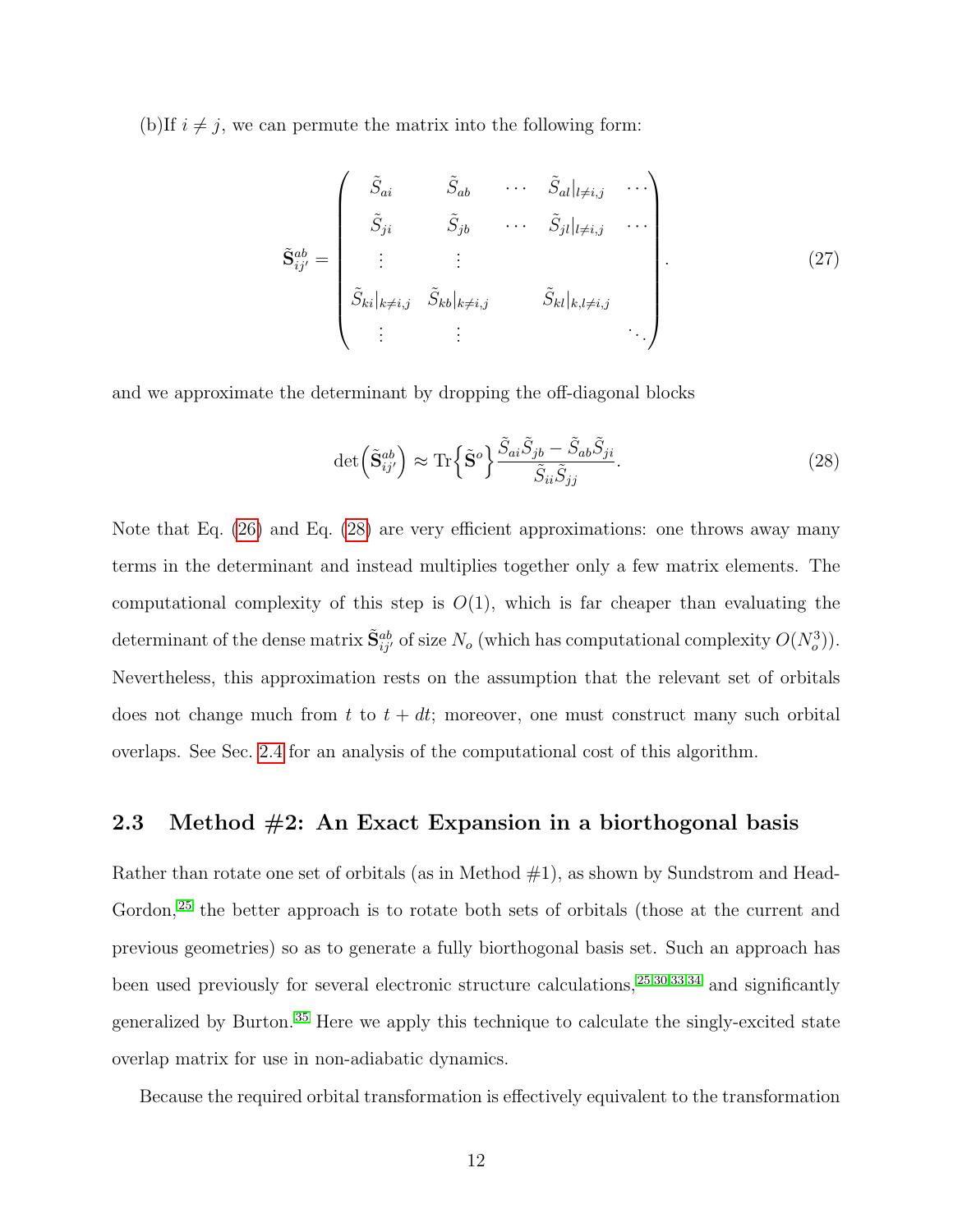described in Eqs. [\(15\)](#page-9-0) and [\(16\)](#page-9-1), we will safely use the same notation (superscript tilde) for the new sets of rotated canonical orbitals:

$$
|\tilde{i}\rangle \equiv \sum_{k} |k\rangle U_{ki}^{o}; \qquad |\tilde{j}'\rangle \equiv \sum_{l'} |l'\rangle V_{l'j'}^{o} \qquad (29)
$$

$$
|\tilde{a}\rangle \equiv \sum_{c} |c\rangle U_{ca}^{v}; \qquad |\tilde{b}'\rangle \equiv \sum_{d'} |d'\rangle V_{d'b'}^{v}.
$$
 (30)

We reiterate that these transformed orbitals are exactly biorthogonal, i.e.

<span id="page-12-2"></span><span id="page-12-1"></span>
$$
\langle \tilde{i} | \tilde{j}' \rangle = \sum_{kl'} U_{ki}^{o*} \langle k | l' \rangle V_{l'j'}^{o} = \lambda_i^o \delta_{ij'}
$$
 (31)

$$
\left\langle \tilde{a} \middle| \tilde{b}' \right\rangle = \sum_{cd'} U_{ca}^{v*} \left\langle c \middle| d' \right\rangle V_{d'b'}^{v} = \lambda_a^v \delta_{ab'}
$$
\n(32)

In other words, within the occupied and virtual subspaces, the transformed orbital overlap matrices  $\tilde{\mathbf{S}}^o$  and  $\tilde{\mathbf{S}}^v$  are both diagonal. Note that this transformation of the orbitals does not change the HF and CIS states, as one does not mix the occupied and virtual subspaces.

#### 2.3.1 Singly-excited states overlap matrix

With these biorthogonal orbitals in mind, the singly-excited states can be re-expressed as

$$
|\Phi_i^a\rangle = \sum_{kc} U_{ac}^{v*} U_{ik}^o | \Phi_{\tilde{k}}^{\tilde{c}} \rangle
$$
 (33)

<span id="page-12-0"></span>
$$
\left| \Phi_{j'}^{b'} \right\rangle = \sum_{ld} V_{b'd'}^{v*} V_{j'l'}^{o} \left| \Phi_{\tilde{l}'}^{\tilde{d}'} \right\rangle \tag{34}
$$

and the overlap matrix is

$$
\left\langle \Phi_i^a \middle| \Phi_{j'}^{b'} \right\rangle = \sum_{kc} \sum_{ld} U_{ik}^{o*} U_{ac}^v \left\langle \Phi_{\tilde{k}}^{\tilde{c}} \middle| \Phi_{\tilde{l'}}^{\tilde{d'}} \right\rangle V_{bd}^{v*} V_{jl}^o \tag{35}
$$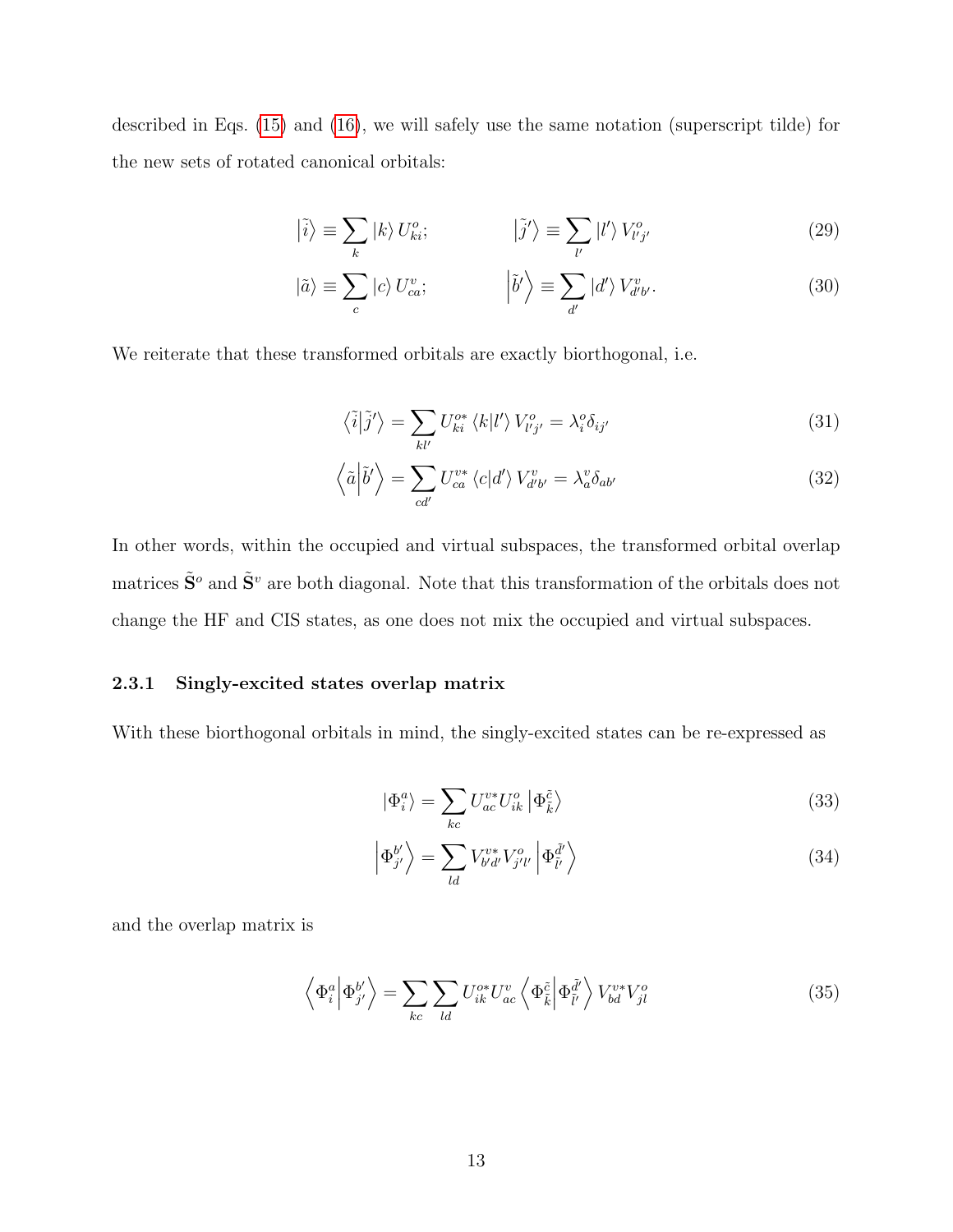Next, using Eq. [\(12\)](#page-7-1),  $\left\langle \Phi_{\tilde{k}}^{\tilde{c}}\right\rangle$  $\begin{array}{c} \begin{array}{c} \begin{array}{c} \end{array} \\ \begin{array}{c} \end{array} \end{array} \end{array}$  $\Phi_{\tilde{\nu}}^{\tilde{d}'}$  $\left\{\begin{matrix} \tilde{d}' \\ \tilde{v} \end{matrix}\right\}$  can be evaluated by calculating the determinant of the biorthogonal orbital overlap matrix,

$$
\left\langle \Phi_{\tilde{k}}^{\tilde{c}} \middle| \Phi_{\tilde{l'}}^{\tilde{d'}} \right\rangle = \det \left( \tilde{\mathbf{S}}_{kl}^{cd} \right) \tag{36}
$$

where  $(\tilde{S}_{kl}^{cd})_{ij} = \langle \tilde{i} | \tilde{j}' \rangle$  with the substitution  $k \to c$  and  $l \to d$ . Explicitly, the  $\tilde{S}_{kl}^{cd}$  matrix can only differ from  $\Lambda^o$  (as obtained by the SVD calculation in Eq. [\(15\)](#page-9-0)) by the k-th row and the l-th column. Now we consider the following two cases:

(a) If  $k = l$ , we can permute the orbitals such that the k-th orbital is the first column and row for the orbital overlap matrix, i.e.

$$
\tilde{\mathbf{S}}_{kk}^{cd} = \langle \cdots \underbrace{\tilde{c}}_{k} \cdots | \cdots \underbrace{\tilde{d}'}_{k} \cdots \rangle
$$
\n
$$
= \begin{pmatrix}\n\lambda_c^v \delta_{cd} & \mathbf{Y}|_k \\
\mathbf{X}|_k & \mathbf{\Lambda}^o|_k\n\end{pmatrix} \tag{37}
$$

Here  $X$  and  $Y$  are the column and row of the occ-vir and vir-occ orbital overlap matrices respectively,

$$
X_{md'} \equiv \left\langle \tilde{m} \left| \tilde{d}' \right\rangle \right\tag{38}
$$

$$
Y_{cm'} \equiv \langle \tilde{c} | \tilde{m}' \rangle \tag{39}
$$

for  $m = 1, \dots, N_o$ . The notation  $\mathbf{X}|_k$  and  $\mathbf{Y}|_k$  indicate that the k-th element is excluded, i.e.  $m \neq k$ .

To evaluate  $\det(\tilde{\mathbf{S}}_{kk}^{cd})$ , we employ the Schur complement of a block matrix (see Eq. [\(69\)](#page-34-0) in Appendix [B\)](#page-34-1),

$$
\det\left(\tilde{\mathbf{S}}_{kk}^{cd}\right) = \det\left(\lambda_c^v \delta_{cd} - \mathbf{Y}|_k \boldsymbol{\Lambda}^o|_k^{-1} \mathbf{X}|_k\right) \prod_{m \neq k}^{occ} \lambda_m^o \tag{40}
$$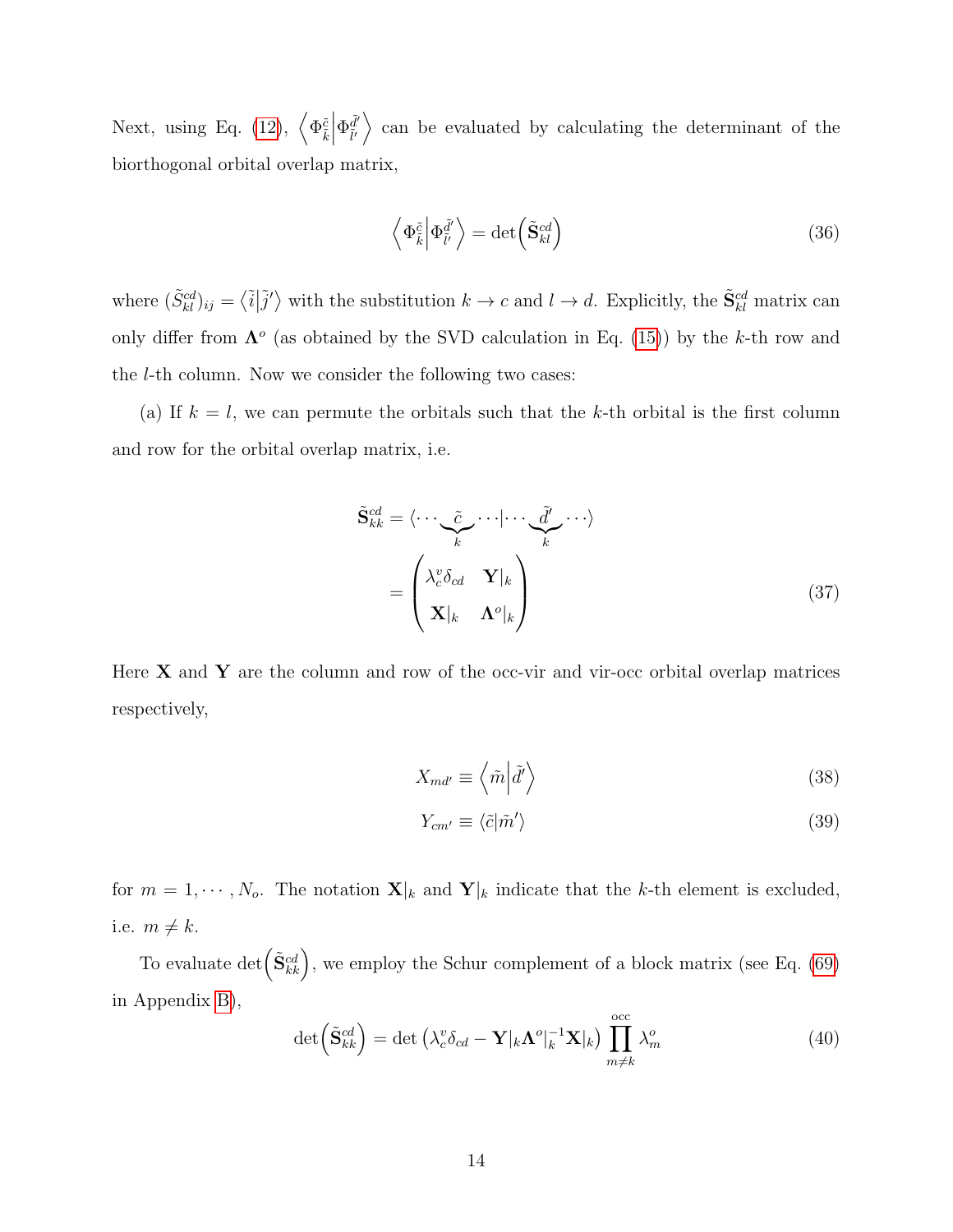Explicitly, we have the singly-excited state overlap matrix

<span id="page-14-0"></span>
$$
\left\langle \Phi_{\tilde{k}}^{\tilde{c}} \middle| \Phi_{\tilde{k}'}^{\tilde{d}'} \right\rangle = \left( \lambda_c^v \delta_{cd} - \left\langle \tilde{c} \middle| \left( \sum_{m=1}^{\text{occ}} \frac{\left| \tilde{m}' \right\rangle \left\langle \tilde{m} \right|}{\lambda_m^o} \right) \left| \tilde{d}' \right\rangle + \frac{\left\langle \tilde{c} \middle| \tilde{k}' \right\rangle \left\langle \tilde{k} \middle| \tilde{d}' \right\rangle}{\lambda_k^o} \right) \frac{1}{\lambda_k^o} \prod_{m=1}^{\text{occ}} \lambda_m^o \tag{41}
$$

(b) If  $k \neq l$ , we can build the  $\tilde{\mathbf{S}}_{kl}^{cd}$  matrix from the  $\mathbf{\Lambda}^o$  matrix by replacing the k-th row by the virtual orbital  $\tilde{c}$  and the *l*-th column by the virtual orbital  $\tilde{d}$ . Again, we can permute the orbitals such that the  $k$  and  $l$  orbitals are the first two elements for the orbital overlap matrix, i.e.

$$
\tilde{\mathbf{S}}_{kl}^{cd} = \langle \cdots \underbrace{\tilde{c}}_{k} \cdots \underbrace{\tilde{l}}_{l} \cdots | \cdots \underbrace{\tilde{k}}_{k'} \cdots \underbrace{\tilde{d}}_{l'} \cdots \rangle
$$
\n
$$
= \begin{pmatrix}\n\langle \tilde{c} | \tilde{k}' \rangle & \lambda_{c}^{v} \delta_{cd} & \mathbf{Y} |_{k,l} \\
0 & \langle \tilde{l} | \tilde{d}' \rangle & \mathbf{0}^{T} \\
\mathbf{0} & \mathbf{X} |_{k,l} & \mathbf{\Lambda}^{o} |_{k,l}\n\end{pmatrix}
$$
\n(42)

Here 0 is a zero column vector of size  $N_o - 2$ . Again we can evaluate det  $(\tilde{\mathbf{S}}_{kl}^{cd})$  using Eq. [\(69\)](#page-34-0),

$$
\det\left(\tilde{\mathbf{S}}_{kl}^{cd}\right) = \det\left[\begin{pmatrix} \left\langle \tilde{c} \Big| \tilde{k}' \right\rangle & \lambda_c^v \delta_{cd} \\ 0 & \left\langle \tilde{l} \Big| \tilde{d}' \right\rangle \end{pmatrix} - \begin{pmatrix} \mathbf{Y}|_{k,l} \\ \mathbf{0}^T \end{pmatrix} \Lambda^o|_{k,l}^{-1} \begin{pmatrix} \mathbf{0} & \mathbf{X}|_{k,l} \end{pmatrix} \right] \prod_{m \neq k,l}^{occ} \lambda_m^o \tag{43}
$$

Note that the off-diagonal element does not contribute to the determinant. Therefore, for the case where  $k \neq l$ , we have

<span id="page-14-1"></span>
$$
\left\langle \Phi_{\tilde{k}}^{\tilde{c}} \middle| \Phi_{\tilde{l}'}^{\tilde{d}'} \right\rangle = \frac{\left\langle \tilde{c} \middle| \tilde{k}' \right\rangle \left\langle \tilde{l} \middle| \tilde{d}' \right\rangle}{\lambda_k^o \lambda_l^o} \prod_m^{\text{occ}} \lambda_m^o \tag{44}
$$

Finally, we combine Eq. [\(41\)](#page-14-0) and [\(44\)](#page-14-1) and write the orbital overlap matrix in the biorthogonal basis as  $\overline{1}$ 

$$
\left\langle \Phi_{\tilde{k}}^{\tilde{c}} \middle| \Phi_{\tilde{l}'}^{\tilde{d}'} \right\rangle = \gamma \left\langle \tilde{c} \middle| \left[ \widehat{Q} \frac{\delta_{kl}}{\lambda_k^o} + \frac{\left| \tilde{k}' \right\rangle \left\langle \tilde{l} \right|}{\lambda_k^o \lambda_l^o} \right] \left| \tilde{d}' \right\rangle \tag{45}
$$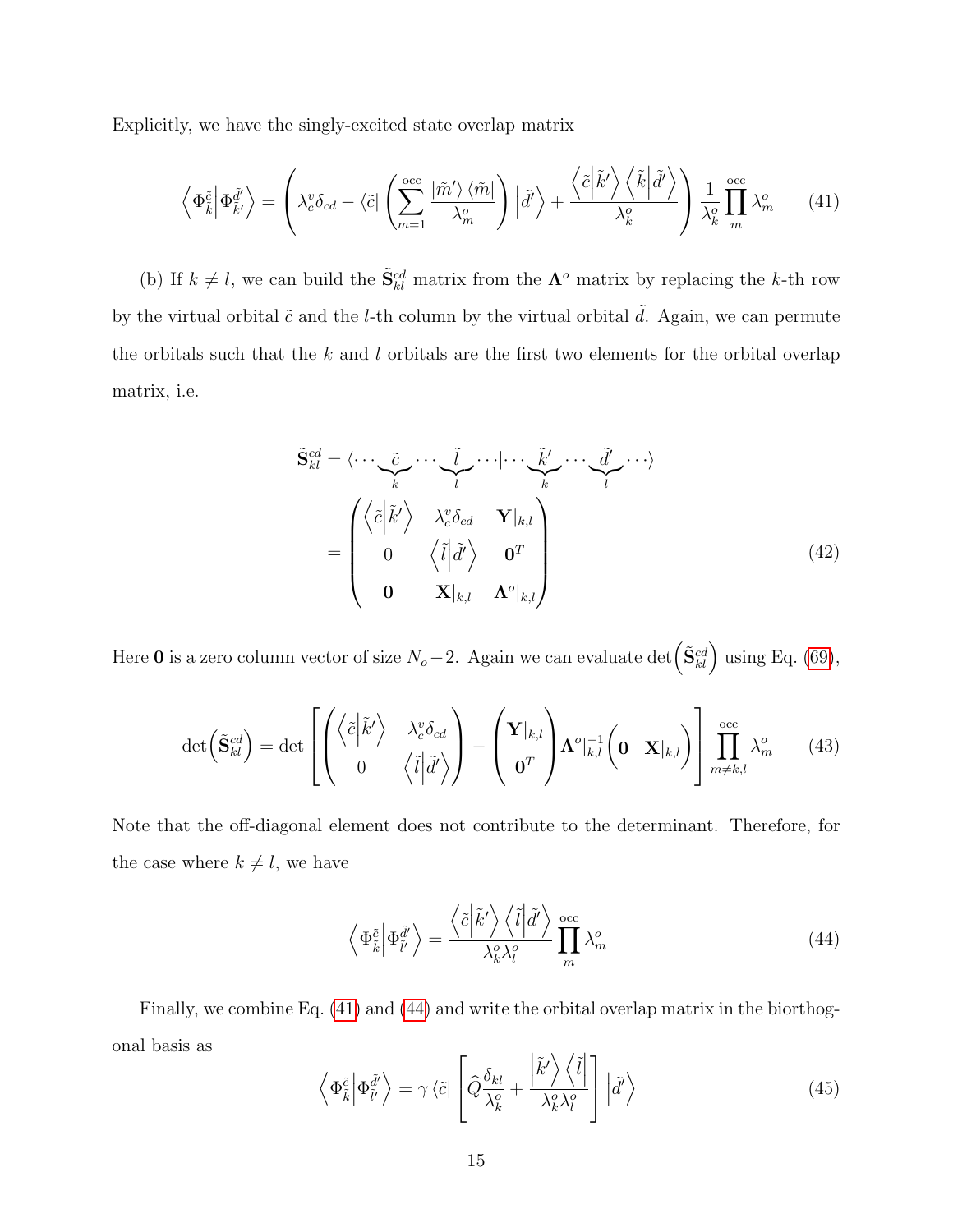Here we define the  $\widehat{Q}$  operator as

$$
\widehat{Q} \equiv \widehat{I} - \sum_{m}^{\text{occ}} \frac{|\tilde{m}'\rangle \langle \tilde{m}|}{\lambda_i^o} \tag{46}
$$

and

<span id="page-15-3"></span>
$$
\gamma \equiv \prod_{i}^{\text{occ}} \lambda_i^o = \det(\mathbf{S}^o). \tag{47}
$$

Then we transform the overlap matrix back to the canonical orbital basis by Eq. [\(35\)](#page-12-0) and Eq. [\(30\)](#page-12-1)

<span id="page-15-0"></span>
$$
\left\langle \Phi_i^a \middle| \Phi_{j'}^{b'} \right\rangle = \gamma \left( \langle a | \widehat{Q} | b' \rangle \sum_{kl} U_{ik}^{o*} \frac{\delta_{kl}}{\lambda_k^o} V_{jl}^o + \sum_{kl} U_{ik}^{o*} V_{jl}^o \frac{\left\langle a \middle| \tilde{k}' \right\rangle \left\langle \tilde{l} \middle| b' \right\rangle}{\lambda_k^o \lambda_l^o} \right) \tag{48}
$$

Note that this expression involves the unitary matrix elements  $(U^{o/v}$  and  $V^{o/v})$  from the SVD.

Next we introduce auxiliary orbitals (indexed by subscript bars):

$$
|\underline{i}'\rangle \equiv \sum_{j} |j'\rangle S_{ij}^{o}; \qquad |\underline{j}\rangle \equiv \sum_{i} |i\rangle S_{ij}^{o*} \qquad (49)
$$

where  $\bar{S}^o \equiv ((S^o)^T)^{-1}$ . With the auxiliary orbitals, we can eliminate all dependence on  $U^{o/v}$ and  $\mathbf{V}^{o/v}$ , so that we don't have to perform the SVD numerically (see Appendix [C\)](#page-34-2). In the end, the singly-excited state overlap matrix can be written as

<span id="page-15-1"></span>
$$
\left\langle \Phi_i^a \middle| \Phi_{j'}^{b'} \right\rangle = \gamma \left( \left\langle a \middle| \widehat{Q} \middle| b' \right\rangle S_{ij}^o + \left\langle a \middle| \underline{i'} \right\rangle \left\langle \underline{j} \middle| b' \right\rangle \right) \tag{50}
$$

and

<span id="page-15-2"></span>
$$
\langle a|\hat{Q}|b'\rangle = \langle a|b'\rangle - \sum_{k} \langle a|\underline{k'}\rangle \langle k|b'\rangle \tag{51}
$$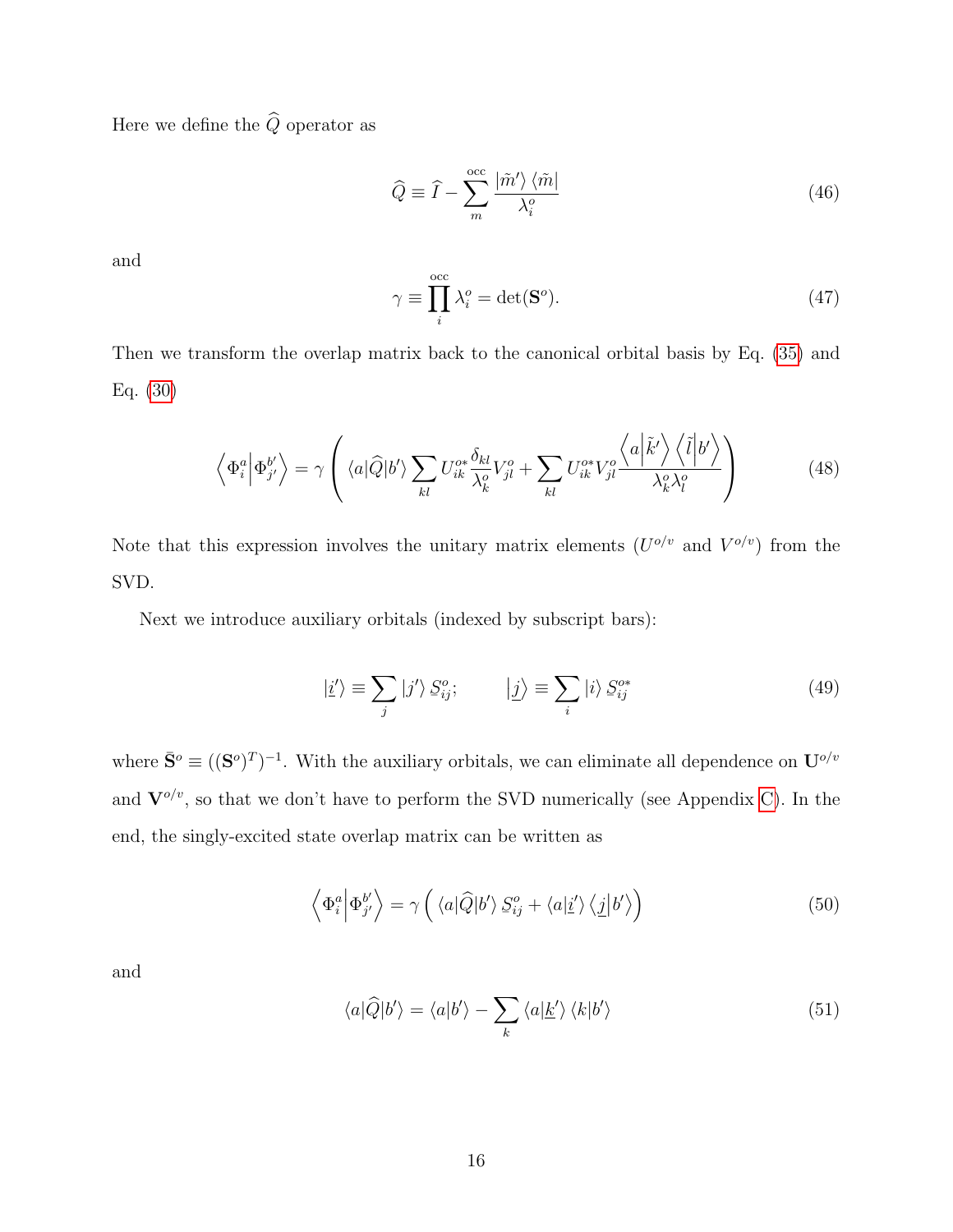For the opposite spin case, notice that  $\langle a|\hat{Q}|\bar{b}'\rangle = 0$ , so that

$$
\left\langle \Phi_i^a \middle| \Phi_{\bar{j}'}^{\bar{b}'} \right\rangle = \gamma \left\langle a \middle| \underline{i}' \right\rangle \left\langle \underline{\bar{j}} \middle| \bar{b}' \right\rangle, \tag{52}
$$

and in the case of a restricted calculation, the spatial parts of the orbital wavefunctions satisfy  $\bar{j} = j, \bar{b} = b$ , so that

<span id="page-16-0"></span>
$$
\left\langle \Phi_i^a \middle| \Phi_{\bar{j}'}^{\bar{b}'} \right\rangle = \gamma \left\langle a|\underline{i}'\right\rangle \left\langle \underline{j}|b'\right\rangle \tag{53}
$$

Note that, compared to Eq. [\(48\)](#page-15-0), Eqs. [\(50–](#page-15-1)[53\)](#page-16-0) depend on only the bare S matrix, rather than relying on  $\mathbf{U}^o$ ,  $\mathbf{V}^o$ , and  $\lambda^o_k$  from the SVD calculation (Eq. [\(15\)](#page-9-0)). Therefore, we need only the bare S matrix in order to construct the exact singly-excited state overlap matrix.

#### 2.3.2 CIS overlap matrix

To calculate the CIS overlap matrix element, we insert Eq. [\(50\)](#page-15-1) and Eq. [\(53\)](#page-16-0) into Eq. [\(11\)](#page-7-0):

$$
\left\langle \Psi^{J} \Big| \Psi^{K'} \right\rangle = 2\gamma \left( \sum_{ab} \left\langle a|\widehat{Q}|b'\right\rangle \sum_{ij} t_{ia}^{J} t_{j'b'}^{K'} S_{ij}^{o} + 2 \sum_{ia} t_{ia}^{J} \left\langle a|\underline{i}'\right\rangle \sum_{jb} t_{j'b'}^{K'} \left\langle \underline{j}|b'\right\rangle \right) \tag{54}
$$

For simplicity, we write the virtual orbitals in terms of the auxiliary orbitals as

<span id="page-16-1"></span>
$$
W_{ai} \equiv \langle a|\underline{i}'\rangle = \sum_{j}^{N_o} \langle a|j'\rangle \left(S^o\right)^{-1}_{ji} \tag{55}
$$

<span id="page-16-3"></span><span id="page-16-2"></span>
$$
Z_{jb} \equiv \langle \underline{j} | b' \rangle = \sum_{i}^{N_o} (S^o)^{-1}_{ji} \langle i | b' \rangle \tag{56}
$$

$$
Q_{ab} \equiv \langle a|\hat{Q}|b'\rangle = S_{ab} - \sum_{k} W_{ak}S_{kb} \tag{57}
$$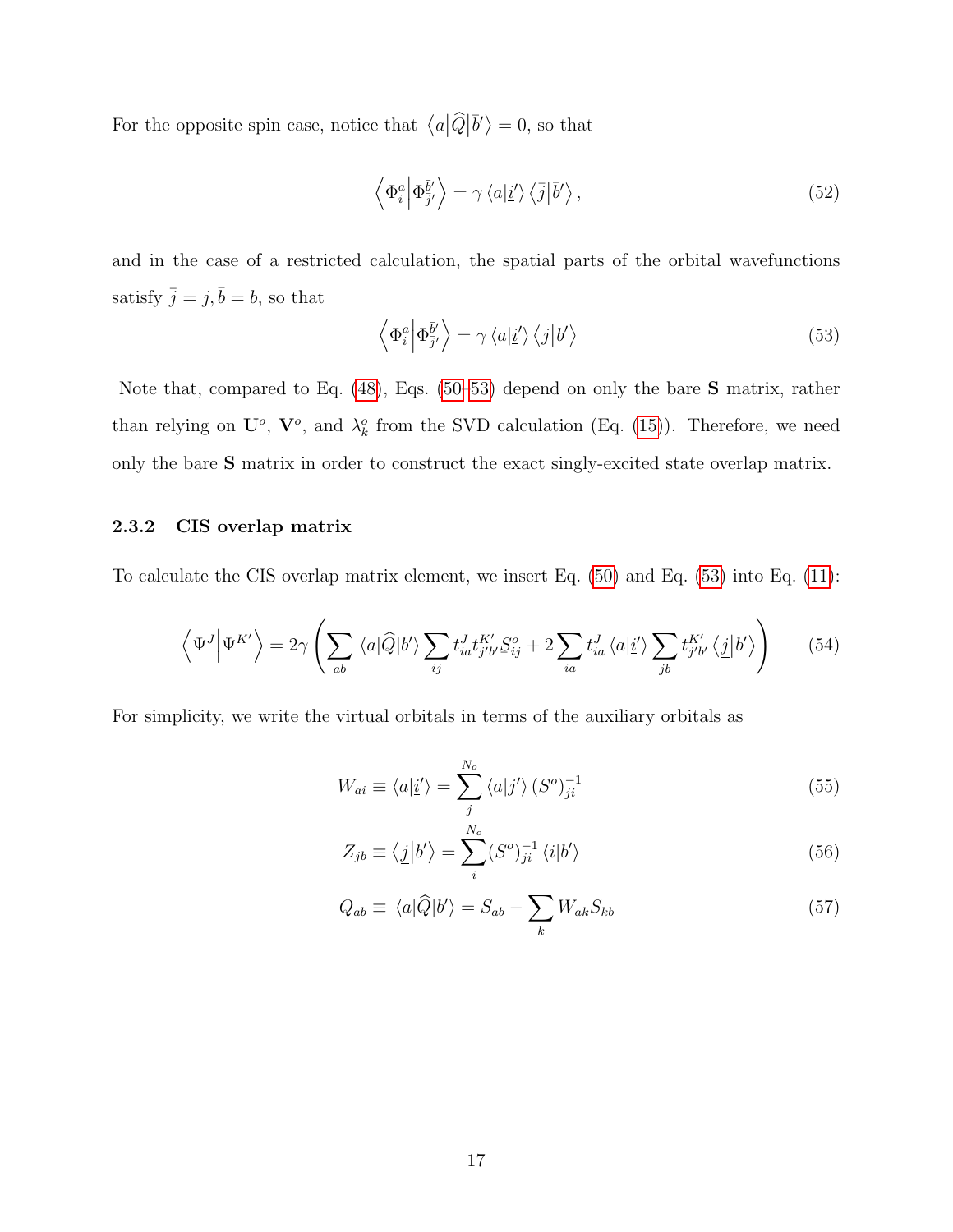Then we define the following quantities that depend on the CIS coefficients

$$
A^{JK} \equiv \sum_{ia} \sum_{jb} t_{ia}^J t_{j'b'}^{K'} Q_{ab} (S^o)_{ji}^{-1}
$$
 (58)

<span id="page-17-3"></span><span id="page-17-1"></span><span id="page-17-0"></span>
$$
B^J \equiv \sum_{ia} t_{ia}^J W_{ai} \tag{59}
$$

$$
C^K \equiv \sum_{jb} t_{j'b'}^{K'} Z_{jb} \tag{60}
$$

In the end, the final expression for the CIS overlap matrix element is

<span id="page-17-2"></span>
$$
\left\langle \Psi^{J} \right| \Psi^{K'} \right\rangle = 2\gamma \left[ A^{JK} + 2B^{J}C^{K} \right]. \tag{61}
$$

As a final note, we emphasize that Method  $#2$  is not limited to restricted closed-shell wavefunction calculations: for the unrestricted Hartree-Fock cases, see Appendix [D;](#page-36-0) for the spinflip variants of CIS and TD-DFT,  $36,37$  $36,37$  see Appendix [E.](#page-37-0)

#### 2.3.3 Algorithmic summary

In this section we summarize the algorithm to construct the CIS state overlap between two different geometries  $\langle \Phi^J | \Phi^{K'} \rangle$ :

- 1. Build the canonical orbital overlap matrix between two different geometries:  $S_{ij}$  =  $\langle i|j'\rangle$ ,  $S_{ab} = \langle a|b'\rangle$ , and  $S_{ia} = \langle i|a'\rangle$
- 2. Consider the occupied subspace and calculate  $\gamma = \det(\mathbf{S}^o)$
- 3. Project the virtual orbitals into the basis of auxiliary orbitals by solving the linear equations in Eq. [\(55\)](#page-16-1) and Eq. [\(56\)](#page-16-2); evaluate  $Q_{ab}$  using Eq. [\(51\)](#page-15-2). Note that, since  $W_{ai}$ ,  $Z_{jb}$ ,  $Q_{ab}$  do not depend on the CIS states, one needs to calculate these quantities just once for each time step.
- 4. For each pair of CIS states  $J, K$ , evaluate  $A^{JK}, B^{J}$ , and  $C^{K}$  using Eqs. [\(58–](#page-17-0)[60\)](#page-17-1). Then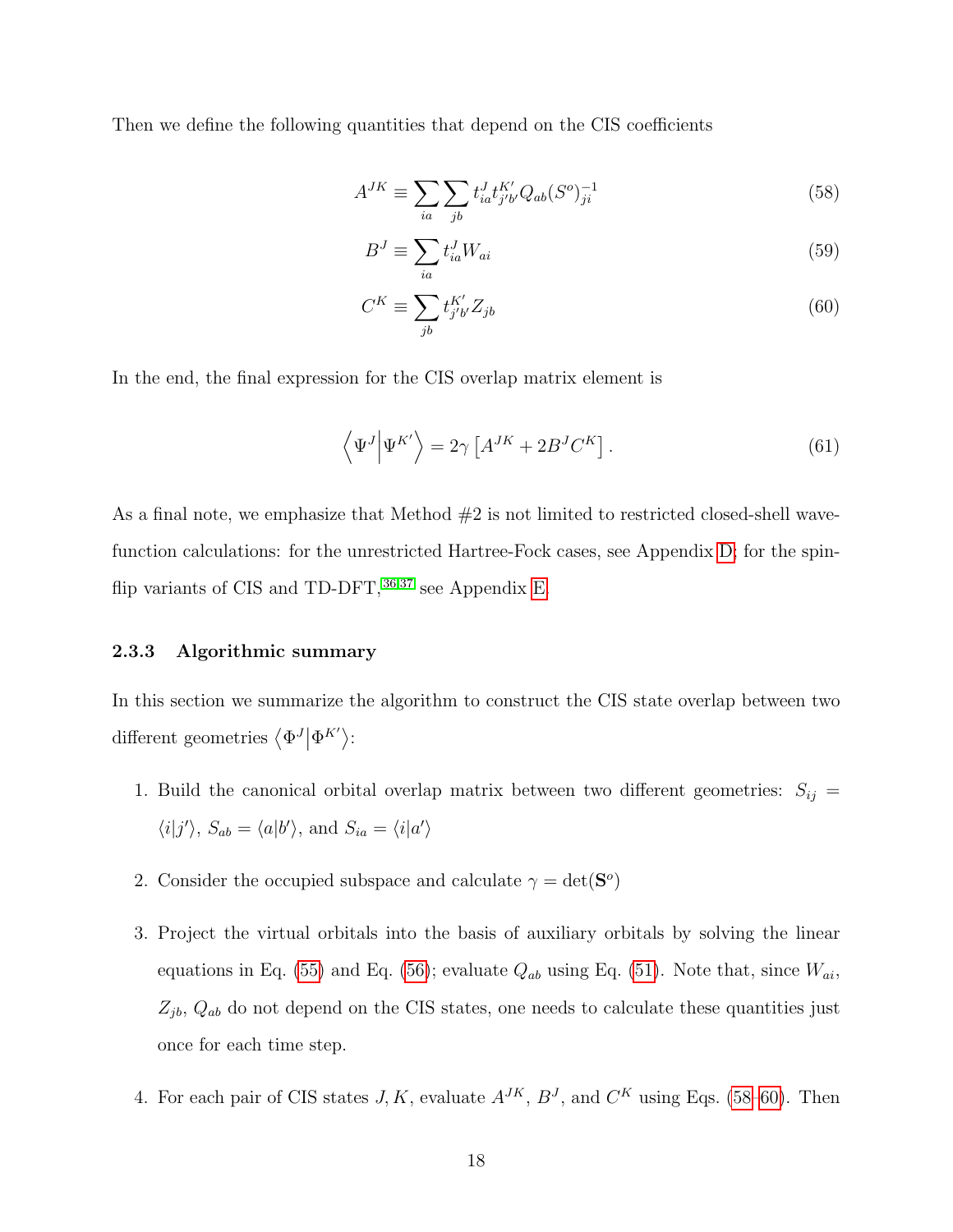put them all together according to Eq. [\(61\)](#page-17-2)

#### <span id="page-18-0"></span>2.4 Computational Complexity

At this point, let us turn our attention to the computational complexity of evaluating the CIS overlap matrix  $\langle \Psi^{J} | \Psi^{K'} \rangle$  using the above methods. To compare the computational complexity, we assume the  $S^o$  and  $S^v$  matrices are known and  $O(N_o) \approx O(N_v) \approx O(N_s)$  are of the same order of magnitude  $\approx O(N)$ . As a reference, a straightforward approach requires two steps: (I) evaluating the determinant of the canonical orbital overlap matrix for every  $S_{ij}^{ab}$  matrix (Eq. [\(14\)](#page-8-0)), which takes  $O(N_o^5 N_v^2)$ ; (II) computing the summation in Eq. [\(11\)](#page-7-0) for every element  $\langle \Psi^J | \Psi^{K'} \rangle$ , which takes  $O(N_s N_o^2 N_v^2 + N_s^2 N_o N_v)$ . Therefore, if we compute the CIS overlap matrix naively, the total computational complexity is dominated by the leading order  $O(N_o^5 N_v^2) \approx O(N^7)$  in Step (I).

#### 2.4.1 Method  $\#1$

Method  $#1$  takes the following steps:

- (i) Two SVD calculations (Eqs. [\(15\)](#page-9-0) and [\(16\)](#page-9-1)), which requires  $O(N_o^3 + N_v^3)$ ;
- (ii) Matrix multiplication for generating the  $\tilde{S}$  matrix (Eqs. [\(21\)](#page-10-1)–[\(24\)](#page-10-2)), which requires  $O(N_o^3 + N_v^3 + N_o^2 N_v + N_v^2 N_o)$  Note that, once  $\tilde{S}$  is constructed, evaluating the approximate determinant using Eqs.  $(26)$  and  $(28)$  is  $O(1)$ ;
- (iii) Transformation of the amplitude  $t_{j'b'}^K$  for every CIS state using Eq. [\(19\)](#page-9-2), which takes  $O(N_s N_o N_v^2 + N_s N_o^2 N_v);$
- (iv) Evaluation of the summation in Eq. [\(20\)](#page-9-3) for every J and K, which takes  $O(N_s N_o^2 N_v^2 +$  $N_s^2 N_o N_v$ ).

Note that, because we approximately evaluate the determinant of the orbital overlap matrix in Step (ii), the most expensive step is now the summation in Step (iv). Therefore, the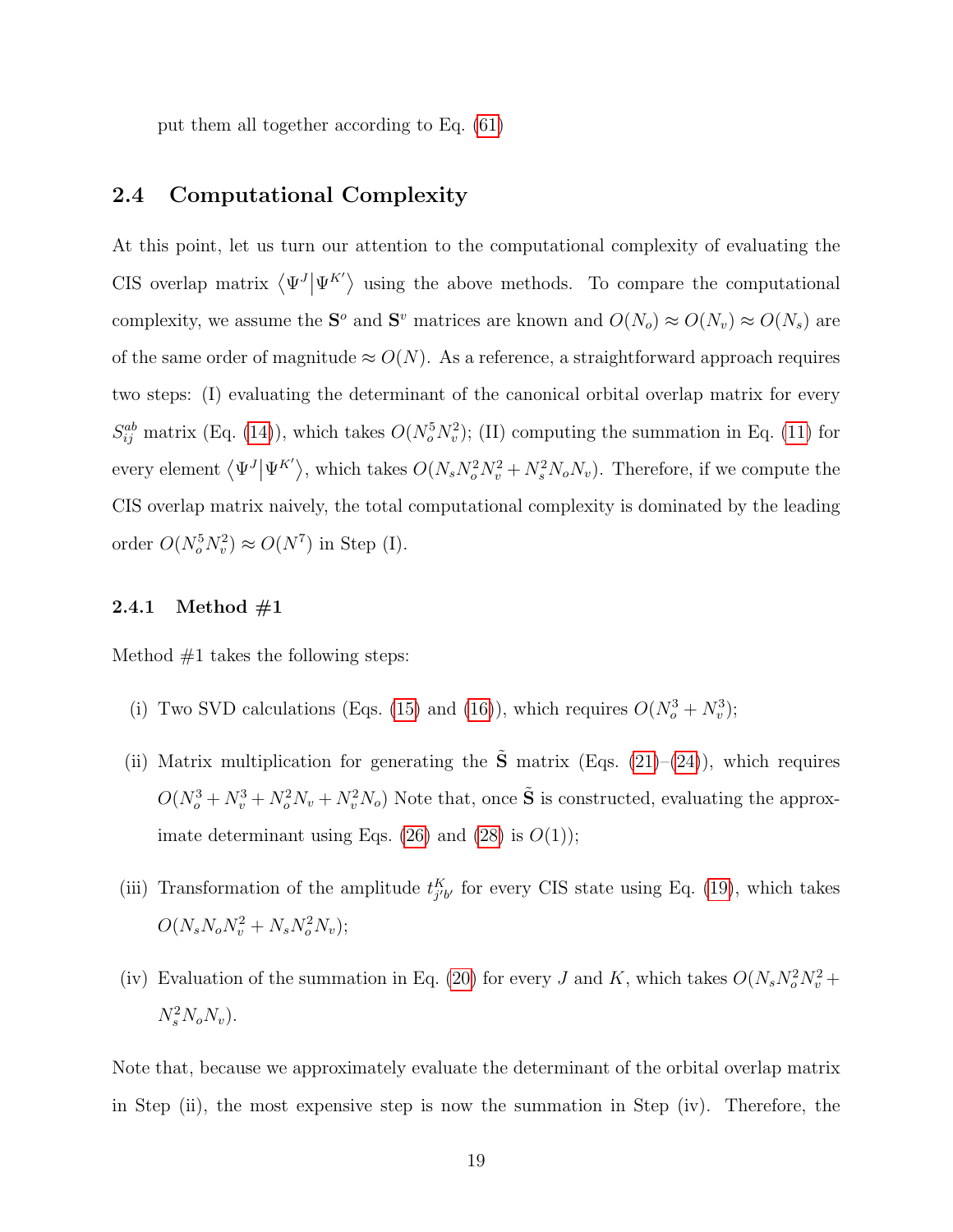leading order of computational complexity for Method  $\#1$  is  $O(N_s N_o^2 N_v^2) \approx O(N^5)$ ; in other words, method  $#1$  reduces the cost of the algorithm by 2 orders of magnitude relative to a naive, straightforward approach.

#### 2.4.2 Method  $\#2$

Method  $#2$  takes the following steps:

- (i') Evaluation of the determinant of  $S^{\circ}$  to compute the coefficient  $\gamma$  using Eq. [\(47\)](#page-15-3), which takes  $O(N_o^3);$
- (ii') Solving linear equations for  $W_{ai}$  and  $Z_{jb}$  in Eqs. [\(55\)](#page-16-1) and [\(56\)](#page-16-2)); both steps require  $O(N_o^2 N_v)$  work;
- (iii') Matrix multiplication for constructing the  $Q$  matrix using Eq. [\(57\)](#page-16-3), which requires  $O(N_v^2 N_o)$  cost;
- (iv') Constructing the  $A^{JK}$  matrix using Eq. [\(58\)](#page-17-0). Here the summation  $\sum_{ia,jb}$  can be decomposed into  $\sum_i t_{ia}^J (S^o)^{-1}_{ji}$  (of order  $O(N_s N_v N_o^2)$ ) and  $\sum_b t_{j'b'}^{K'} Q_{ab}$  (of order  $O(N_s N_o N_v^2)$ ). Thus, constructing the  $A^{JK}$  matrix requires  $O(N_sN_o^2N_v + N_sN_oN_v^2 + N_s^2N_oN_v)$ ;
- (v') Computing the  $B<sup>J</sup>$  and  $C<sup>K</sup>$  matrices using Eq. [\(59\)](#page-17-3) and Eq. [\(60\)](#page-17-1), both of which have cost  $O(N_sN_oN_v)$ .

We emphasize that Method  $#2$  can evaluate the *exact* determinant of the orbital overlap matrix (Step  $(i')$ -(iii')) at the same order of computational cost as in Method  $\#1$ , but does not rely on approximating the orbital determinants. More importantly, by design, the key advantage of Method  $#2$  is the decomposition of the summation in Eq. [\(11\)](#page-7-0) into two cheaper factorized summations  $(A^{JK}$  and  $B^{J}C^{K})$  as in Step (iv') and (v'). Therefore, the computational complexity of Method  $#2$  is  $O(N_sN_o^2N_v + N_sN_oN_v^2 + N_s^2N_oN_v) \approx O(N^4)$ ; by contrast, recall that Method  $#1$  has a computational cost of  $O(N^5)$ .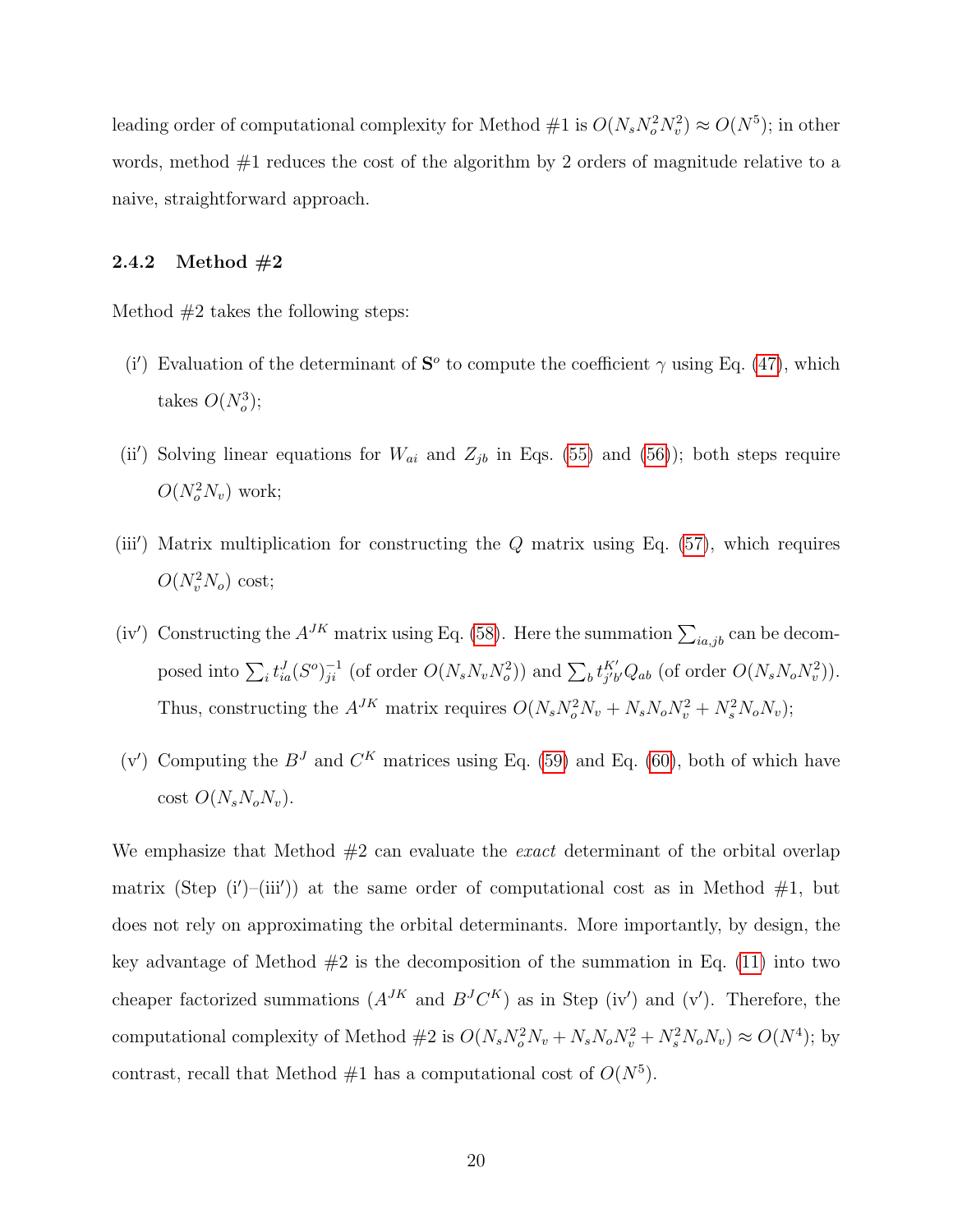# <span id="page-20-0"></span>3 Choosing the phases of adiabatic states

The second goal of this paper is to implement the optimization approach described in Ref. [28](#page-42-5) for choosing the phases of the adiabatic states. For a real-valued electronic Hamiltonian, to smoothly propagate the electronic wavefunction using the overlap-based scheme, the overlap matrix at each time step must be a proper rotation matrix with a real matrix logarithm. Mathematically, a necessary condition for any matrix to be a proper rotation matrix is  $det(\mathbf{U}) = 1$ . Now, if we ever find that, in practice,  $det(\mathbf{U}) \neq 1$ , we may conclude that there must be one (or an odd number of) negative eigenvalue(s) corresponding to an eigenstate that flips its sign from the previous geometry, meaning that the phase of the adiabatic state is not continuous.

With this necessary condition in mind, the optimal phase of the overlap matrix should be chosen dynamically at each time step so as to minimize the norm of the  $\bf T$  matrix  $(\sum_{JK}|T_{JK}|^2$ or equivalently  $\text{Tr}\{|\log U|^2\}$ . In principle, we can change the signs of the columns of the U matrix to find the optimal matrix with the minimal norm. However, such a direct bruteforce search would require  $2^{N_s}$  matrix logarithm evaluations, which is very expensive for many electronic states. Therefore, instead of the direct minimization, there are several protocols for choosing the phases.

#### 3.1 Maximally positive (MP) approach

The maximally positive approach is a straightforward extension of parallel transport where one choose the phase of adiabatic states to make all diagonal matrix elements of the overlap matrix  $(U_{JJ})$  real and maximally positive. Explicitly, the MP protocol can be implemented at each time step as follows:

- 1. For each column J, if  $U_{JJ} < 0$ , we flip the sign of the J-th column.
- 2. In the end, if  $det(U) < 0$ , we find the column with the smallest diagonal element (i.e.  $|U_{J_0J_0}| \leq |U_{JJ}|$  for all J) and flip the sign of the  $J_0$ -th column.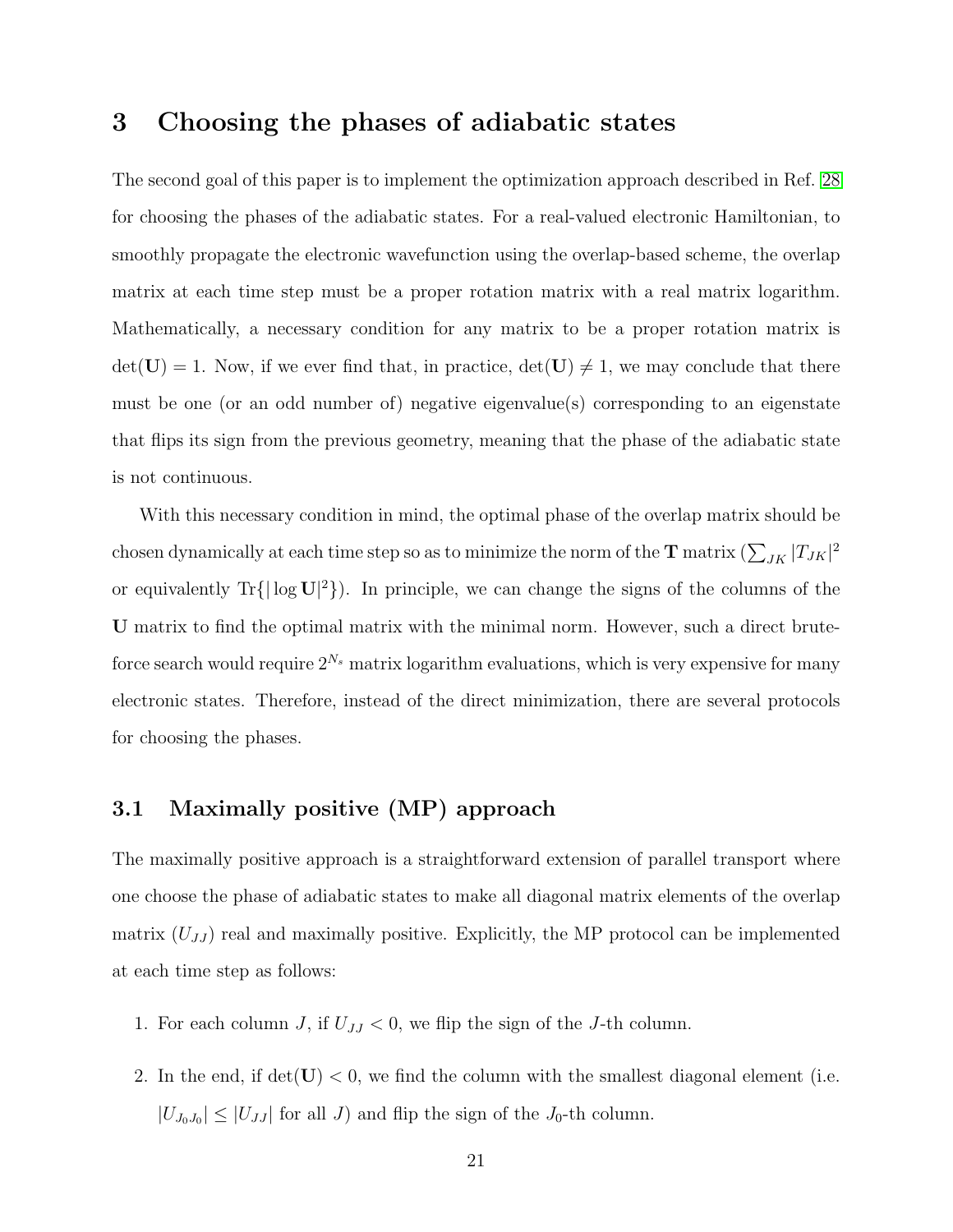Note that making all diagonal elements positive may correspond to  $\det(\mathbf{U}) = -1$ , which is incompatible with a pure rotation of adiabatic states. [28](#page-42-5) In particular, in the extreme non-adiabatic limit of curve crossings (such as a trivial crossing) or in the case where more than two states cross at the same time, one may find the diagonal element of the overlap matrix can be zero (especially when the classical time step is large), which makes parallel transport unstable and ambiguous; in such a case, there is no reason at all to presume that  $det(\mathbf{U}) = 1$ . Therefore, changing the sign of the column with the smallest diagonal element (i.e. maximally positive) is a straightforward fix to ensure  $\det(U) = 1$ . That being said, we emphasize that such a change does not minimize the norm  $\text{Tr}\{|\log U|^2\}$ , and the time derivative T matrix may not always be optimally smooth for a large time step. In principle, if one uses a very small time step and many grid points, the MP protocol can recover smooth wavefunction propagation and capture the correct electronic transition, but we expect that the need for such small time steps will make calculations more expensive than our optimized approach.

### 3.2 Optimization (OP) approach

Recently, our group has developed an alternative optimization protocol for choosing the optimal phase of the adiabatic states. Basically, instead of evaluating the matrix logarithm Tr{ $|\log \mathbf{U}|^2$ }  $2^{N_s}$  times, we minimize a polynomial function of  $\mathbf{U}$  (Tr( $3\mathbf{U}^2 - 16\mathbf{U}$ ) for a real overlap matrix U) using Jacobi sweeps. Note that the target function,  $Tr(3U^2 – 16U)$ , is a second order approximation of  $Tr\{|\log U|^2\}$  around  $U = I$ . Explicitly, the OP protocol can be implemented at each time step as follows:

- 1. If  $\det(\mathbf{U}) < 0$ , we change the sign of the first eigenvector.
- 2. For each pair J, K, we minimize Re(Tr(3U<sup>2</sup> 16U)) by calculating the difference  $\Delta_{JK}$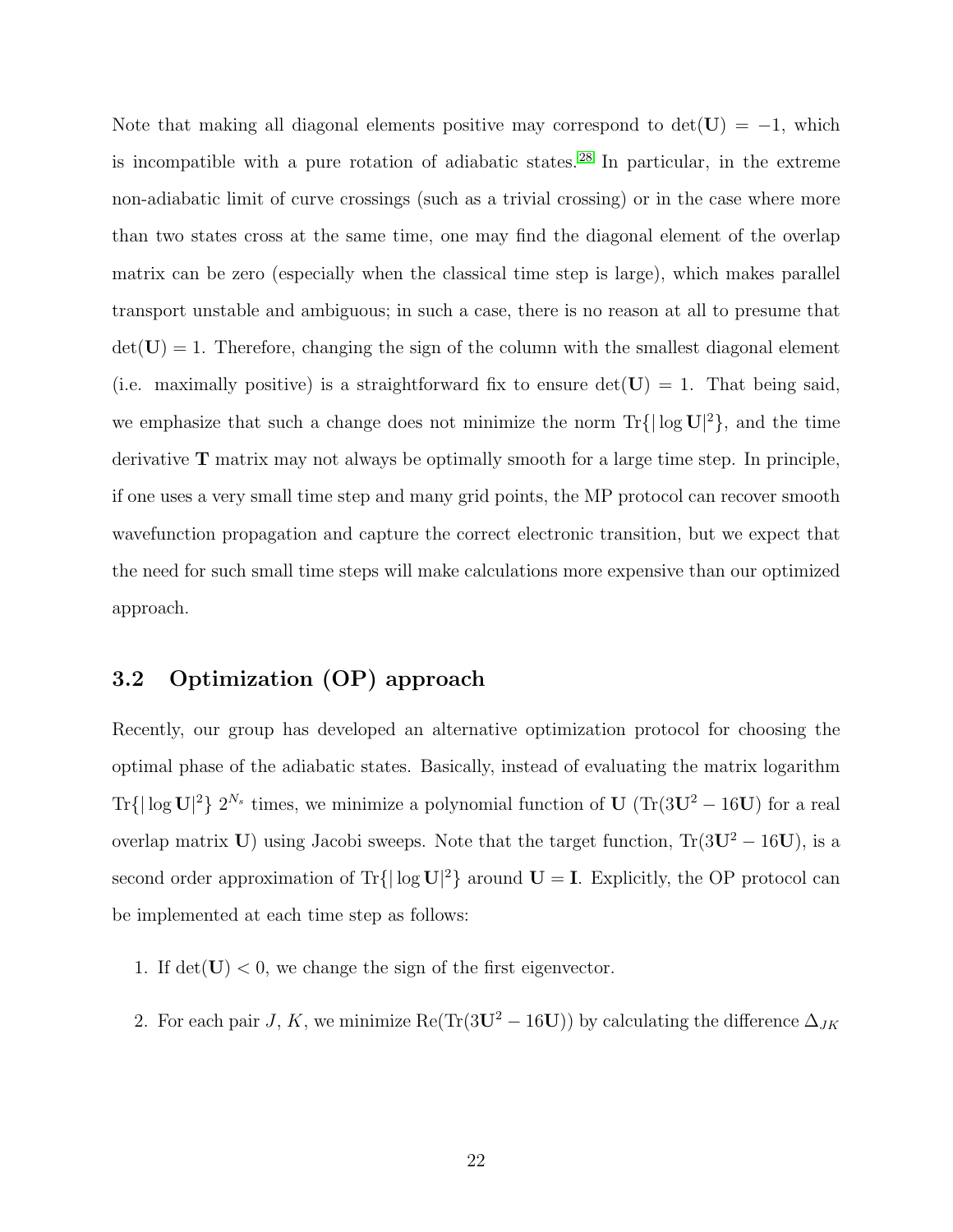defined as

$$
\Delta_{JK} = 3(U_{JJ}^2 + U_{KK}^2) + 6U_{JK}U_{KJ} + 8(U_{JJ} + U_{KK}) - 3\sum_{L} (U_{JL}U_{LJ} + U_{KL}U_{LK})
$$
 (62)

If  $\Delta_{JK}$  < 0, we flip the signs of the J-th and K-th columns simultaneously.

3. Return to Step 2 until all  $\Delta_{JK} > 0$ .

Note that, if we start with a U with  $det(U) = 1$ , then at every iteration, we flip the signs of a pair of columns in the U matrix in order to preserve the condition  $det(U) = 1$ . In Ref. [28,](#page-42-5) we demonstrated that this optimization approach yields the time-derivative coupling matrix elements that are as smooth as possible. Note that the optimization approach has the computational complexity  $O(N_s^2)$ , which is almost instantaneous in comparison to constructing the CIS state overlap matrix. By design, our hope has been that the OP protocol should allow for a larger time step  $dt_c$ .

### <span id="page-22-0"></span>4 Results and Discussion

With these computational tools, we will analyze a test case of excited state electronic dynamics for a system involving many electronic states. Consider a molecule-nanoparticle system with a  $H_2$  molecule scattering off a tetrahedral silver metal nanoparticle  $Ag_{20}$ . The initial position of the  $H_2$  molecule is 7.3Å away from the center of the metal cluster. The  $Ag_{20}$  cluster is set to be static initially and the initial kinetic energy of the  $H_2$  molecule is  $E_{K0} = m_p |v_0|^2 = 0.15 \text{ eV}$  where  $m_p \approx 1836 m_e$  is the proton mass and the initial velocity  $(v_0 = 0.001 \text{ a.u.})$  is moving toward the origin.

As reported in past work, <sup>[38](#page-43-8)</sup> such a silver metal cluster supports surface plasmon resonance at the excitation energy  $\sim 3.59$  eV, which involves collective electronic transitions and shows a large oscillation strength in the absorption spectrum. This plasmonic excitation is much higher than the HOMO-LUMO gap (∼ 1.68 eV) of the metal cluster. Therefore, we expect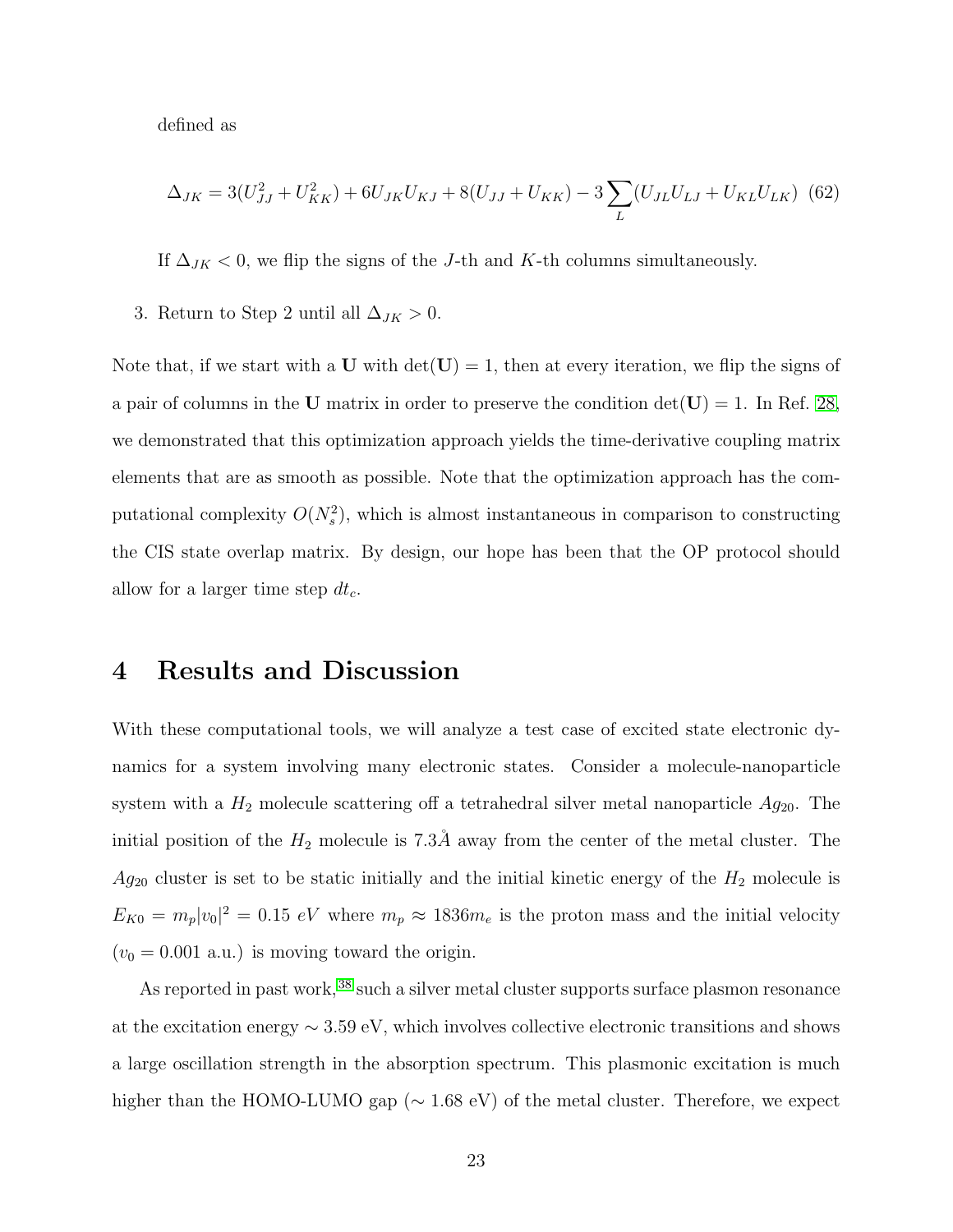that excited state dynamics may well populate many high-lying electronic states.

#### 4.1 Simulation details

The optimized geometry of the tetrahedral  $Ag_{20}$  cluster is centered at the origin and adopted from Ref. [38.](#page-43-8) We employ time-dependent density functional theory (TDDFT) to calculate excited states using the PBE exchange functional and Tamm-Dancoff approximation (TDA). We use the 6-31G basis for the hydrogen molecule and employ the Couty-Hall modified LANL2DZ basis sets (modified-LANL2DZ) with an effective core potential for the silver cluster.<sup>[39](#page-43-9)</sup> The first  $N_s = 128$  singlet excitations are computed and the number of the occupied/virtual orbitals are  $N_o = 191$  and  $N_v = 253$ . We use the Q-Chem package for the electronic structure and dynamics calculations. [12](#page-40-5) Note that we consider only singlet states as generated from a restricted DFT Kohn-Sham (KS) ground state. The overlaps between the Tamm-Damcoff excited states are calculated just as they would be for the CIS states. Due to the spatial symmetry of the tetrahedral geometry of the metal nanoparticle, there are many degenerate states and we can easily find trivial crossings with more than two states.

Because our focus here is on the evolution of the electronic wavefunction, we will make the strong assumption that all nuclear coordinates are propagated on the ground state using the velocity Verlet method. We also neglect any non-adiabatic effects on the nuclear motion. The propagation of the electron-nuclei dynamics is implemented using two different time steps. For the nuclear degrees of freedom, the ground state nuclear dynamics is evolved using the classical time step  $dt_c$ ; the overlap U matrix and the time-derivative T matrix are evaluated by comparing the two geometries before and after the classical time step. For the electronic dynamics, the electronic Schrodinger equation (Eq. [\(3\)](#page-3-1)) is integrated using the 4-th order Runge–Kutta method with a substantially smaller quantum time step (here we choose  $dt_q = dt_c/50$  and using the **T** matrix above. Note that, once we have the **T** matrix, propagating the electronic amplitudes is usually very cheap (in comparison to calculating the overlap matrix).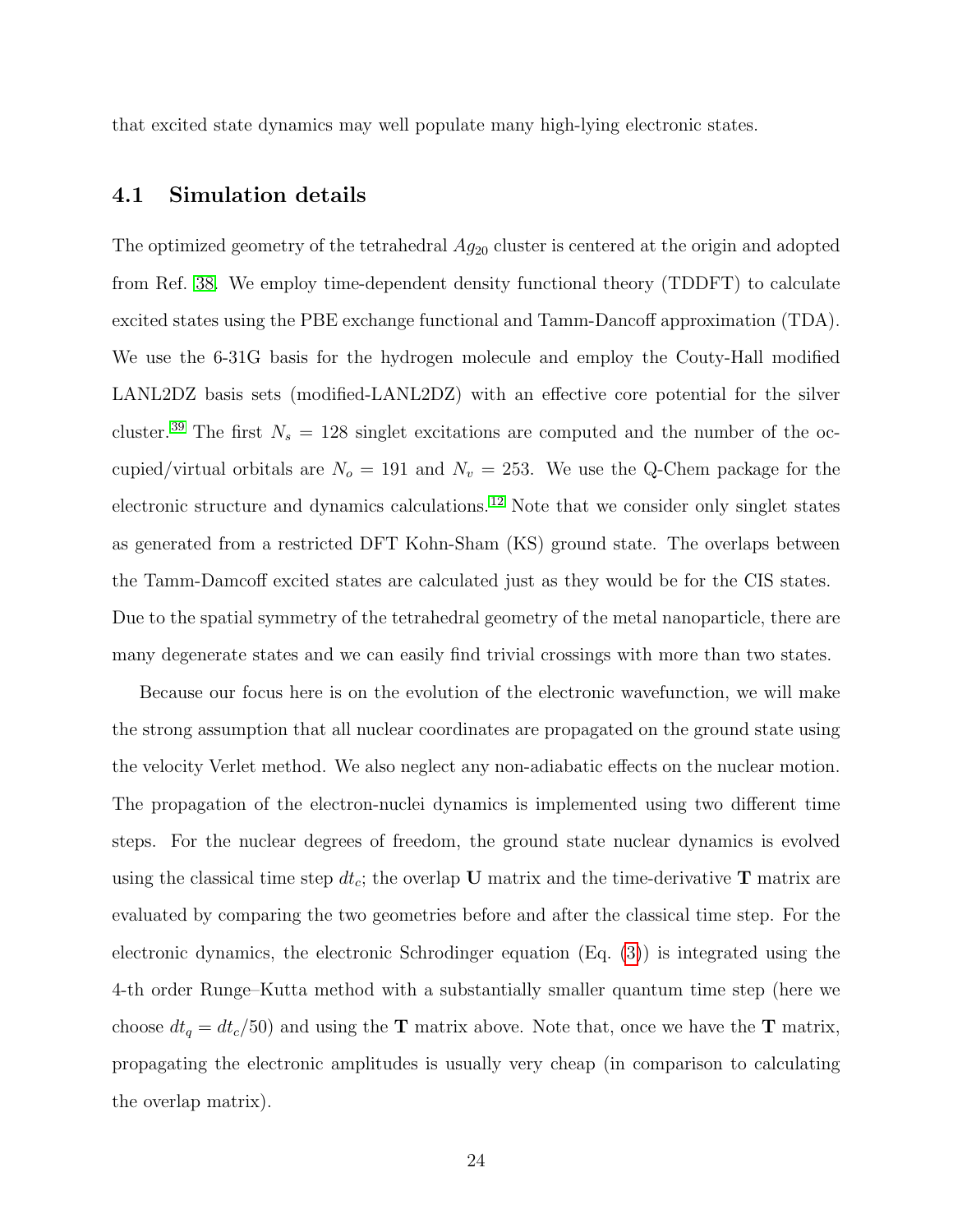### 4.2 Method  $#2$  outperforms Method  $#1$  by orders of magnitude

First, we compare the computational expenses of constructing the overlap matrix by Method  $\#1$ versus Method  $#2$ . In Fig. [1,](#page-24-0) we quantify the performance difference by averaging the speedup over 20 calculations of the overlap matrix at different times using one cpu core. We find that the performance of Method  $#2$  is faster than Method  $#1$  by orders of magnitude, especially for a large number of electronic states. In fact, as shown in Fig. [1,](#page-24-0) Method  $#2$  can be  $\approx 700$  times faster than Method #1 when we construct the overlap matrix for  $N_s = 256$ CIS states.

<span id="page-24-0"></span>

Figure 1: The walltime on 32 cores for constructing the CIS state overlap matrix  $\langle \Phi^J | \Phi^{K'} \rangle$ using Method  $\#1$  and  $\#2$  and SHARC<sup>[26,](#page-42-3)[31](#page-43-1)</sup> is plotted in a logarithmic scale as a function of the number of electronic states. In general, we find that Method  $#2$  (red) is at least 2 orders of magnitude faster than Method  $#1$  (blue). For the SHARC routine, the overlap matrix is constructed by predetermining a certain percentage of the determinants to be evaluated with Eq.  $(11)$ . Here we denote SHARC 0.9  $(0.99)$  for the results where 90%  $(99\%)$  of the determinants are evaluated. For  $N = 256$  states, Method  $\#2$  can be more than 3 orders of magnitude faster than SHARC 0.99. Recall that Method  $#2$  is exact.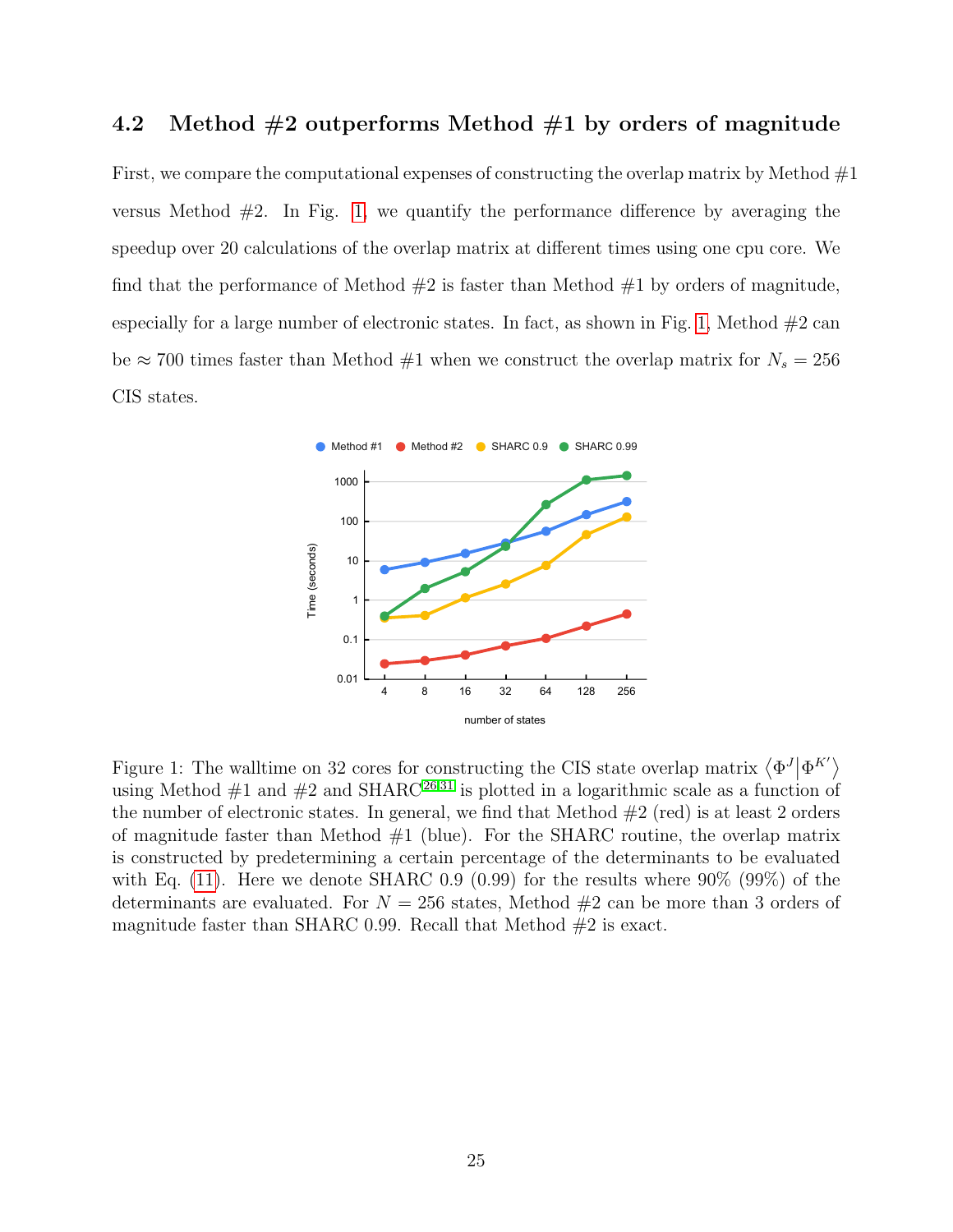# 4.3 Choosing the proper phase of the overlap matrix accelerates the convergence with respect to  $dt_c$

With the overlap matrix as constructed using Method  $#2$ , we now turn our attention to choosing the phase of the overlap matrix. Here we compare the electronic state population dynamics as obtained by integrating the electronic Schrodinger equation (Eq. [\(3\)](#page-3-1)) using different phase protocols. At each time step, the phase of the overlap matrix  $U(dt_c)$  is determined following either the OP protocol or the MP protocol. Note that, when decreasing the classical time step  $dt_c$ , one expects that both protocols should converge and agree with each other in the extremely small  $dt_c$  limit.

To compare between the OP and MP protocols, we initialized the electronic wavefunction to be on state  $J = 72$  (i.e.  $P_{72} = 1$  at  $t = 0$ ). This representative trajectory will encounter several interesting scenarios.

#### 4.3.1 Trivial crossing with a pure state wavefunction

In Fig. [2,](#page-27-0) we plot the relative adiabatic states and the electronic populations according to the OP and MP protocols for the first 105 fs of the trajectory. First, in subplot  $(a)$ , notice that the energy surface for the  $J = 72$  state (red line) has a trivial crossing with the  $J = 73$ state around 46.5 fs; the electronic population makes a complete transition (72  $\rightarrow$  73). In fact, there are three trivial crossings occurring before  $t = 65$  fs. Importantly, for all of these trivial crossings, the initial electronic wavefunction begin and end on one adiabatic state. For this reason, we find that both the MP and OP protocols can capture the correct transition even with a large classical time step (such as  $dt_c = 0.36$  fs). Intuitively, this result is not surprising: the phase of the overlap matrix does not affect the electronic wavefunction propagation when the propagation involves just two states.

That being said, when there is a three state crossing (for example 76  $\rightarrow$  78,79 at  $t =$ 68.8 fs as labeled by the black triangle  $(\triangle)$  in Fig. [2\)](#page-27-0), the electronic transition becomes more complicated. Here, after the crossing at  $(\triangle)$ , the electronic population becomes  $P_{78} \approx 0.85$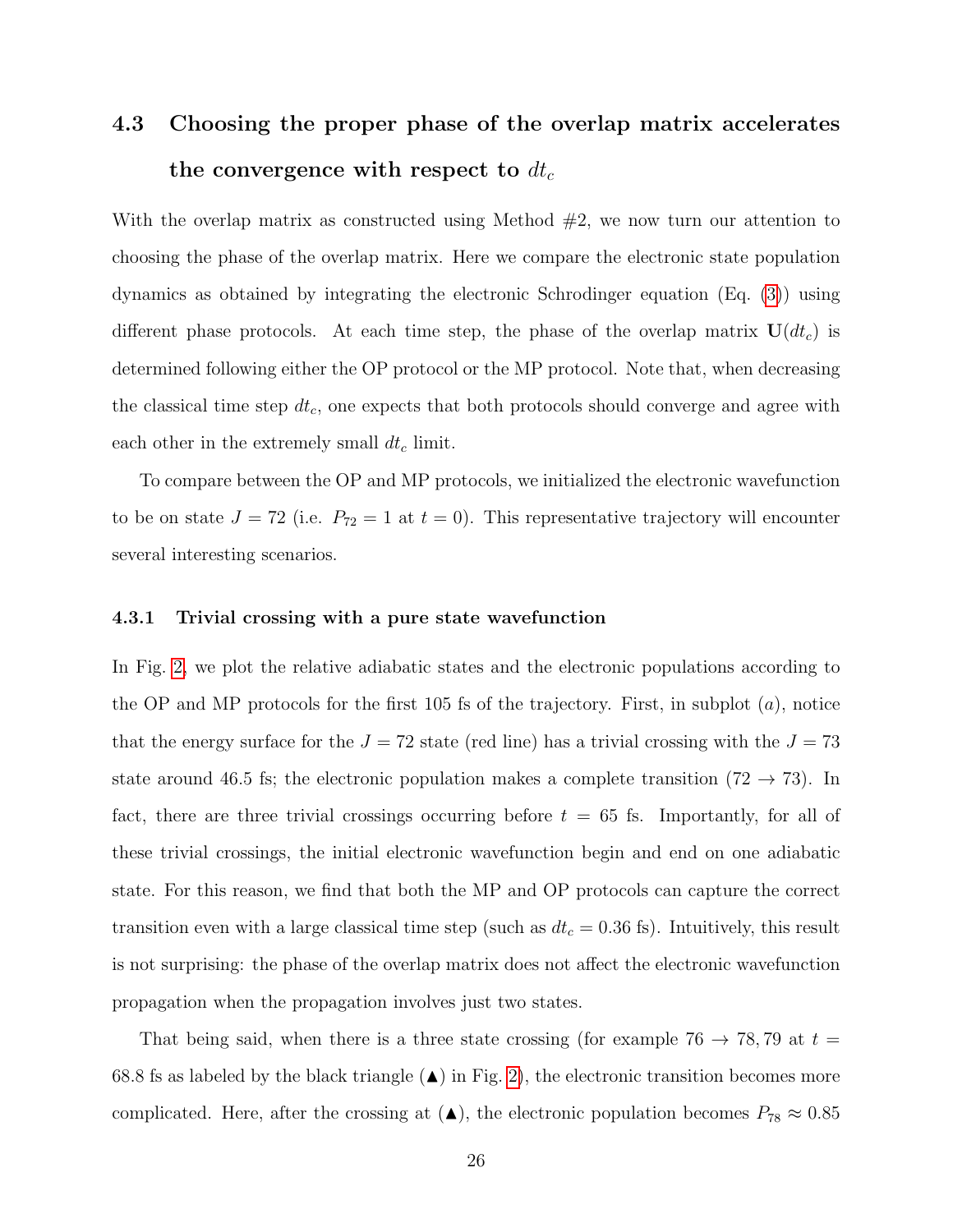and  $P_{79} \approx 0.15$  (i.e. the wavefunction is a superposition of the CIS states of  $J = 78, 79$ ). This crossing is non-trivial, and a small time step is required to capture the correct electronic transition probability (here  $dt_c = 0.24$  fs is sufficient). For this three state crossing, we find that the propagation following the OP and MP protocols are almost the same and both algorithms converge to the correct results for  $dt_c = 0.24$  fs.

#### 4.3.2 Trivial crossing with a superposition wavefunction

In Fig. [3,](#page-30-0) we continue the propagation in Fig. [2,](#page-27-0) now plotting populations from 105 fs through 145 fs. We emphasize however, that, after 69 fs, the electronic wavefunction is a superposition of adiabatic CIS states. In general, the more states that are populated, and the more relative phases there are to keep track of, the more we expect the OP and MP protocols may differ. Indeed, Fig. [3](#page-30-0) shows that the OP and MP protocols differ for  $dt_c = 0.24$  fs. That being said, as  $dt_c$  decreases, the population dynamics following the OP protocol converges for  $dt_c = 0.17$  fs (see Fig. [3\(](#page-30-0)b)); however, the MP protocol does not converge even for  $dt_c = 0.12$  fs (see Fig. [3\(](#page-30-0)c)). We must now explain this difference in convergence.

To understand the underlying differences between the OP and MP protocols, let us focus on the trivial crossing at  $t = 110.5$  fs as labeled by the black square ( $\blacksquare$ ) in Fig. [3.](#page-30-0) We observe that, for an incoming superposition state wavefunction, the electronic transition between states 74 (orange line) and 75 (magenta line) affects the relative phases of the other states (here 84 blue line). For  $dt_c = 0.24$  fs at ( $\blacksquare$ ), the overlap matrix following the OP protocol is (for states 74, 75 and 84)

$$
\mathbf{U}_{OP}(t=110.5, dt_c = 0.24) = \begin{pmatrix} 0.0 & -0.99987 & \cdots & 0.0 \\ 0.99999 & 0.0 & \cdots & -0.00011 \\ \vdots & & & \\ 0.00011 & & & \end{pmatrix},
$$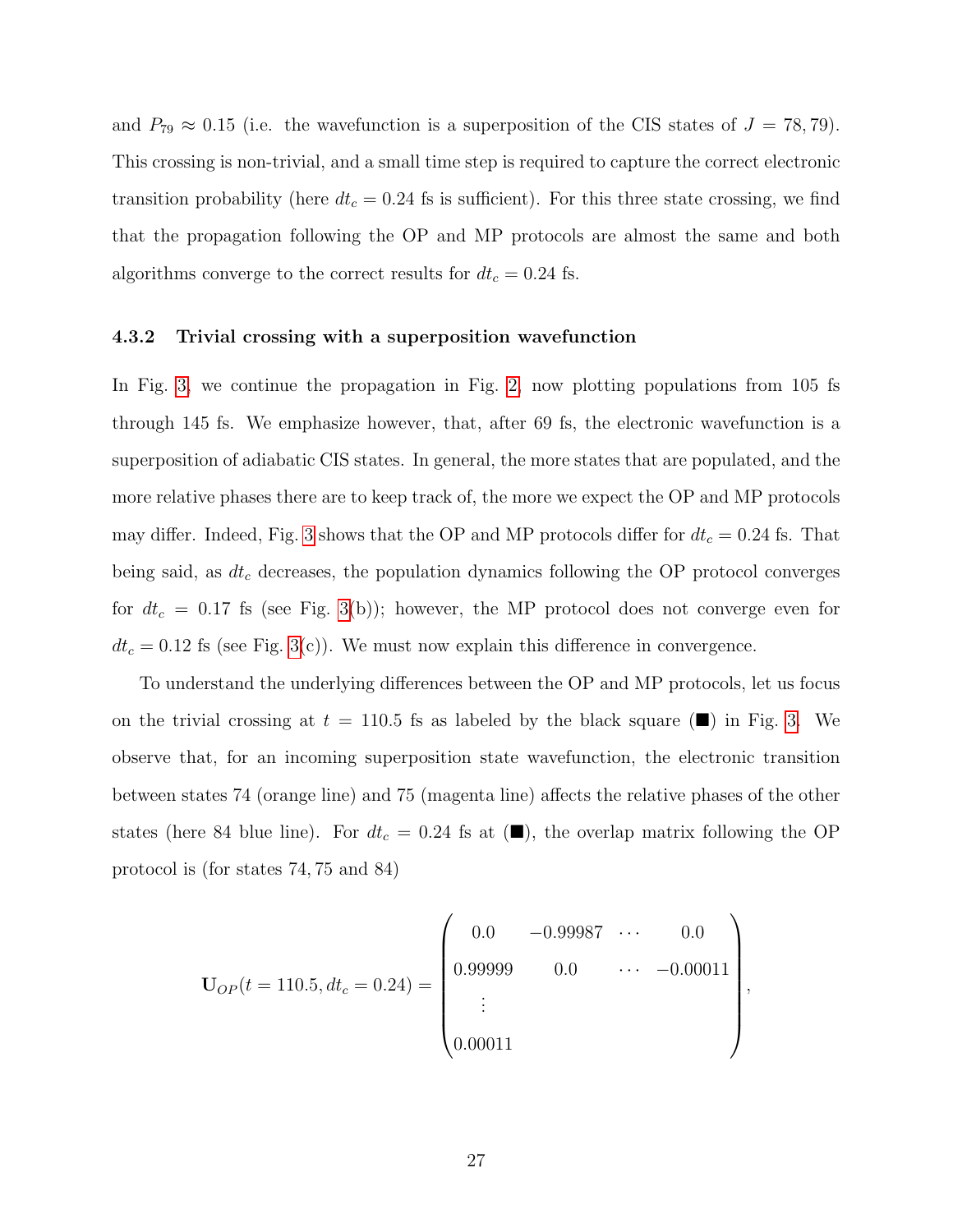<span id="page-27-0"></span>

Figure 2: (a) The adiabatic potential energy surfaces and the electronic population dynamics following (b) the OP protocol and (c) the MP protocol are plotted as a function of time for different classical time steps  $dt_c$ . The initial electronic wavefunction is an adiabatic state  $J = 72$  (red lines). The relevant surfaces (where the corresponding populations are nonzero) are colored. ( $\triangle$ ) indicates a three state crossing (76  $\rightarrow$  78,79) at  $t = 68.8$  fs. After the three state crossing, the wavefunction becomes a superposition state with  $P_{78} \approx 0.85$  and  $P_{79} \approx 0.15$ . Note that, up to  $t = 105$ fs, the results of the OP and MP protocols agree with each other and both are converged for  $dt_c = 0.24$  fs.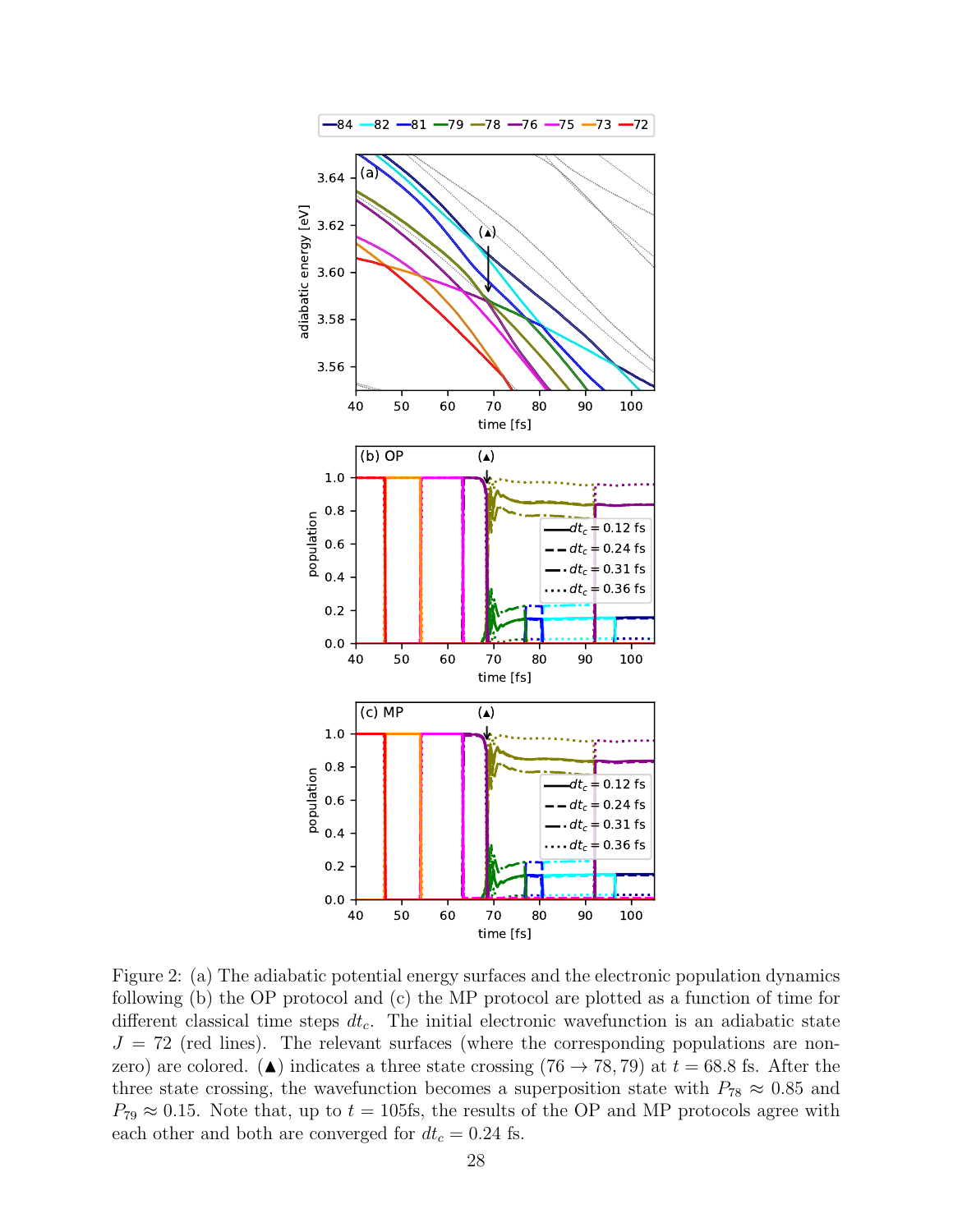and the overlap matrix following the MP protocol is (for states 74, 75 and 84)

$$
\mathbf{U}_{MP}(t=110.5, dt_c = 0.24) = \begin{pmatrix} -0.0 & -0.99987 & \cdots & 0.0 \\ -0.99999 & 0.0 & \cdots & -0.00011 \\ \vdots & & & \\ -0.00011 & & & \end{pmatrix}
$$

.

Here we notice that the MP protocol flips the sign of column 74 of the overlap matrix to ensure det ${U_{MP}} = 1$ , leading to changing the sign relative to states 84. (The two protocols also differ by a sign in column 122 at this point in time, but this adiabat is not populated and so is of no consequence.) While this relative sign discrepancy does not lead to a difference in populations for 10 fs (i.e. until  $t = 120$  fs), this difference will eventually lead to dramatic differences when yet another crossing is encountered.

In Fig. [4,](#page-31-1) we compare results for the OP and MP protocols for the smallest time step we treated,  $dt_c = 0.12$  fs. Through  $t = 120$  fs or so, we find that the population dynamics of state 84 are the same for both protocols, from which one must conclude that  $dt_c = 0.12$  fs is sufficiently small for the MP protocol to recover the correct overlap matrix at  $(\blacksquare)$ . However, at  $t = 122$  fs  $(\star)$ , the population dynamics following the OP and MP protocol diverge for states 65 and 72, even for with a very small time step. This discrepancy arises because another crossing is encountered, whereby the interaction of states 63 and 65 disturbs the relative phase of state 72. This disturbance eventually leads to a big difference in population for long times ( $P_{84} = 0.08$  for the OP protocol versus  $P_{84} = 0.21$  for the MP protocol at  $t = 145$  fs).

Lastly, to confirm that the converged OP protocol is indeed more physical than the MP protocol, we can check the norm of the **T** matrix at the  $t = 122$  fs crossing as labeled by the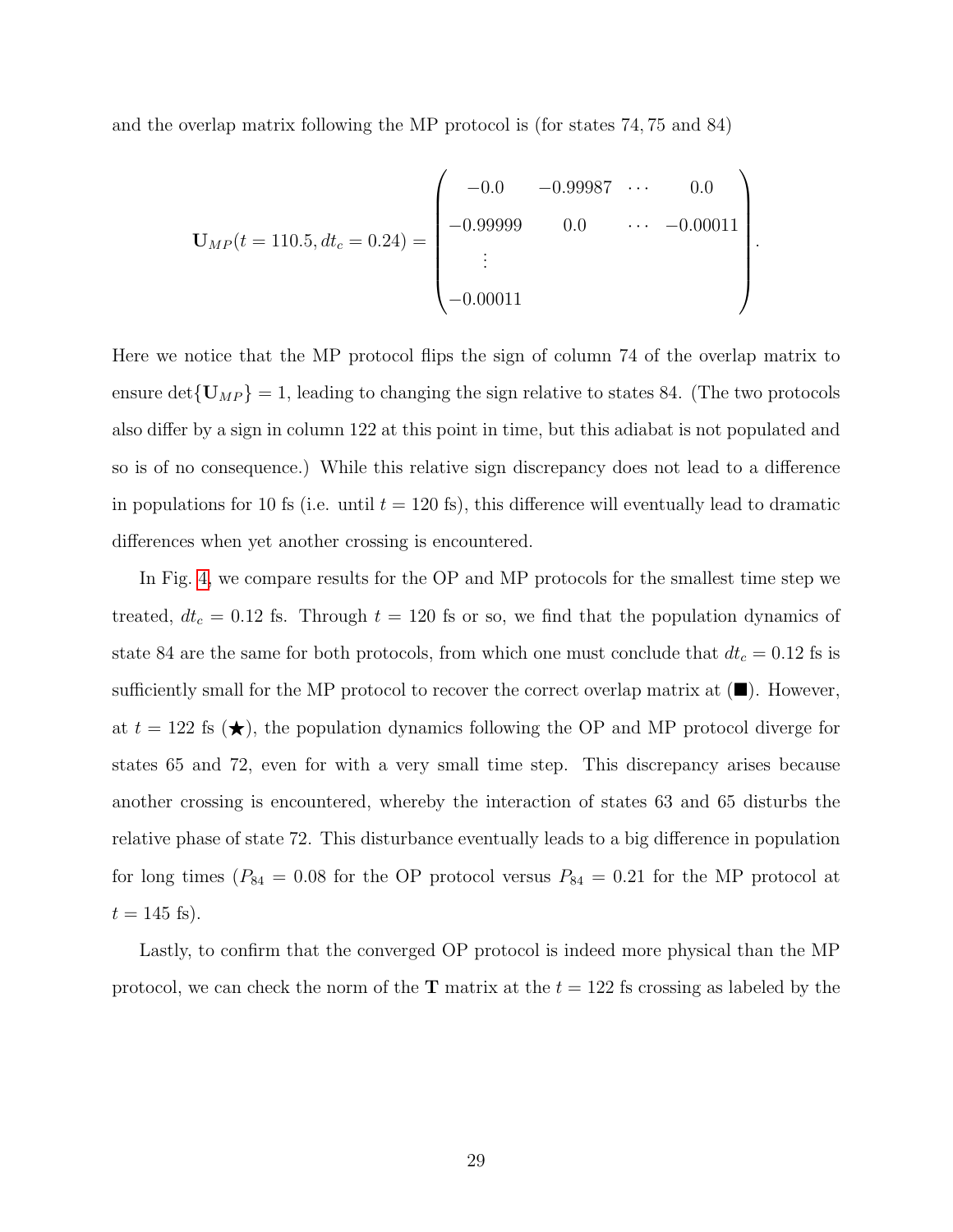black star  $(\star)$  and evaluate Tr{ $|\log \mathbf{U}|^2$ } for each method respectively. We find:

Tr
$$
\{|\log \mathbf{U}_{OP}(t = 122, dt_c = 0.12)|^2\} = 14.01,
$$
  
Tr $\{|\log \mathbf{U}_{MP}(t = 122, dt_c = 0.12)|^2\} = 22.23.$ 

Note that the OP protocol indeed has smaller  $\text{Tr}\{|\log U|^2\}$ , meaning that the **T** matrix as chosen by the OP protocol is smoother and closer to "parallel transport" than is the MP protocol.

In the end, for this very simple problem, our results show that the OP approach can use a 40% larger classical time step (which should lead to at least 40% speedup). These results emphasize that choosing the optimal phase is important, especially for systems with many electronic states.

# 4.4 High-lying excitation spectrum becomes dynamic after the collision

With the efficient integration scheme for the electronic Schrodinger equation in place, we are now ready to analyze the high-lying excited state dynamics of the  $H_2 - Ag_{20}$  scattering problem. First, we focus on the CIS excitation spectrum. At this level of theory, the spectrum of a tetrahedral  $Ag_{20}$  nanoparticle has a strong peak around  $\approx 3.56$  eV, which originates from a collective electronic excitation in analogy to a localized surface plasmonic resonance. Since our initial geometry positions the  $H_2$  molecule far away from  $Ag_{20}$ , the initial spectrum (Fig. [5\(](#page-32-0)a)) almost replicates the spectrum of an isolated  $Ag_{20}$  cluster.

Second, after the  $H_2$  collision (occurring at  $t \approx 70$ fs), we continue to propagate the classical nuclear dynamics so that the  $H_2$  molecule eventually moves far away from  $Ag_{20}$ again. However, the silver cluster is now excited and vibrating; the excitation spectrum is now changing in time. In (Fig. [5\(](#page-32-0)b)), we plot the spectrum at time  $t = 145$  fs. Notice that the strongest peak has shifted to 3.41 eV and an additional second (strong) peak has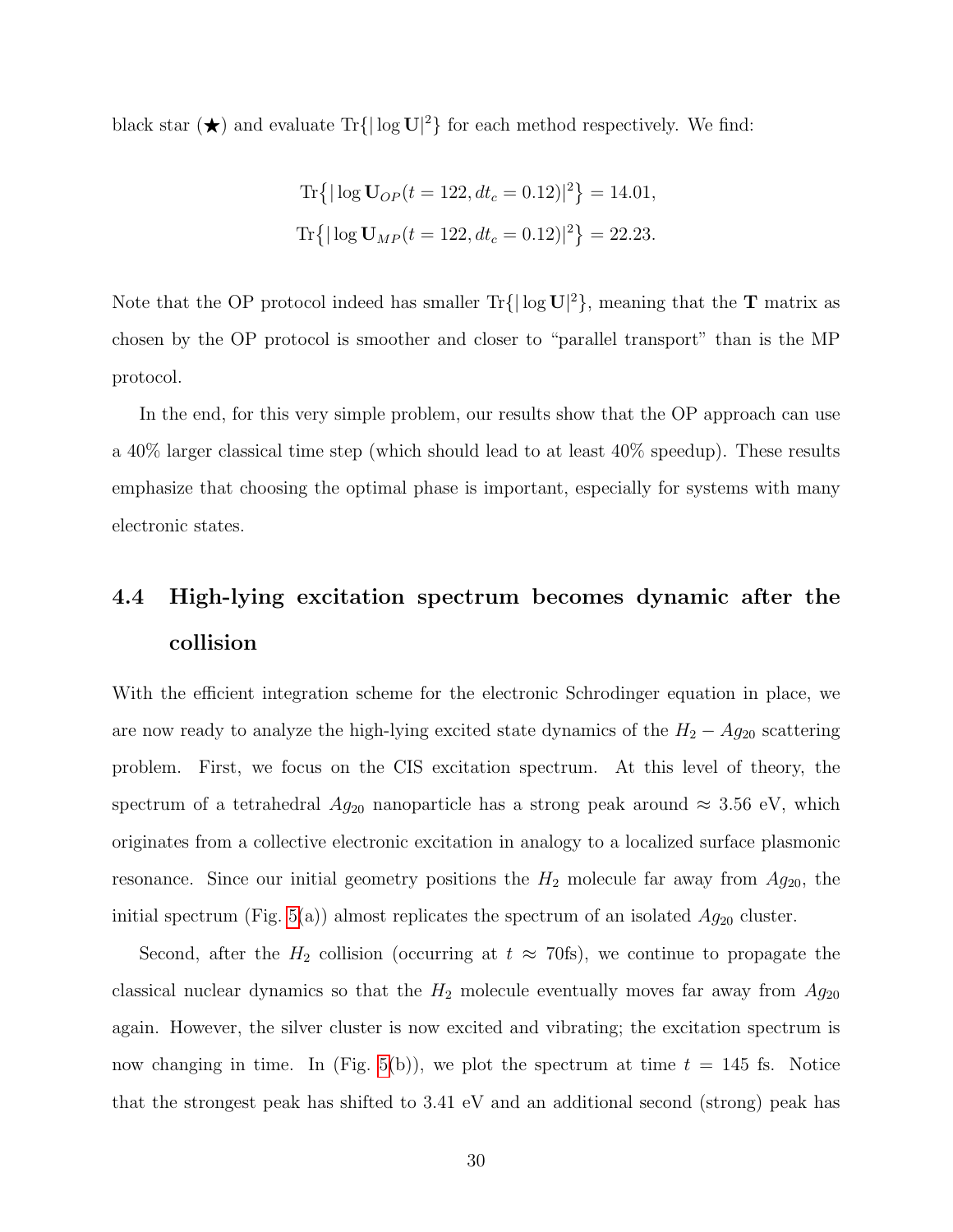<span id="page-30-0"></span>

Figure 3: A continuation of Fig. [2](#page-27-0) for longer times. (a) The adiabatic potential energy surfaces and the electronic population dynamics following (b) the OP protocol and (c) the MP protocol are plotted as function of time for different classical time steps  $dt_c$ . ( $\blacksquare$ ) and  $(\bigstar)$ indicate trivial crossings of two states where the electronic wavefunction is a superposition state and has non-zero coefficients for other CIS states. At (■), there is a complete electronic transition from state 75 (magenta) to state 74 (orange) while the coefficient of state 84 (blue) is nonzero with a relative phase of importance. The OP protocol preserves this relative phase and converges to the correct dynamics when  $dt_c = 0.17$  fs. However, the MP protocol disturbs this relative phase leading to incorrget long time dynamics and cannot converge even for  $dt_c = 0.12$  fs. In the end, using the OP protocol allows for using at least 40% larger classical time step than the MP protocol.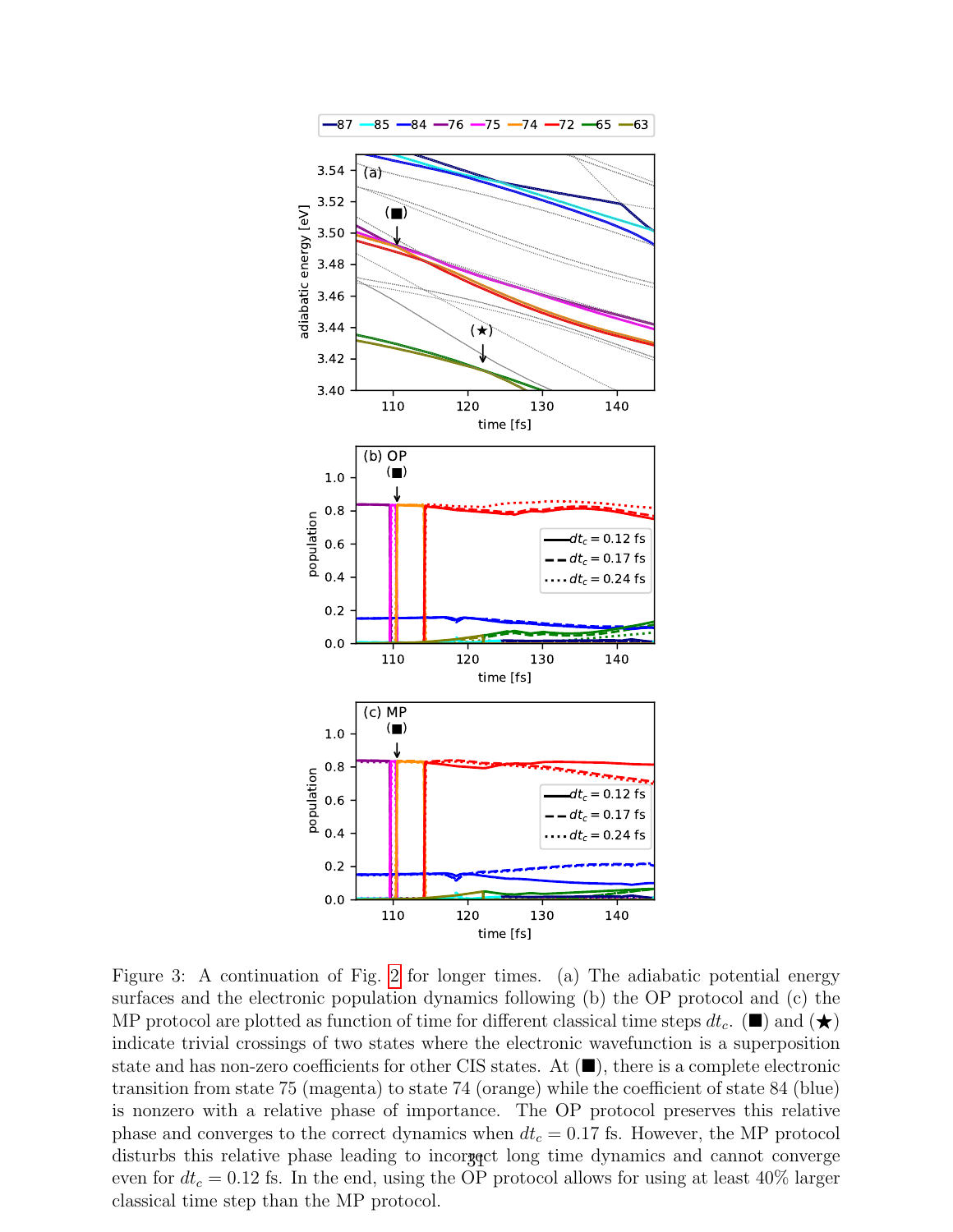<span id="page-31-1"></span>

Figure 4: The population dynamics for the OP protocol (solid lines) versus the MP protocol (dash-dot lines) using the smallest time step size tested  $(dt_c = 0.12 \text{ fs})$ . The OP and MP protocol agree with each other before  $t = 122$  fs as labeled by  $(\star)$ . Note that the MP protocol does not yield the correct phase for the overlap matrix at  $(\star)$ , which leads to incorrect dynamics, suggesting that one would need an even smaller time step for the MP protocol to converge.

emerged around 3.61 eV. Interestingly, by comparison with the spectrum before collision, the strongest peak now involves only single electron excitation, rather a collective excitation, whereas the second strongest peak now is a plasmon-like collective excitation (rather than a single electron excitation). These conclusions highlight the need to model both nuclear dynamics and plasmonic excitations at the same time.

# <span id="page-31-0"></span>5 Conclusion

We have formulated an efficient algorithm for propagating excited-state wavefunctions involving many electronic states using well-established overlap-based methods [23](#page-42-0) and phaseconventions.[28](#page-42-5) In particular, we have combined an exact method for constructing the overlap matrix for CIS wavefunctions using a bi-orthogonal basis with an optimization protocol for choosing the proper phase of adiabatic states. We applied the resulting algorithm to investigate the high-lying excited-state dynamics of a large electronic system with many trivial crossings and degenerate states. Our results show that use of the bi-orthogonal basis can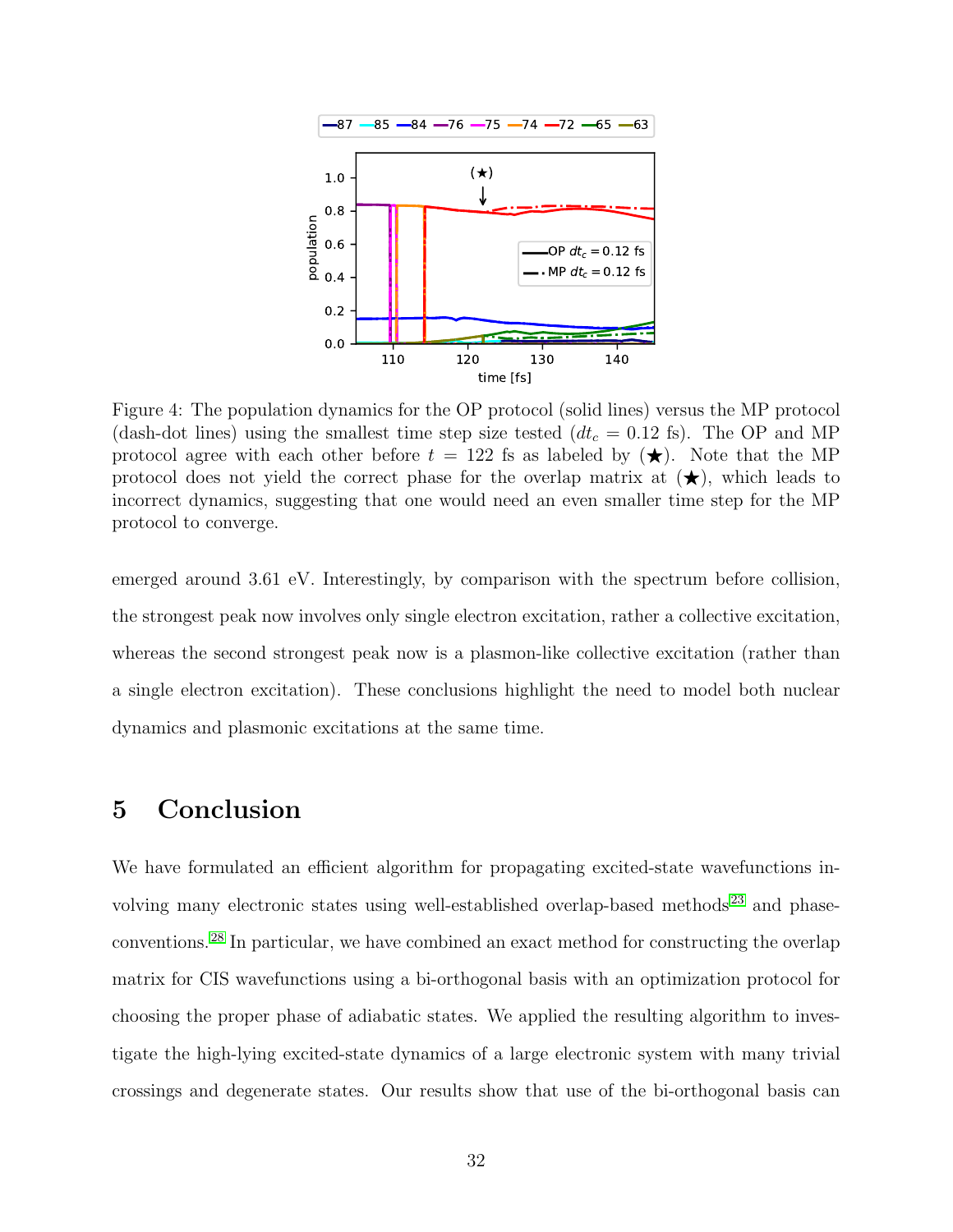<span id="page-32-0"></span>

Figure 5: (a) The initial spectrum of the  $H_2 - Ag_{20}$  system where the strongest oscillator strength peak ( $\approx 3.56$  eV) corresponds to a plasmonic excitation of the  $Ag_{20}$  cluster, involving multiple single electron excitations,; in other words, the CIS state is a linear combination of many  $|\Phi_i^a\rangle$ . (b) The final spectrum at time  $t = 145$  fs, significantly after the scattering event. Note that the strongest peak ( $\approx 3.41$  eV) is no longer a collective excitation; the plasmon has moved to 3.57 eV.

accelerate the construction of the overlap matrix by orders of magnitude at each time step, and that choosing the optimal phase of the overlap matrix allows can allow for a larger classical time step for the propagation. Altogether, large savings can be accrued.

Looking forward, the present algorithm has been applied to a scattering process of a hydrogen molecule from a metal nanocluster. Altogether, the calculations presented here requires on the order of three days of computational time on one node with 32 cpu cores. In the future, our goal will be to apply the present method to begin assessing non-adiabatic dynamics near plasmonic surfaces, which is nowadays a rather "hot" topic in physical chemistry.[13](#page-40-4)

# Acknowledgements

We thank Christine Aikens for providing the tetrahedral geometries of the silver cluster. This work has been supported by the U.S. Department of Energy, Office of Science, Office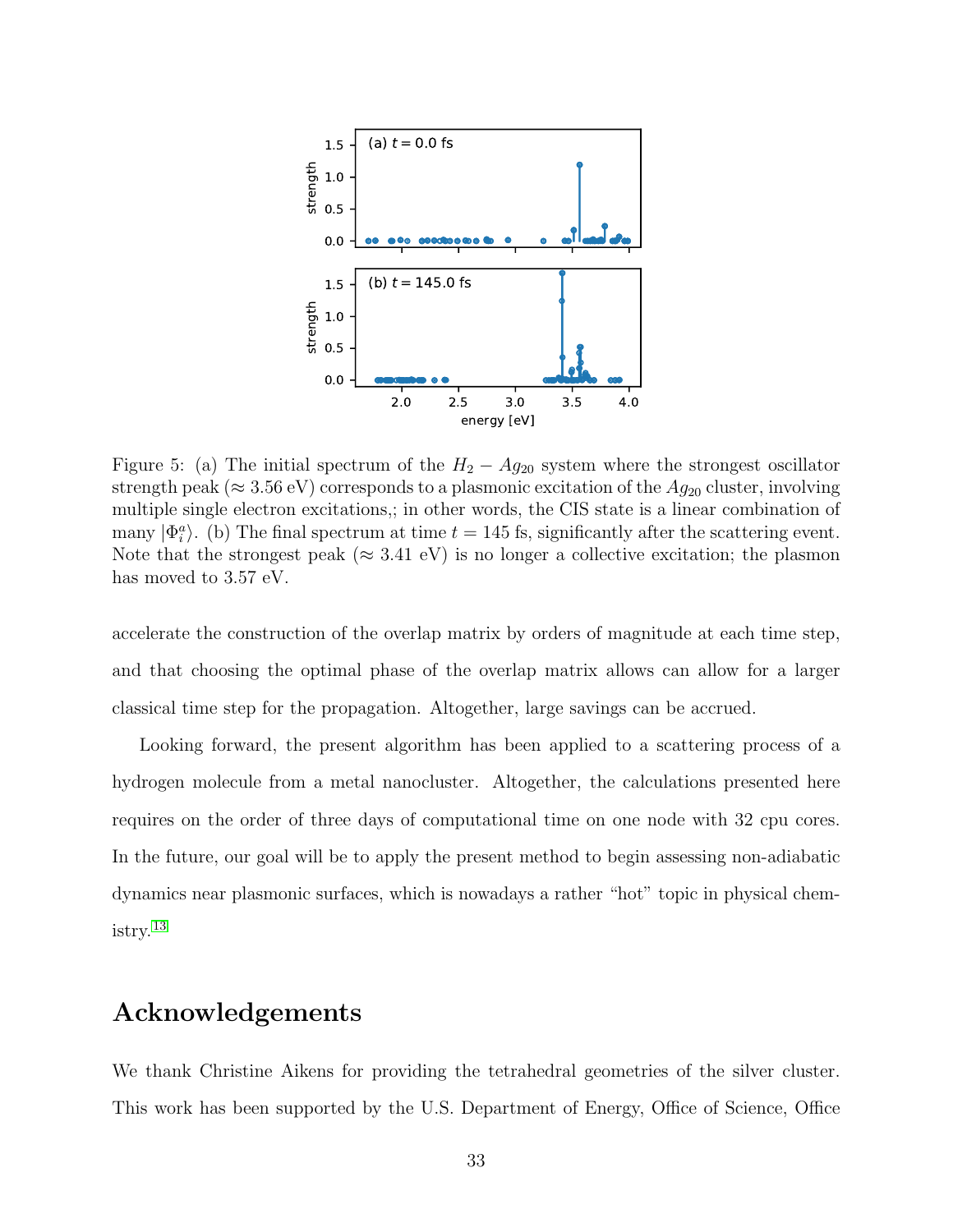of Basic Energy Sciences, under Award No. DE-SC0019397 (JES). It also used resources of the National Energy Research Scientific Computing Center (NERSC), a U.S. Department of Energy Office of Science User Facility operated under Contract No. DE-AC02-05CH11231.

# Appendix

# <span id="page-33-0"></span>A The overlap maximization scheme

Consider two basis sets  $\{\phi_i\}$  and  $\{\phi'_i\}$  with overlap **S**  $(S_{ij'} = \langle \phi_i | \phi'_j \rangle)$ . One often seeks a rotation of  $\{\phi_i'\}$  in the form

$$
|\xi_j\rangle = \sum_{k'} |\phi'_{k'}\rangle X_{k'j}
$$
 (63)

where **X** is chosen to to maximize the overlap with the set  $\{\phi_i\}$ :

$$
f(\mathbf{S}) = \sum_{i} \langle \phi_i | \xi_i \rangle = \sum_{i} \langle \phi_i | \phi'_{k'} \rangle X_{k'i}
$$
 (64)

Note that  $f(\mathbf{S}) = \text{Tr}(\mathbf{S}\mathbf{X})$ , and so the problem reduces to the standard Kabsch algorithm that has been solved many times previously, both in the computer science community and in the quantum chemistry community. [40](#page-44-0)[–42](#page-44-1)

The solution is trivial as we construct the SVD of the overlap matrix,  $S = U\Lambda V^{\dagger}$  and substitute:

$$
\operatorname{Tr}\{\mathbf{S}\mathbf{X}\} = \operatorname{Tr}\{\mathbf{\Lambda}\mathbf{V}^{\dagger}\mathbf{X}\mathbf{U}\} = \sum_{i} \lambda_{i} \tilde{X}_{ii}
$$
(65)

Here  $\tilde{\mathbf{X}} = \mathbf{V}^{\dagger} \mathbf{X} \mathbf{U}$  is a unitary matrix, i.e.  $|\tilde{X}_{ij}| \leq 1$ . Therefore, to have the maximal  $\text{Tr}\{\mathbf{S}\mathbf{X}\}\text{, we can choose }\tilde{X}_{ii} = 1 \text{ for all } i\text{, i.e. } \tilde{\mathbf{X}} = \mathbf{I} \text{ and }$ 

$$
\mathbf{X} = \mathbf{V}\mathbf{U}^{\dagger}.\tag{66}
$$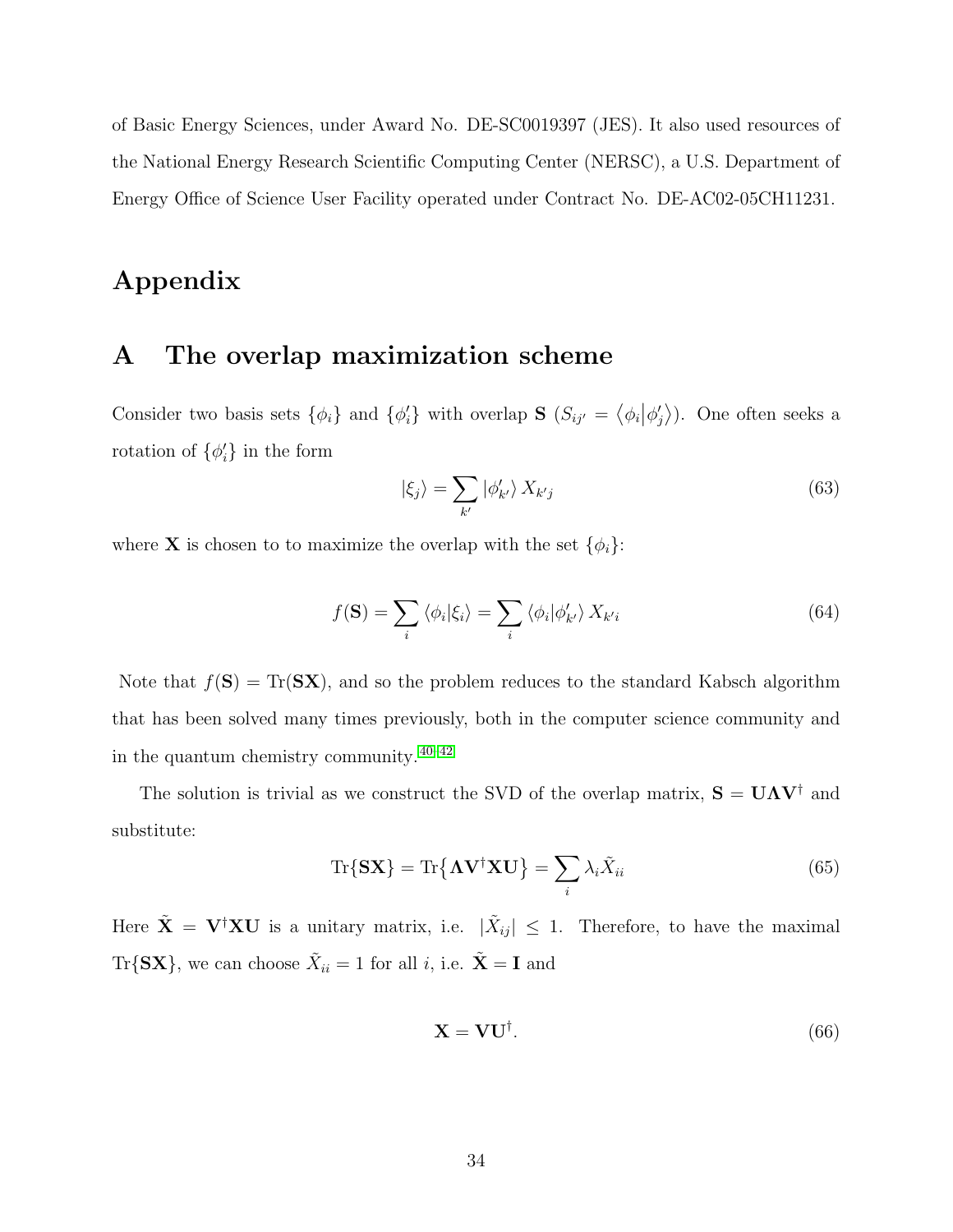# <span id="page-34-1"></span>B A useful identity for computing determinants using the Schur complement

Suppose we divide a general square matrix into 2-by-2 blocks with the diagonal blocks being square matrices, say,

$$
\mathbf{M} = \begin{bmatrix} \mathbf{A} & \mathbf{B} \\ \mathbf{C} & \mathbf{D} \end{bmatrix} \tag{67}
$$

Now, if D is invertible, one can write the M matrix in the form of

$$
\mathbf{M} = \begin{bmatrix} \mathbf{I} & \mathbf{B} \mathbf{D}^{-1} \\ \mathbf{0} & \mathbf{I} \end{bmatrix} \begin{bmatrix} \mathbf{A} - \mathbf{B} \mathbf{D}^{-1} \mathbf{C} & \mathbf{0} \\ \mathbf{0} & \mathbf{D} \end{bmatrix} \begin{bmatrix} \mathbf{I} & \mathbf{0} \\ \mathbf{D}^{-1} \mathbf{C} & \mathbf{I} \end{bmatrix}
$$
(68)

which gives

<span id="page-34-0"></span>
$$
\det(\mathbf{M}) = \det(\mathbf{A} - \mathbf{B} \mathbf{D}^{-1} \mathbf{C}) \det(\mathbf{D})
$$
\n(69)

# <span id="page-34-2"></span>C The auxiliary overlap and orbitals

Here we simplify the expression for the CIS overlap matrix in Eq. [\(48\)](#page-15-0) using the following procedure:

(a) With the SVD of  $S^{\circ}$  (Eq. [\(15\)](#page-9-0) and [\(16\)](#page-9-1)), we can write the first term in Eq. [\(48\)](#page-15-0) as

$$
\sum_{kl} U_{ik}^{o*} \frac{\delta_{kl}}{\lambda_k^o} V_{jl}^o = \left[ \mathbf{U}^{o*} (\boldsymbol{\Lambda}^o)^{-1} (\mathbf{V}^o)^T \right]_{ij} = S_{ij}^o \tag{70}
$$

where we can define  $\bar{\mathbf{S}}^o \equiv ((\mathbf{S}^o)^T)^{-1}$ .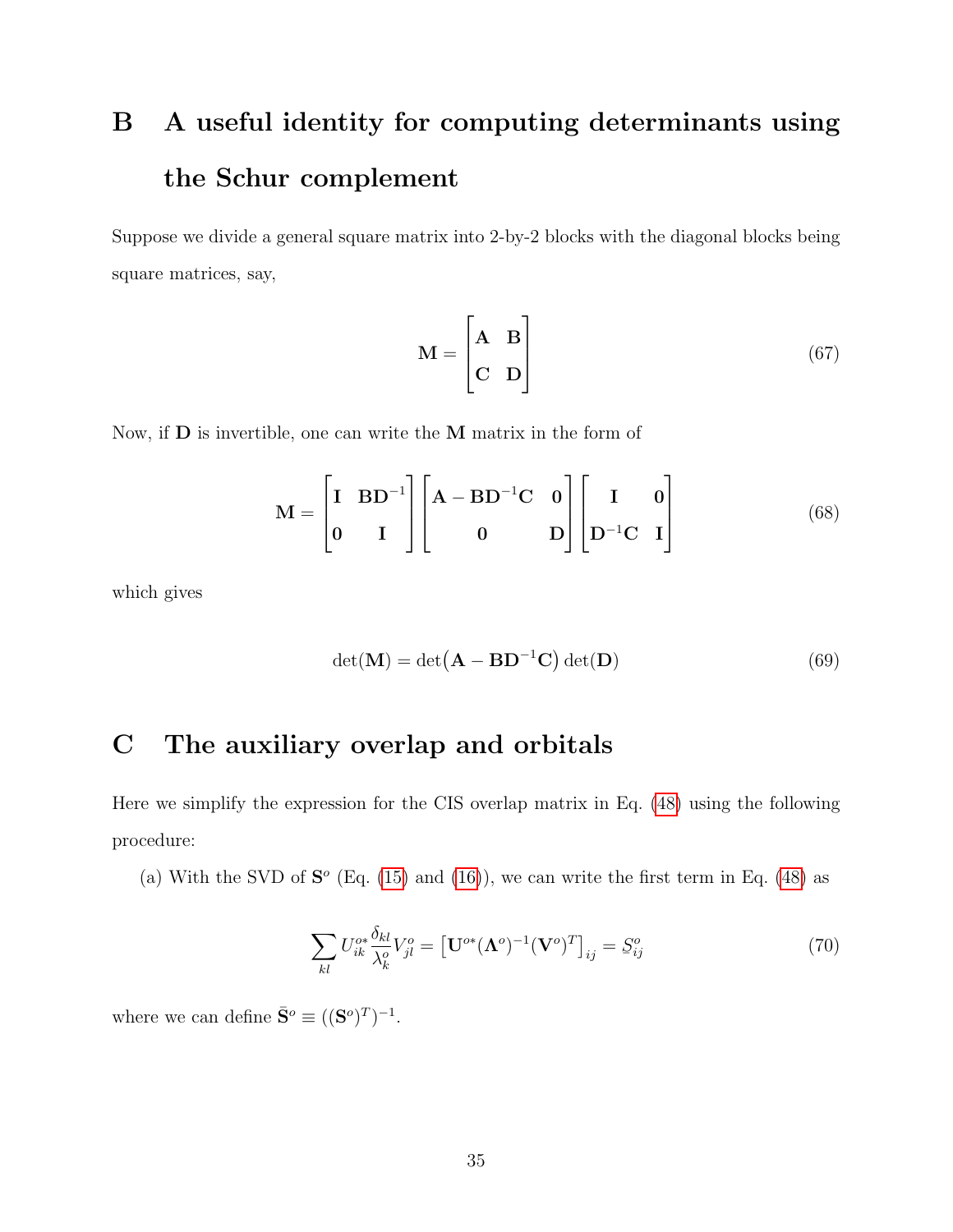(b) We use Eq. [\(29\)](#page-12-2) and  $\bar{S}^{\circ}$  to further define the auxiliary orbitals

$$
|\underline{i}'\rangle \equiv \sum_{k} \left| \tilde{k}' \right\rangle \frac{U_{ik}^{o*}}{\lambda_k^o} = \sum_{kj'} |j'\rangle V_{j'k}^{o} \frac{U_{ik}^{o*}}{\lambda_k^o} = \sum_{j} |j'\rangle S_{ij}^{o}
$$
 (71)

$$
|\underline{j}\rangle \equiv \sum_{l} \left|\tilde{l}\right\rangle \frac{V_{jl}^{o*}}{\lambda_l^o} = \sum_{il} \left|i\right\rangle U_{il}^o \frac{V_{jl}^{o*}}{\lambda_l^o} = \sum_{i} \left|i\right\rangle S_{ij}^{o*} \tag{72}
$$

Note that  $|i'\rangle$  and  $|j\rangle$  are in general not normalized. The second term in Eq. [\(48\)](#page-15-0) then becomes:

$$
\sum_{kl} U_{ik}^{o*} V_{jl}^{o} \frac{\left\langle a \left| \tilde{k}' \right\rangle \left\langle \tilde{l} \right| b' \right\rangle}{\lambda_k^o \lambda_l^o} = \sum_{ij} \left\langle a \left| \underline{i}' \right\rangle \left\langle \underline{j} \right| b' \right\rangle
$$

(c) We now express the  $\widehat{Q}$  operator in terms of the auxiliary orbitals, rather than the biorthogonal basis. By Eq. [\(29\)](#page-12-2), we can write

$$
\widehat{Q} = I - \sum_{\tilde{m}}^{\text{occ}} \frac{|\tilde{m}'\rangle \langle \tilde{m}|}{\lambda_i^o} = I - \sum_k |\underline{k}'\rangle \langle k| \tag{73}
$$

therefore,

$$
\langle a|\hat{Q}|b'\rangle = \langle a|b'\rangle - \sum_{jk} \langle a|j'\rangle \left(S^{o}\right)_{jk}^{-1} \langle k|b'\rangle \tag{74}
$$

$$
= \langle a|b'\rangle - \sum_{k} \langle a|\underline{k'}\rangle \langle k|b'\rangle \tag{75}
$$

(d) For the opposite spin term in Eq. [\(11\)](#page-7-0), we notice that  $\langle a|\hat{Q}|\bar{b}'\rangle = 0$  and  $\langle \underline{\bar{j}}|\bar{b}'\rangle =$  $\langle \underline{j}|b'\rangle$ . Therefore, we have

$$
\left\langle \Phi_i^a \middle| \Phi_{j'}^{\bar{b}'} \right\rangle = \gamma \left( \left\langle a | \underline{i}' \right\rangle \left\langle \underline{j} | b' \right\rangle \right) \tag{76}
$$

Here  $\bar{j}=j,\bar{b}=b$  because of restricted calculation.

In the end, we have

$$
\left\langle \Phi_i^a \middle| \Phi_{j'}^{b'} \right\rangle = \gamma \left( \left\langle a \middle| \widehat{Q} \middle| b' \right\rangle S_{ij}^o + \left\langle a \middle| \underline{i}' \right\rangle \left\langle \underline{j} \middle| b' \right\rangle \right) \tag{77}
$$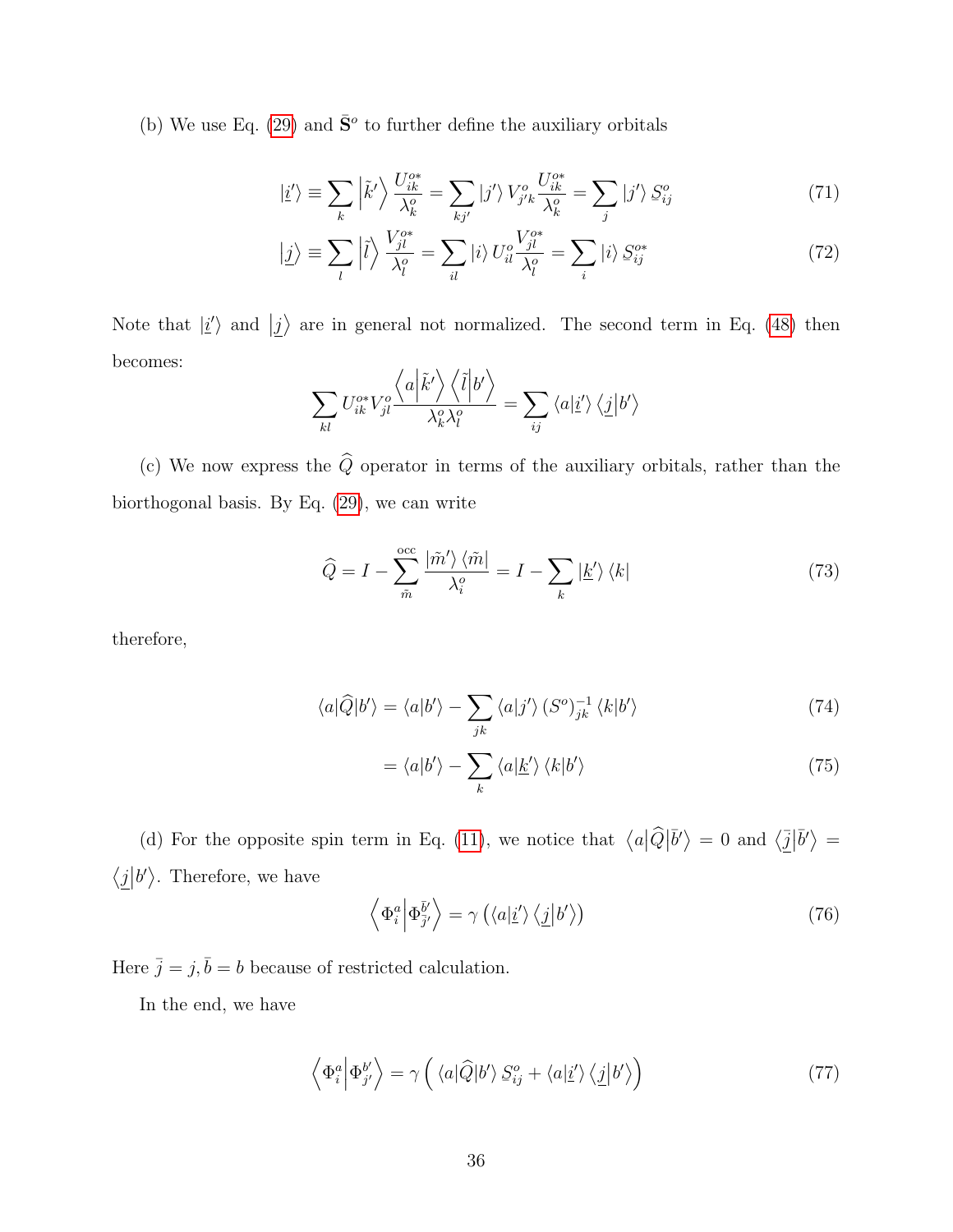where

$$
\gamma \equiv \prod_{i}^{\text{occ}} \lambda_i^o \tag{78}
$$

$$
\langle a|\widehat{Q}|b'\rangle = \langle a|b'\rangle - \sum_{k} \langle a|\underline{k'}\rangle \langle k|b'\rangle \tag{79}
$$

and the auxiliary orbitals are defined as

$$
\bar{\mathbf{S}}^o \equiv ((\mathbf{S}^o)^T)^{-1} = ((\mathbf{S}^o)^{-1})^T \tag{80}
$$

$$
|\underline{i}'\rangle \equiv \sum_{j} |j'\rangle S_{ij}^{o} \tag{81}
$$

$$
|\underline{j}\rangle \equiv \sum_{i} |i\rangle S_{ij}^{o*} \tag{82}
$$

# <span id="page-36-0"></span>D Overlaps for Unrestricted CIS or TDDFT/TDA States

Method #2 above can easily be generalized to unrestricted calculations. For unrestricted Hartree-Fock reference states, the CIS wavefunction can be written in the form

$$
\left| \Psi^{J} \right\rangle = \sum_{ia} t_{ia,\alpha}^{J} \left| \Phi_{i}^{a} \right\rangle + t_{ia,\beta}^{J} \left| \Phi_{\bar{i}}^{\bar{a}} \right\rangle \tag{83}
$$

where  $\alpha$  and  $\beta$  index the spin states. The overlap matrix of the CIS state between two geometries can be expressed as

$$
\left\langle \Psi^{J} \middle| \Psi^{K'} \right\rangle = \sum_{ia} \sum_{jb} t_{ia,\alpha}^{J} t_{j'b',\alpha}^{K'} \left\langle \Phi_{i}^{a} \middle| \Phi_{j'}^{b'} \right\rangle + \sum_{ia} \sum_{jb} t_{ia,\beta}^{J} t_{j'b',\beta}^{K'} \left\langle \Phi_{\overline{i}}^{\overline{a}} \middle| \Phi_{\overline{j'}}^{\overline{b'}} \right\rangle + \sum_{ia} \sum_{jb} t_{ia,\alpha}^{J} t_{j'b',\beta}^{K'} \left\langle \Phi_{i}^{a} \middle| \Phi_{\overline{j'}}^{b'} \right\rangle + \sum_{ia} \sum_{jb} t_{ia,\beta}^{J} t_{j'b',\alpha}^{K'} \left\langle \Phi_{\overline{i}}^{\overline{a}} \middle| \Phi_{j'}^{b'} \right\rangle
$$
\n(84)

Here one can construct each orbital overlap matrix using Method  $#2$  with Eqs. [\(50\)](#page-15-1) and [\(53\)](#page-16-0). Note that the computational complexity is of the same order of magnitude as for a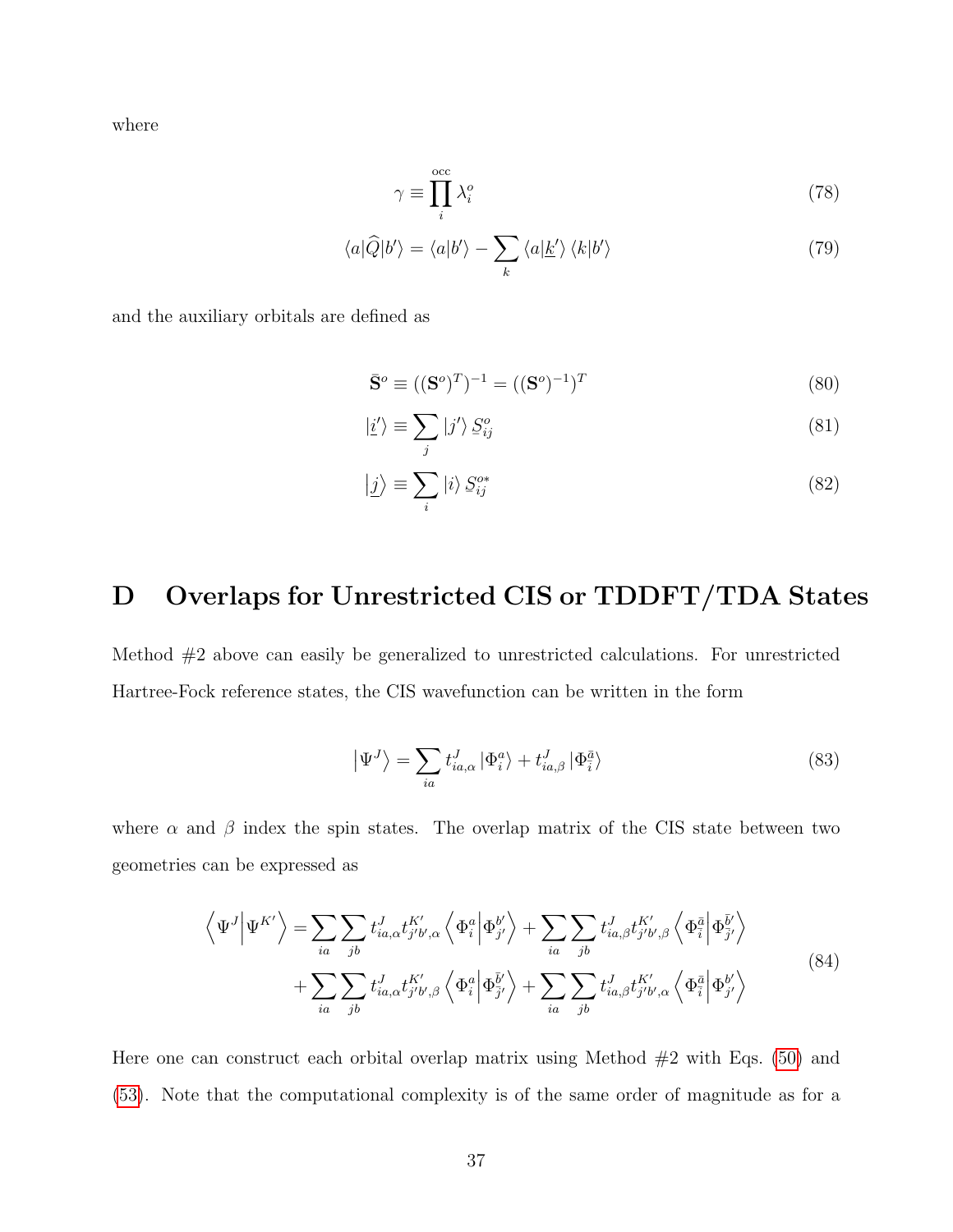closed-shell restricted calculation.

# <span id="page-37-0"></span>E Overlaps for Spin-Flip CIS or TDDFT/TDA States

Method  $#2$  above can easily be generalized to spin-flip calculations as well. Spin-flip (SF)  $CIS<sup>36</sup>$  $CIS<sup>36</sup>$  $CIS<sup>36</sup>$  or TDDFT<sup>[37](#page-43-7)</sup> states express the wave function in terms of excitations that flip the spin of an electron:

$$
\left|\Psi^{J}\right\rangle =\sum_{ia}t_{i\bar{a}}^{J}\left|\Phi_{i}^{\bar{a}}\right\rangle .
$$

The exact overlap between two such states at different geometries,  $|\Psi^{J}\rangle$  and  $|\Psi^{K'}\rangle$  is:

<span id="page-37-1"></span>
$$
\left\langle \Psi^{J} \middle| \Psi^{K'} \right\rangle = \sum_{ia} \sum_{jb} t_{i\bar{a}}^{J} t_{j'\bar{b}'}^{K'} \left\langle \Phi_{i}^{\bar{a}} \middle| \Phi_{j'}^{\bar{b}'} \right\rangle, \tag{85}
$$

.

We require the overlap between the singly excited determinants  $\left\langle \Phi^{\bar a}_{i}\right|$  $\Phi_{i'}^{\bar{b}'}$  $\bar{b}'_j$ . This overlap can be written as the determinant of the following matrix of orbital overlaps:

|                 | $\mathbf 1$    |                  | $\cdot$ $j' \rightarrow \bar{b}'$ $\cdot$ $N_{\alpha}$ 1 $\cdot$ $N_{\beta}$ |                  |  |  |
|-----------------|----------------|------------------|------------------------------------------------------------------------------|------------------|--|--|
| $\mathbf{1}$    |                |                  |                                                                              |                  |  |  |
|                 |                |                  |                                                                              |                  |  |  |
| $i \to \bar{a}$ | $\overline{0}$ | $\boldsymbol{0}$ |                                                                              | $\boldsymbol{0}$ |  |  |
|                 |                |                  |                                                                              |                  |  |  |
| $N_\alpha$      |                |                  | 0                                                                            |                  |  |  |
| $\mathbf 1$     |                |                  |                                                                              |                  |  |  |
|                 |                |                  |                                                                              |                  |  |  |
| $N_{\beta}$     |                |                  |                                                                              |                  |  |  |

The matrix is rendered block-diagonal by moving the  $\bar{a}$  row (replacing i) and  $\bar{b}'$  column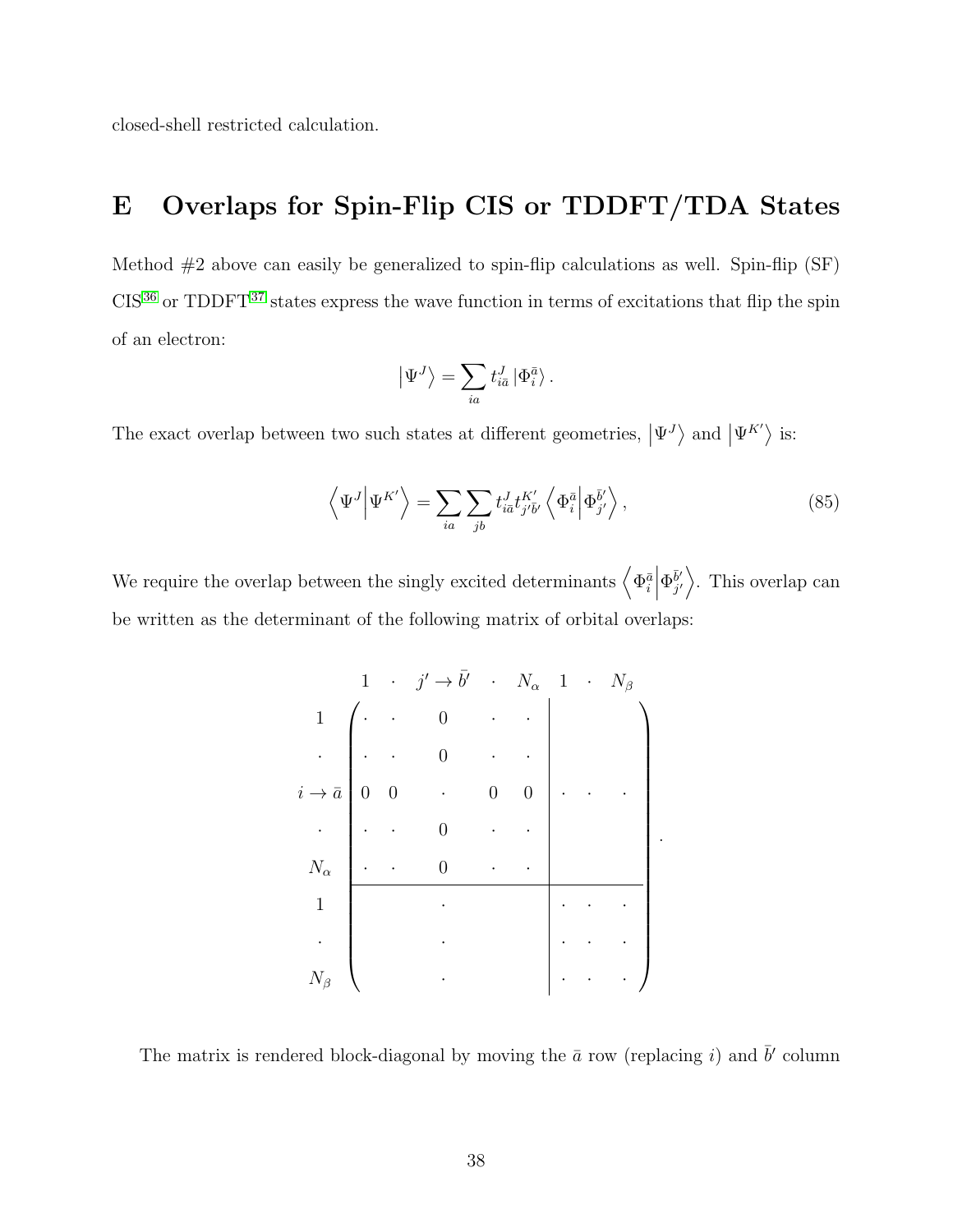(replacing  $j'$ ) to the beta block. The rearrangement requires

<span id="page-38-0"></span>
$$
(N_{\alpha} - i + N_{\alpha} - j') \tag{86}
$$

permutations which will change the sign of the determinant by  $(-1)^{N_{\alpha}-i+N_{\alpha}-j'}=(-1)^{i+j'}$ , a fact we will require soon.

The determinant of the new, reduced alpha block is simply it's  $(i, j')$ -minor, the determinant of the original block after eliminating its  $i$  row and  $j'$  column. Up to factors of  $(-1)$ , one recalls that all minors are contained in the cofactor matrix of the original alpha block. Defining the original alpha block as  $A_{ij'} = \langle i|j' \rangle$ , then the cofactor matrix is  $\left[({\bf A}^{-1})^T \cdot \det({\bf A})/(-1)^{i+j'}\right]$ . The factors of  $(-1)$  are canceled by virtue of Eq. [\(86\)](#page-38-0) and we denote as G, the cofactor matrix modulo sign:

<span id="page-38-1"></span>
$$
\mathbf{G} = \left(\mathbf{A}^{-1}\right)^{T} \cdot \det(\mathbf{A}).\tag{87}
$$

Next, the new beta block takes the form

$$
\left[\begin{array}{cc} V & D \\ C & B \end{array}\right],
$$

where

$$
V_{\bar{a}\bar{b}'} = \langle \bar{a} | \bar{b}' \rangle \quad D_{\bar{a}\bar{j}'} = \langle \bar{a} | \bar{j}' \rangle
$$
  

$$
C_{\bar{i}\bar{b}'} = \langle \bar{i} | \bar{b}' \rangle \quad B_{\bar{i}\bar{j}'} = \langle \bar{i} | \bar{j}' \rangle.
$$

Notice that if we rewrite the new beta block for each overlap,  $\left\langle \Phi^{\bar a}_{i}\right|$  $\Phi_{i'}^{\bar{b}'}$  $\langle \bar{\psi}'_j \rangle$ , **V** is simply a scalar and D and C are a single row and column respectively. B is the original beta block and is a constant for all excitations. Using the identity for determinants of square matricies from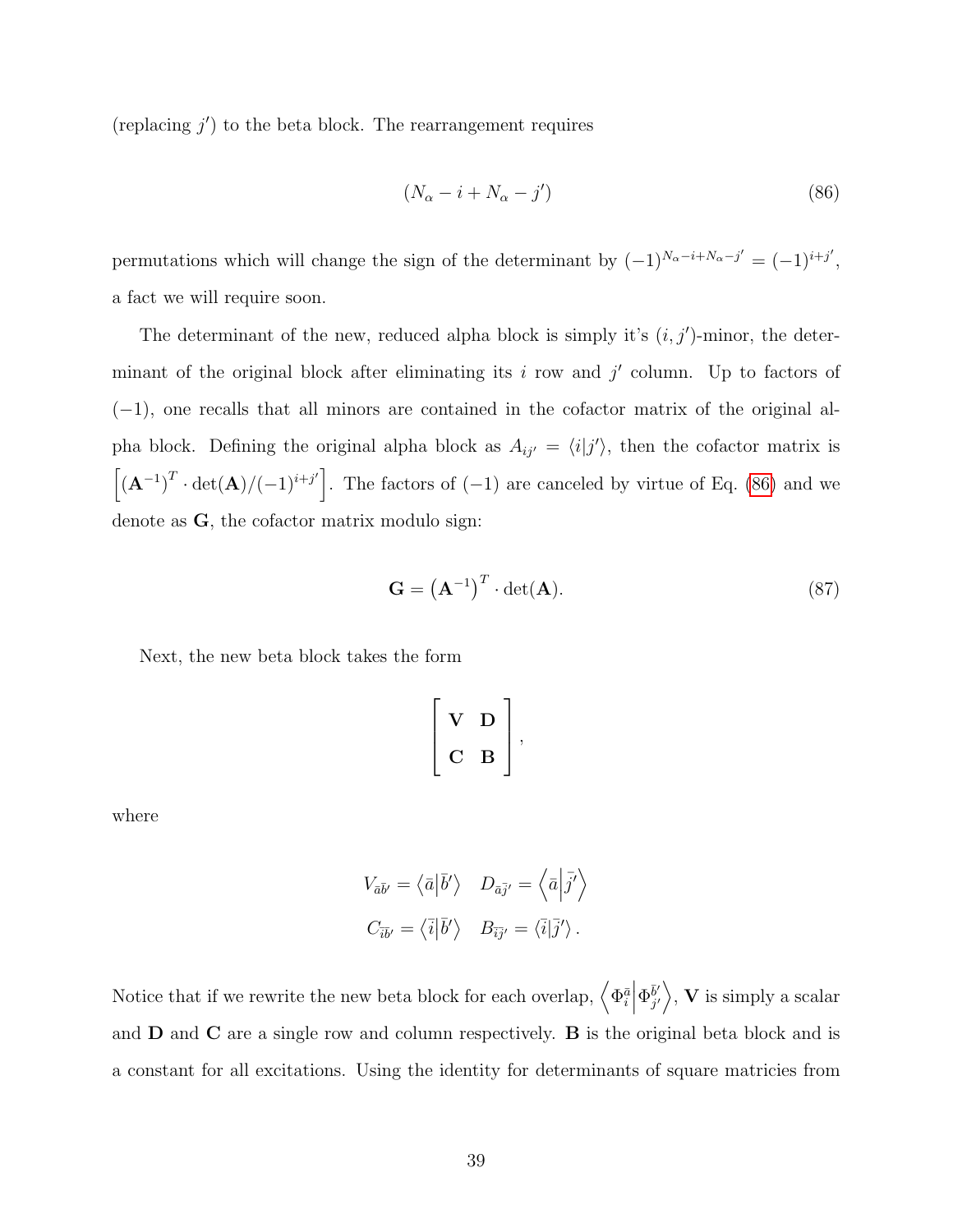Eq. [\(69\)](#page-34-0), we write the determinant for all pairs of destination orbitals,  $(\bar{a}, \bar{b}')$ :

<span id="page-39-3"></span>
$$
\mathbf{M} = \det(\mathbf{B}) \cdot (\mathbf{V} - \mathbf{D} \mathbf{B}^{-1} \mathbf{C}) \tag{88}
$$

Combining Eqs. [87](#page-38-1) and [88,](#page-39-3) we can rewrite Eq. [85](#page-37-1) for the overlap as:

$$
\left\langle \Psi^{J} \middle| \Psi^{K'} \right\rangle = \sum_{ia} \sum_{jb} t_{i\bar{a}}^{J} t_{j\bar{b}'}^{K'} \cdot M_{\bar{a}\bar{b}'} \cdot G_{ij'}.
$$
\n(89)

# References

- <span id="page-39-0"></span>(1) Lee, S. J.; Piorek, B. D.; Meinhart, C. D.; Moskovits, M. Photoreduction at a Distance: Facile, Nonlocal Photoreduction of Ag Ions in Solution by Plasmon-Mediated Photoemitted Electrons. Nano Letters 2010, 10, 1329–1334.
- (2) Boerigter, C.; Campana, R.; Morabito, M.; Linic, S. Evidence and implications of direct charge excitation as the dominant mechanism in plasmon-mediated photocatalysis. Nature Communications 2016, 7, 10545.
- <span id="page-39-1"></span>(3) Mukherjee, S.; Libisch, F.; Large, N.; Neumann, O.; Brown, L. V.; Cheng, J.; Lassiter, J. B.; Carter, E. A.; Nordlander, P.; Halas, N. J. Hot Electrons Do the Impossible: Plasmon-Induced Dissociation of H<sub>2</sub> on Au. Nano Letters 2013, 13, 240–247.
- <span id="page-39-2"></span>(4) Schweikhard, V.; Grubisic, A.; Baker, T. A.; Thomann, I.; Nesbitt, D. J. Polarization-Dependent Scanning Photoionization Microscopy: Ultrafast Plasmon-Mediated Electron Ejection Dynamics in Single Au Nanorods. ACS Nano 2011, 5, 3724–3735.
- (5) Schweikhard, V.; Grubisic, A.; Baker, T. A.; Nesbitt, D. J. Multiphoton Scanning Photoionization Imaging Microscopy for Single-Particle Studies of Plasmonic Metal Nanostructures. The Journal of Physical Chemistry C 2011, 115, 83–91.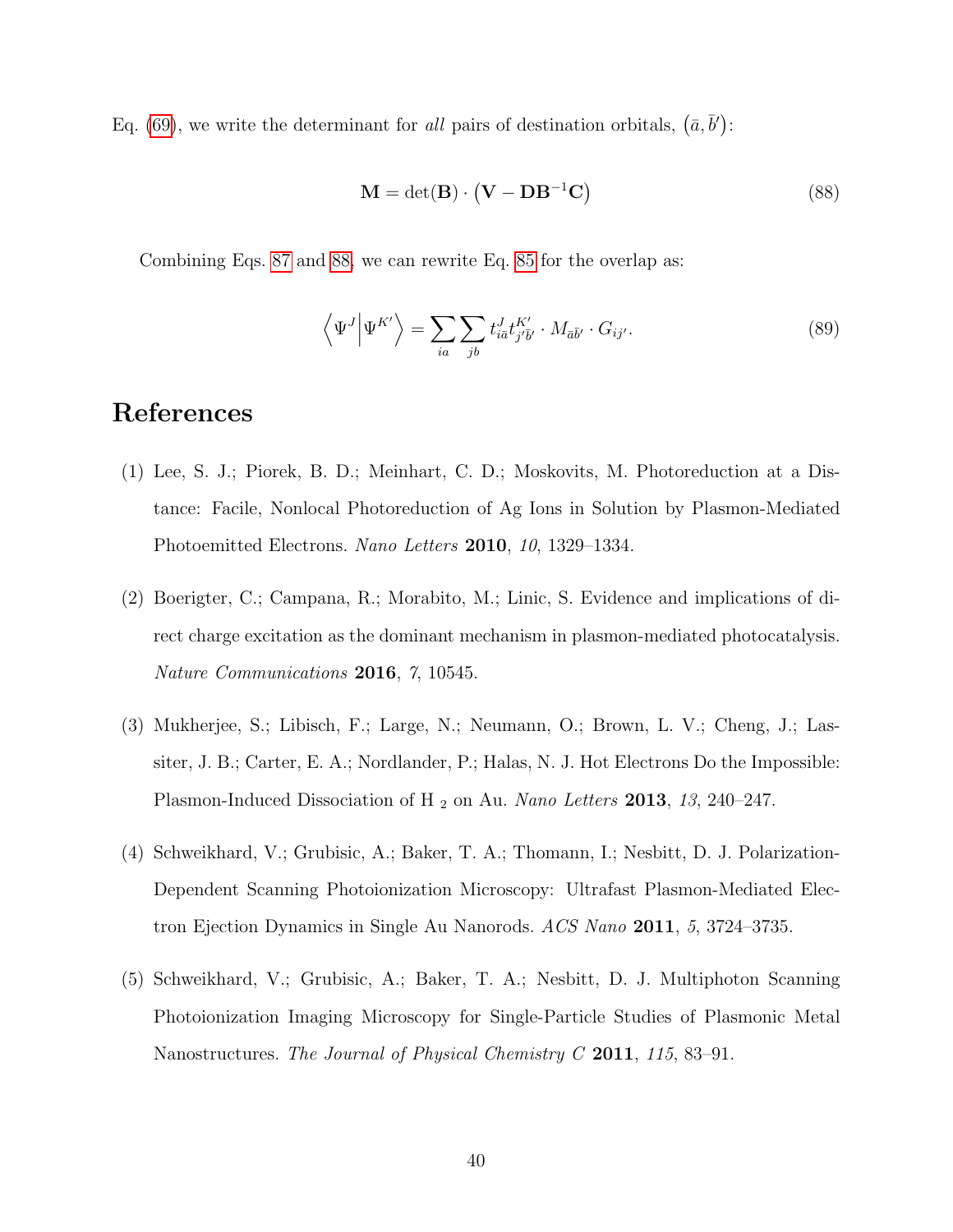- (6) Wu, K.; Chen, J.; McBride, J. R.; Lian, T. Efficient hot-electron transfer by a plasmoninduced interfacial charge-transfer transition. Science 2015, 349, 632–635.
- <span id="page-40-0"></span>(7) Christopher, P.; Moskovits, M. Hot Charge Carrier Transmission from Plasmonic Nanostructures. Annual Review of Physical Chemistry 2017, 68, 379–398.
- <span id="page-40-1"></span>(8) Park, G. B.; Krüger, B. C.; Borodin, D.; Kitsopoulos, T. N.; Wodtke, A. M. Fundamental mechanisms for molecular energy conversion and chemical reactions at surfaces. Reports on Progress in Physics 2019, 82, 096401.
- <span id="page-40-2"></span>(9) Huang, Y.; Rettner, C. T.; Auerbach, D. J.; Wodtke, A. M. Vibrational Promotion of Electron Transfer. Science 2000, 290, 111–114, Publisher: American Association for the Advancement of Science Section: Report.
- <span id="page-40-3"></span>(10) Akimov, A. V.; Prezhdo, O. V. The PYXAID Program for Non-Adiabatic Molecular Dynamics in Condensed Matter Systems. Journal of Chemical Theory and Computation 2013, 9, 4959–4972, Publisher: American Chemical Society.
- (11) Song, H.; Fischer, S. A.; Zhang, Y.; Cramer, C. J.; Mukamel, S.; Govind, N.; Tretiak, S. First Principles Nonadiabatic Excited-State Molecular Dynamics in NWChem. Journal of Chemical Theory and Computation 2020, 16, 6418–6427, Publisher: American Chemical Society.
- <span id="page-40-5"></span>(12) Epifanovsky, E. et al. Software for the frontiers of quantum chemistry: An overview of developments in the Q-Chem 5 package. The Journal of Chemical Physics 2021, 155, 084801, Publisher: American Institute of Physics.
- <span id="page-40-4"></span>(13) Wu, Q.; Zhou, L.; Schatz, G. C.; Zhang, Y.; Guo, H. Mechanistic Insights into Photocatalyzed H <sup>2</sup> Dissociation on Au Clusters. Journal of the American Chemical Society 2020, 142, 13090–13101.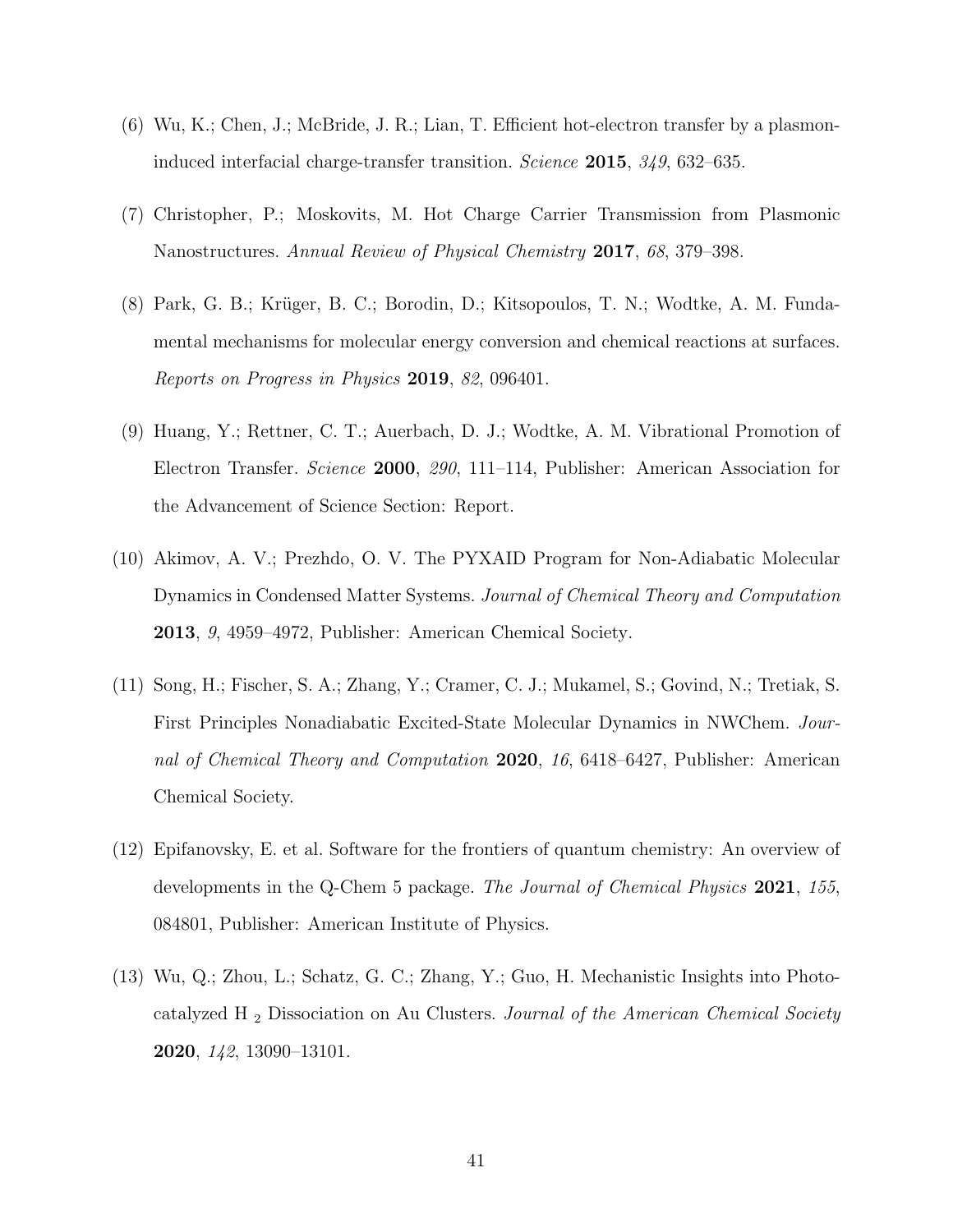- <span id="page-41-0"></span>(14) Doltsinis, N. Quantum Simulations of Complex Many-Body Systems: From Theory to Algorithms; John von Neumann Inst. Comput., 2002; pp 377–397.
- <span id="page-41-1"></span>(15) Esch, M. P.; Levine, B. G. Decoherence-corrected Ehrenfest molecular dynamics on many electronic states. The Journal of Chemical Physics 2020, 153, 114104.
- <span id="page-41-2"></span>(16) Tully, J. C. Molecular Dynamics with Electronic Transitions. The Journal of Chemical Physics 1990, 93, 1061–1071.
- <span id="page-41-3"></span>(17) Hammes-Schiffer, S.; Tully, J. C. Proton transfer in solution: Molecular dynamics with quantum transitions. The Journal of Chemical Physics 1994, 101, 4657–4667, Publisher: American Institute of Physics.
- <span id="page-41-4"></span>(18) Jin, Z.; Subotnik, J. E. Nonadiabatic Dynamics at Metal Surfaces: Fewest Switches Surface Hopping with Electronic Relaxation. Journal of Chemical Theory and Computation 2021,  $17,614-626$ .
- <span id="page-41-5"></span>(19) Dou, W.; Subotnik, J. E. A broadened classical master equation approach for nonadiabatic dynamics at metal surfaces: Beyond the weak molecule-metal coupling limit. The Journal of Chemical Physics 2016, 144, 024116, Publisher: American Institute of Physics.
- <span id="page-41-6"></span>(20) Fernandez-Alberti, S.; Roitberg, A. E.; Nelson, T.; Tretiak, S. Identification of unavoided crossings in nonadiabatic photoexcited dynamics involving multiple electronic states in polyatomic conjugated molecules. The Journal of Chemical Physics 2012, 137, 014512.
- <span id="page-41-7"></span>(21) Wang, L.; Prezhdo, O. V. A Simple Solution to the Trivial Crossing Problem in Surface Hopping. The Journal of Physical Chemistry Letters 2014, 5, 713–719.
- <span id="page-41-8"></span>(22) Meek, G. A.; Levine, B. G. Evaluation of the Time-Derivative Coupling for Accurate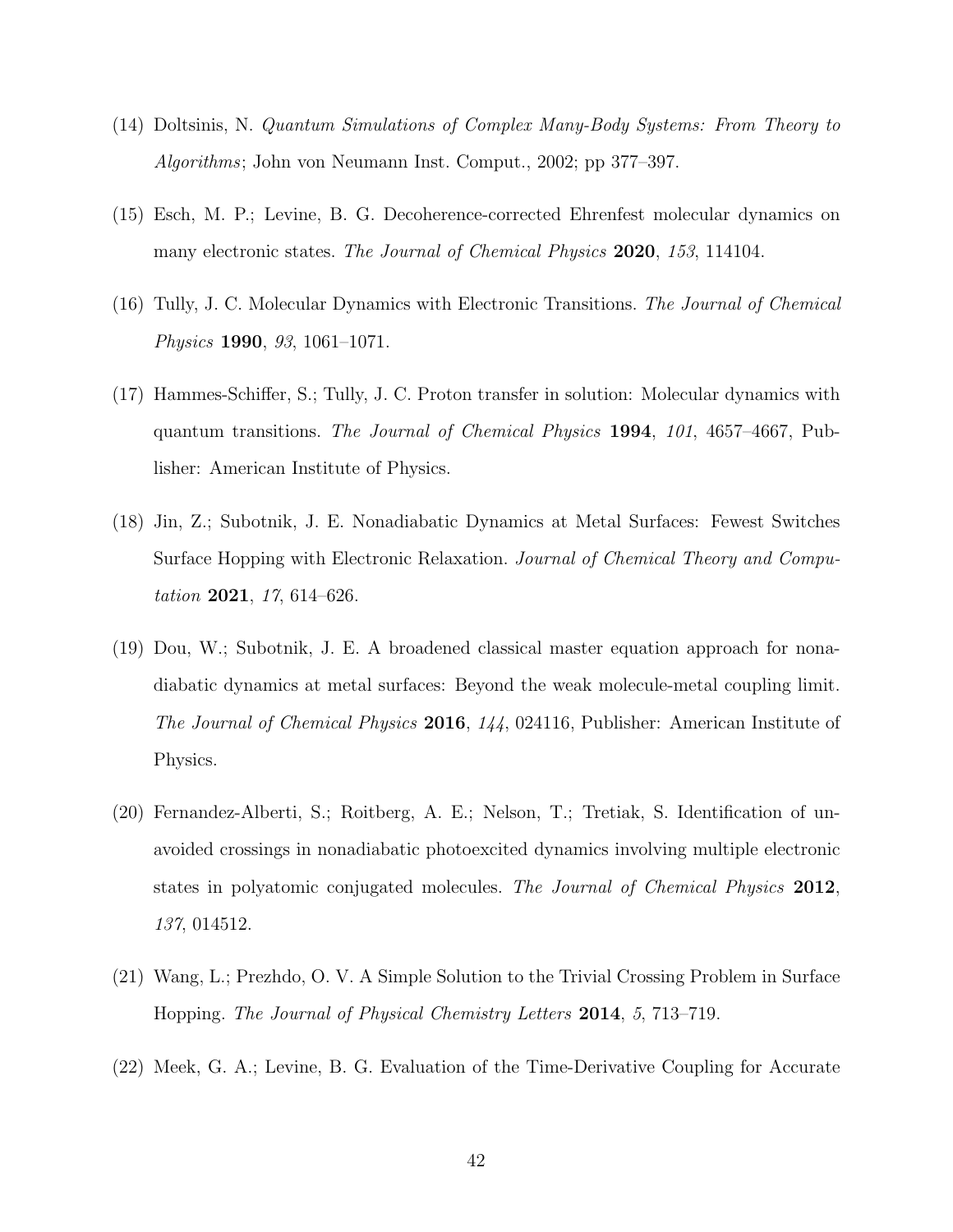Electronic State Transition Probabilities from Numerical Simulations. The Journal of Physical Chemistry Letters 2014, 5, 2351–2356.

- <span id="page-42-0"></span>(23) Jain, A.; Alguire, E.; Subotnik, J. E. An Efficient, Augmented Surface Hopping Algorithm That Includes Decoherence for Use in Large-Scale Simulations. Journal of Chemical Theory and Computation 2016, 12, 5256–5268.
- <span id="page-42-1"></span>(24) Granucci, G.; Persico, M.; Toniolo, A. Direct semiclassical simulation of photochemical processes with semiempirical wave functions. The Journal of Chemical Physics 2001, 114, 10608–10615.
- <span id="page-42-2"></span>(25) Sundstrom, E. J.; Head-Gordon, M. Non-orthogonal configuration interaction for the calculation of multielectron excited states. The Journal of Chemical Physics 2014,  $140$ , 114103.
- <span id="page-42-3"></span>(26) Richter, M.; Marquetand, P.; González-Vázquez, J.; Sola, I.; González, L. SHARC: ab Initio Molecular Dynamics with Surface Hopping in the Adiabatic Representation Including Arbitrary Couplings. Journal of Chemical Theory and Computation 2011, 7, 1253–1258.
- <span id="page-42-4"></span>(27) Akimov, A. V. A Simple Phase Correction Makes a Big Difference in Nonadiabatic Molecular Dynamics. The Journal of Physical Chemistry Letters 2018, 9, 6096–6102.
- <span id="page-42-5"></span>(28) Zhou, Z.; Jin, Z.; Qiu, T.; Rappe, A. M.; Subotnik, J. E. A Robust and Unified Solution for Choosing the Phases of Adiabatic States as a Function of Geometry: Extending Parallel Transport Concepts to the Cases of Trivial and Near-Trivial Crossings. Journal of Chemical Theory and Computation 2020, 16, 835–846.
- <span id="page-42-6"></span>(29) Rom, N.; Fattal, E.; Gupta, A. K.; Carter, E. A.; Neuhauser, D. Shifted-contour auxiliary-field Monte Carlo for molecular electronic structure. The Journal of Chemical Physics 1998, 109, 8241–8248.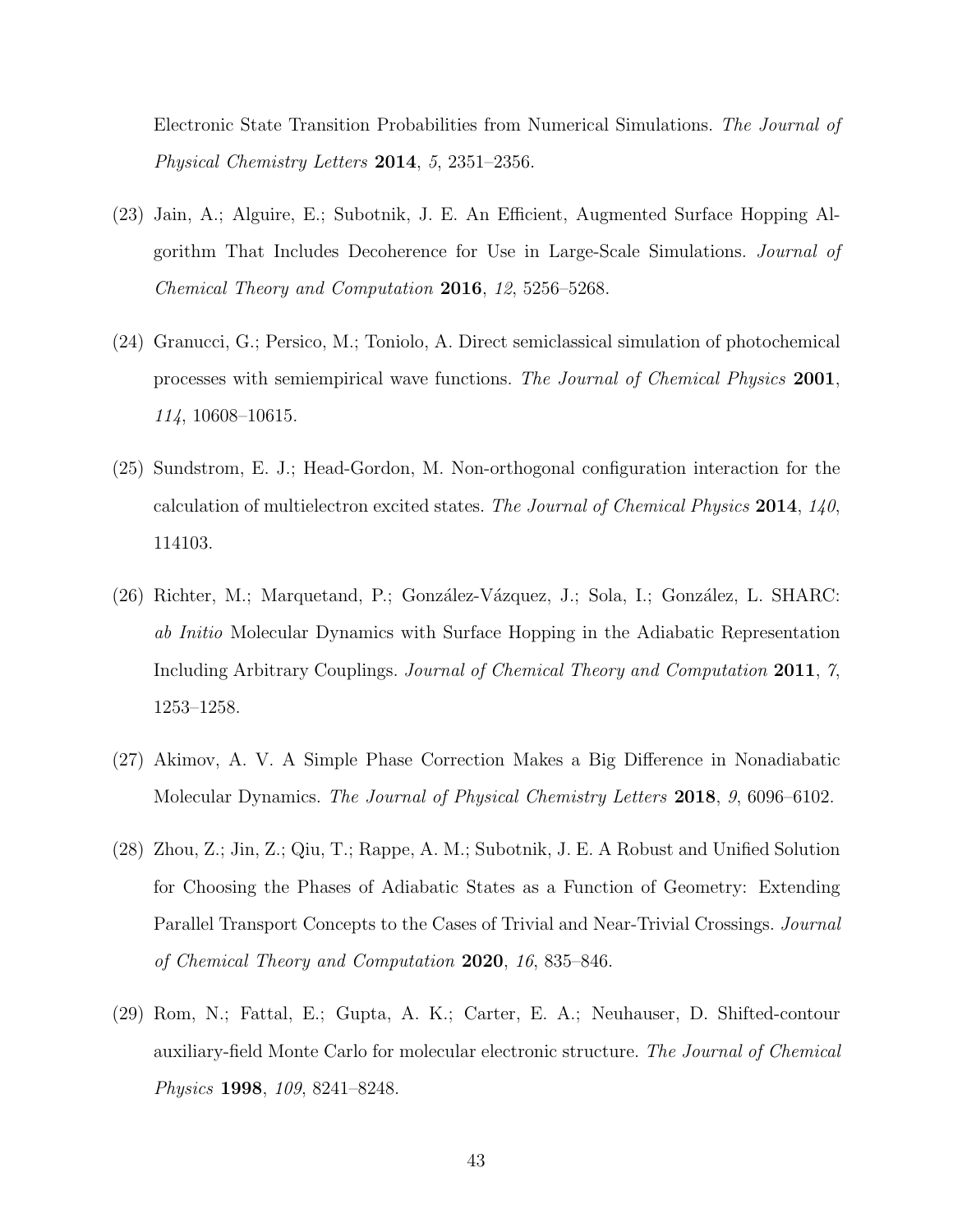- <span id="page-43-0"></span>(30) Baer, R.; Neuhauser, D. Recent Advances in Computational Chemistry; WORLD SCI-ENTIFIC, 2002; Vol. 2; pp 279–310.
- <span id="page-43-1"></span>(31) Plasser, F.; Ruckenbauer, M.; Mai, S.; Oppel, M.; Marquetand, P.; González, L. Efficient and Flexible Computation of Many-Electron Wave Function Overlaps. Journal of Chemical Theory and Computation 2016, 12, 1207–1219.
- <span id="page-43-2"></span>(32) Sapunar, M.; Piteša, T.; Davidović, D.; Došlić, N. Highly Efficient Algorithms for CIS Type Excited State Wave Function Overlaps. J. Chem. Theory Comput. 2019, 9.
- <span id="page-43-3"></span>(33) THORSTEINSSON, T.; COOPER, D. L. The biorthogonal method for optimizing modern valence bond wavefunctions. Molecular Physics 1998, 93, 663–674, Publisher: Taylor & Francis eprint: https://doi.org/10.1080/002689798168998.
- <span id="page-43-4"></span>(34) Cooper, D. Valence Bond Theory; Elsevier, 2002; Google-Books-ID: ichMZ0Qq4VIC.
- <span id="page-43-5"></span>(35) Burton, H. G. A. Generalized nonorthogonal matrix elements: Unifying Wick's theorem and the Slater–Condon rules. The Journal of Chemical Physics 2021, 154, 144109, Publisher: American Institute of Physics.
- <span id="page-43-6"></span>(36) Krylov, A. I. Size-consistent wave functions for bond-breaking: the equation-of-motion spin-flip model. *Chemical Physics Letters* 2001, 10.
- <span id="page-43-7"></span>(37) Shao, Y.; Head-Gordon, M.; Krylov, A. I. The spin–flip approach within time-dependent density functional theory: Theory and applications to diradicals. The Journal of Chemical Physics 2003, 118, 4807–4818.
- <span id="page-43-8"></span>(38) Aikens, C. M.; Li, S.; Schatz, G. C. From Discrete Electronic States to Plasmons: TDDFT Optical Absorption Properties of Ag  $_n$  (  $n = 10, 20, 35, 56, 84, 120$ ) Tetrahedral Clusters. The Journal of Physical Chemistry C 2008, 112, 11272–11279.
- <span id="page-43-9"></span>(39) Pritchard, B. P.; Altarawy, D.; Didier, B.; Gibson, T. D.; Windus, T. L. New Basis Set Exchange: An Open, Up-to-Date Resource for the Molecular Sciences Commu-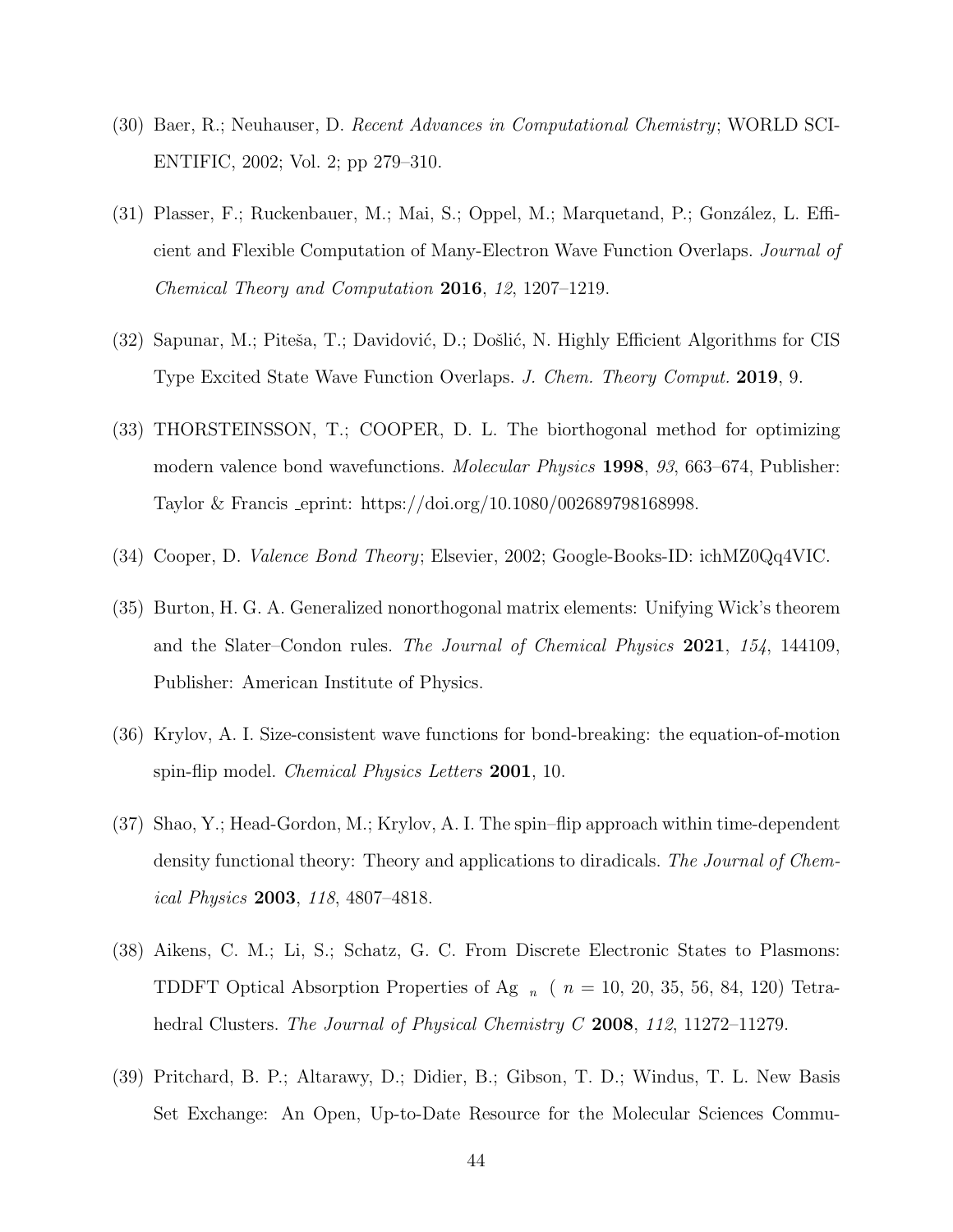nity. Journal of Chemical Information and Modeling 2019, 59, 4814–4820, Publisher: American Chemical Society.

- <span id="page-44-0"></span>(40) Kabsch, W. A solution for the best rotation to relate two sets of vectors. Acta Crystallographica Section A: Crystal Physics, Diffraction, Theoretical and General Crystallography 1976, 32, 922–923, Number: 5 Publisher: International Union of Crystallography.
- (41) Subotnik, J. E.; Shao, Y.; Liang, W.; Head-Gordon, M. An efficient method for calculating maxima of homogeneous functions of orthogonal matrices: Applications to localized occupied orbitals. The Journal of Chemical Physics 2004, 121, 9220–9229, Publisher: American Institute of Physics.
- <span id="page-44-1"></span>(42) Pacher, T.; Cederbaum, L.; Köppel, H. Advances in Chemical Physics; John Wiley & Sons, 1993; pp 293–392.